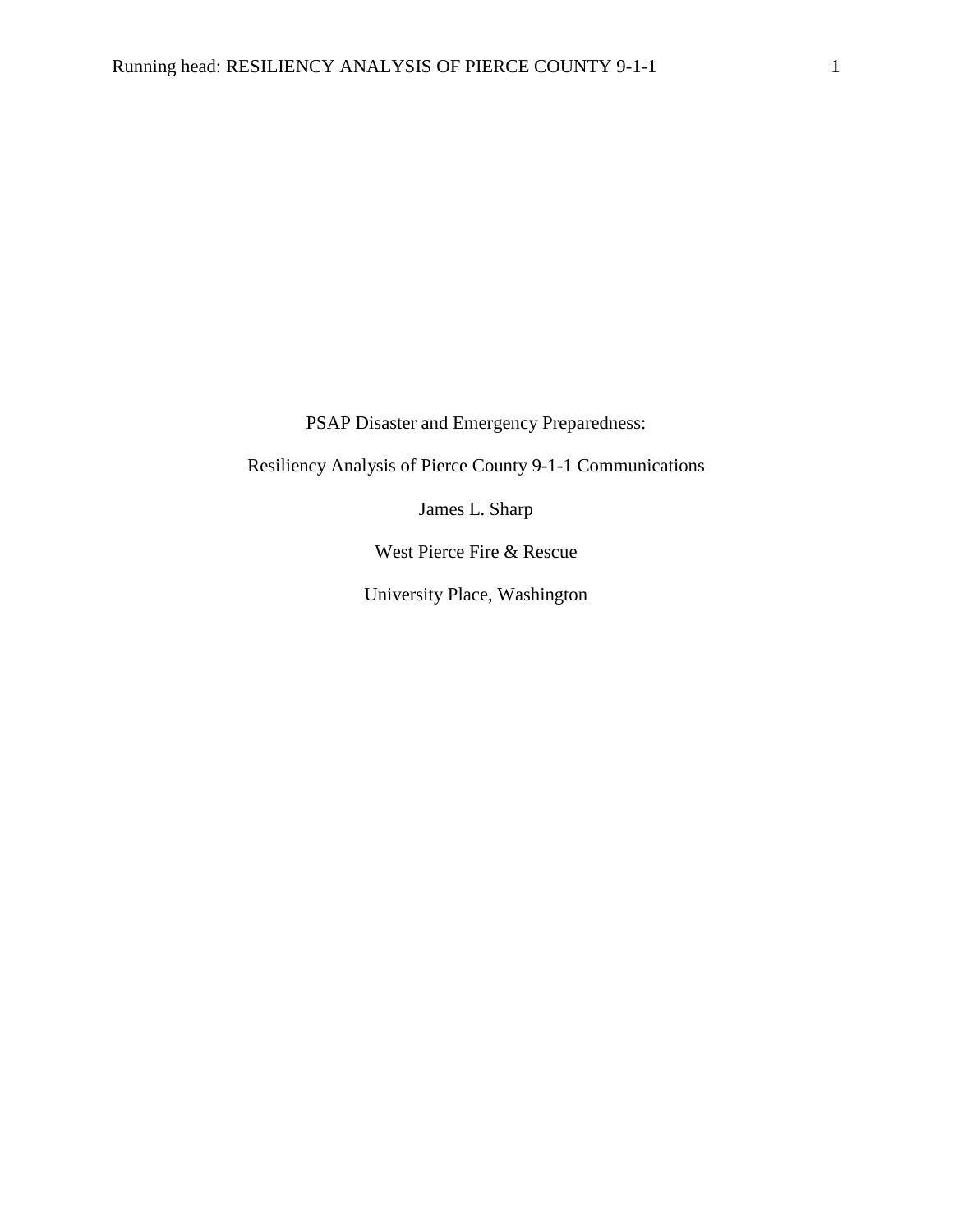## **Certification Statement**

I hereby certify that this paper constitutes my own product, that where the language of others is set forth, quotation marks so indicate, and that appropriate credit is given where I have used the language, ideas, expressions, or writings of another.

Signed: \_\_\_\_\_\_\_\_\_\_\_\_\_\_\_\_\_\_\_\_\_\_\_\_\_\_\_\_\_\_\_\_\_\_\_\_\_\_\_\_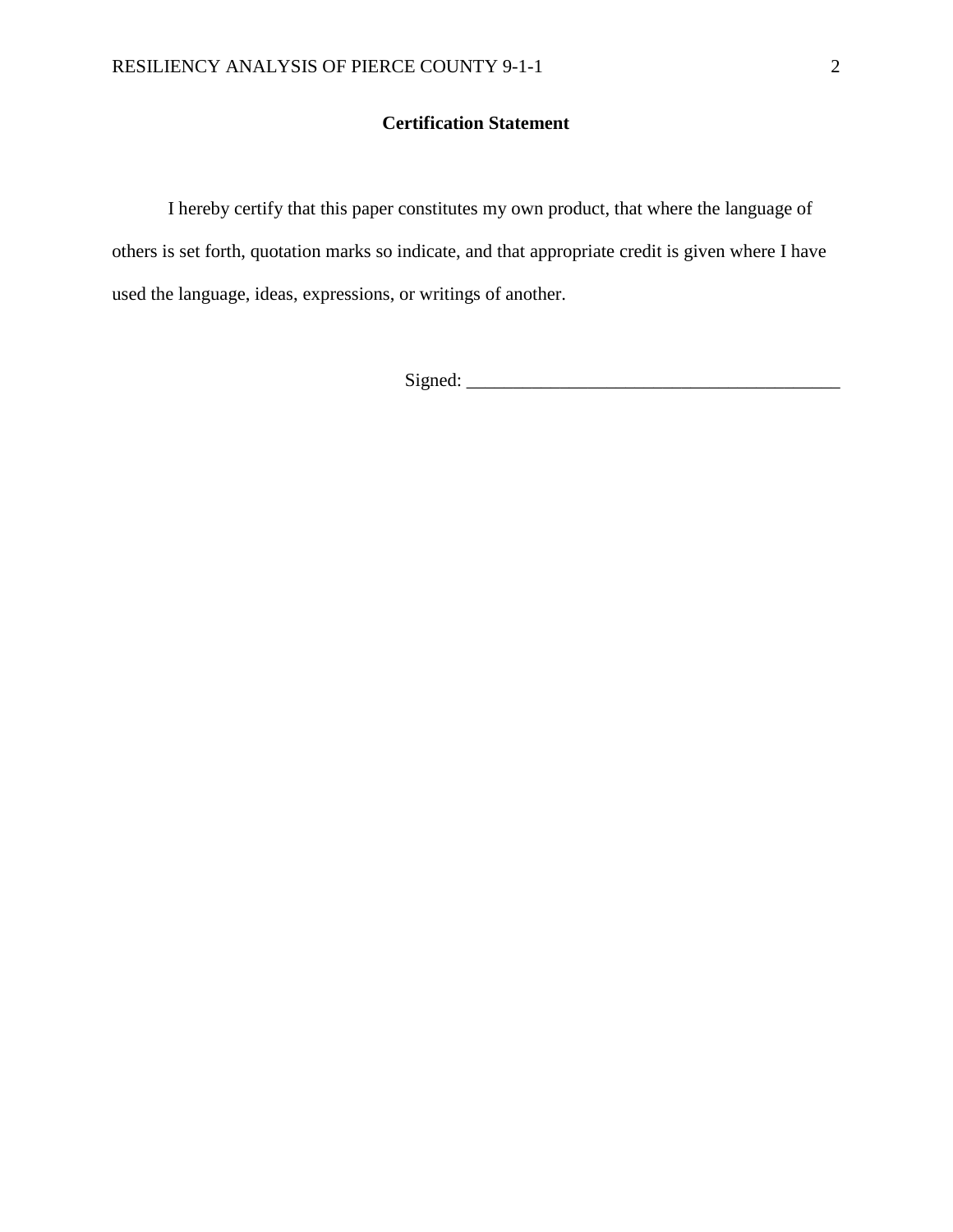#### Abstract

The problem within Pierce County, WA was there had been no recent review or analysis of public safety communications resiliency. This lack of analysis left Pierce County emergency communications inadequately prepared, should one or more of the public safety answering points fail to function. If the 9-1-1 system failed to function appropriately, the public would be in jeopardy of losing access to emergency services, placing their health and safety at risk. The author performed descriptive research to analyze the current level of resiliency in Pierce County emergency communications to determine what steps should be considered in order to provide an appropriate level of resiliency. The author carried out the research by performing a literature review, conducting a survey, performing data analysis, attending several meetings of the PSAP Managers' Backup Development Committee, and conducting personal interviews. The author used the research to address four questions. (a) What are the current risks facing Pierce County PSAPs? (b) What is the current condition of Pierce County PSAPs in relation to current industry standards and best practices? (c) Are adequate backup plans in place to provide an appropriate level of resiliency? (d) What limitations are there to the PSAPs sustaining backup operations? The results indicated that Pierce County was not currently meeting industry standards and best practices for critical infrastructure resiliency. Recommendations were provided to the Pierce County public safety answering points to improve resiliency through a coordinated effort of planning, implementation, training, evaluation, and funding. Through this effort, a foundation can be established to provide a greater level of resiliency in Pierce County emergency communications.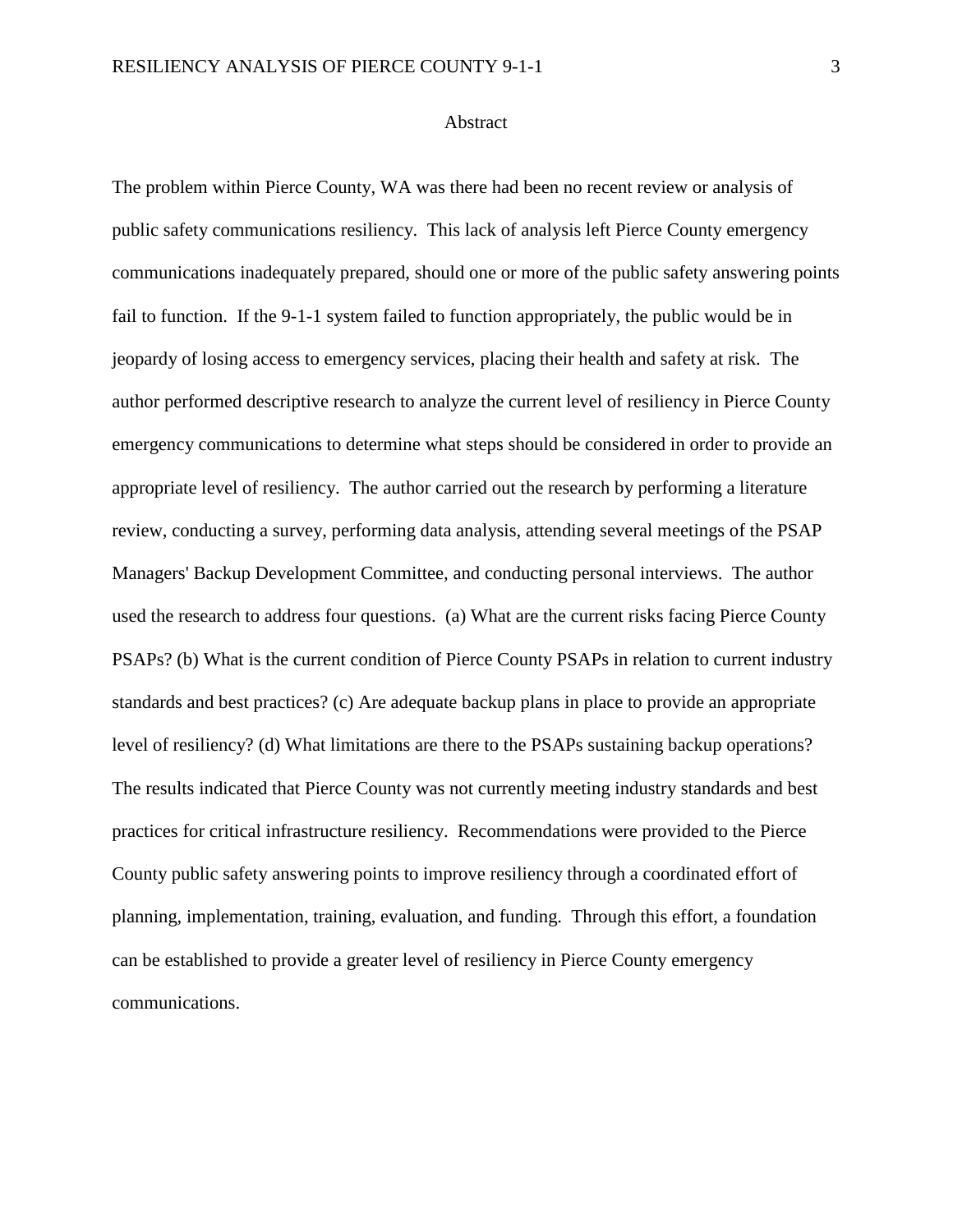# Table of Contents

| List of Tables                                                        |
|-----------------------------------------------------------------------|
|                                                                       |
| List of Figures                                                       |
|                                                                       |
|                                                                       |
| Appendices                                                            |
|                                                                       |
|                                                                       |
| Appendix C: Pierce County PSAP Managers' Phone System Backup Plan  83 |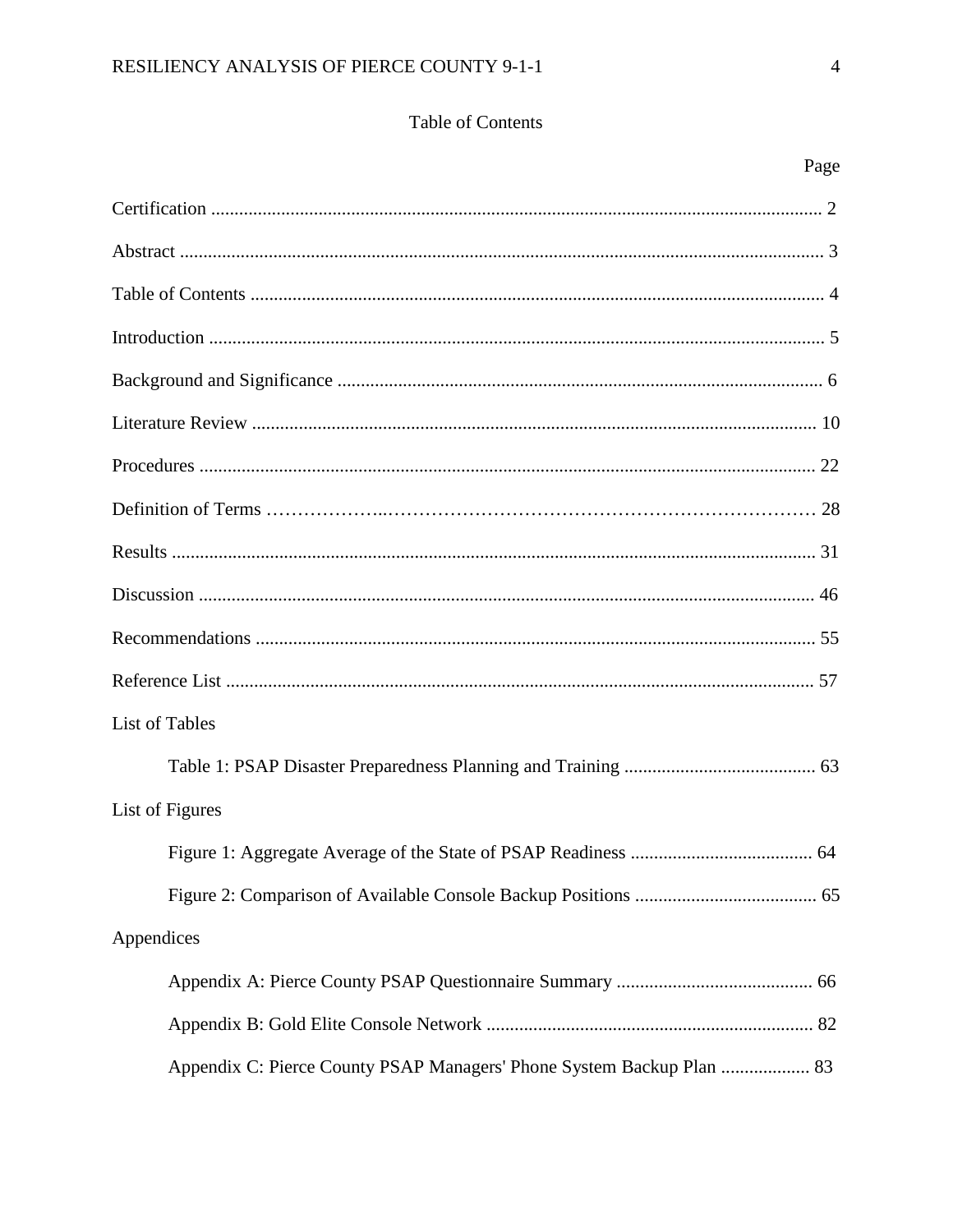PSAP Disaster and Emergency Preparedness: Resiliency Analysis of

## Pierce County 9-1-1 Communications

The Department of Homeland Security (DHS) has determined that protecting and ensuring the resiliency of critical infrastructure and key resources (CIKR) is vital to our national security. A variety of natural and manmade hazards such as terrorist attacks, accidents, and natural disasters threaten our CIKR (U. S. Department of Homeland Security [DHS], 2009). In the 2009 update of the National Infrastructure Protection Plan (NIPP), an increased emphasis was placed on resiliency of CIKR (Congressional House Committee on Homeland Security, 2010). 9-1-1 is the public's primary link to emergency services, while radio communications are utilized to notify and coordinate fire department resources. Without these two vital links, providing fire protection and emergency medical services (EMS) to the public would be fundamentally hindered. Within Pierce County Washington, there are currently eight public safety answering points (PSAPs). One of these PSAPs, Fire Comm, is a regional fire and EMS dispatch center managed by West Pierce Fire & Rescue. The problem is that there has been no recent review or analysis of public safety communications resiliency, leaving Pierce County emergency communications inadequately prepared, should one or more of the PSAP's fail to function. If the 9-1-1 system fails to function appropriately, the public would be in jeopardy of losing access to emergency services, placing their health and safety at risk. The purpose of the research was to evaluate the current level of resiliency in Pierce County emergency communications and determine what steps should be considered in order to provide an appropriate level of resiliency. A descriptive research method was used to answer four research questions. (a) What are the current risks facing Pierce County PSAPs? (b) What is the current condition of Pierce County PSAPs in relation to current industry standards and best practices? (c)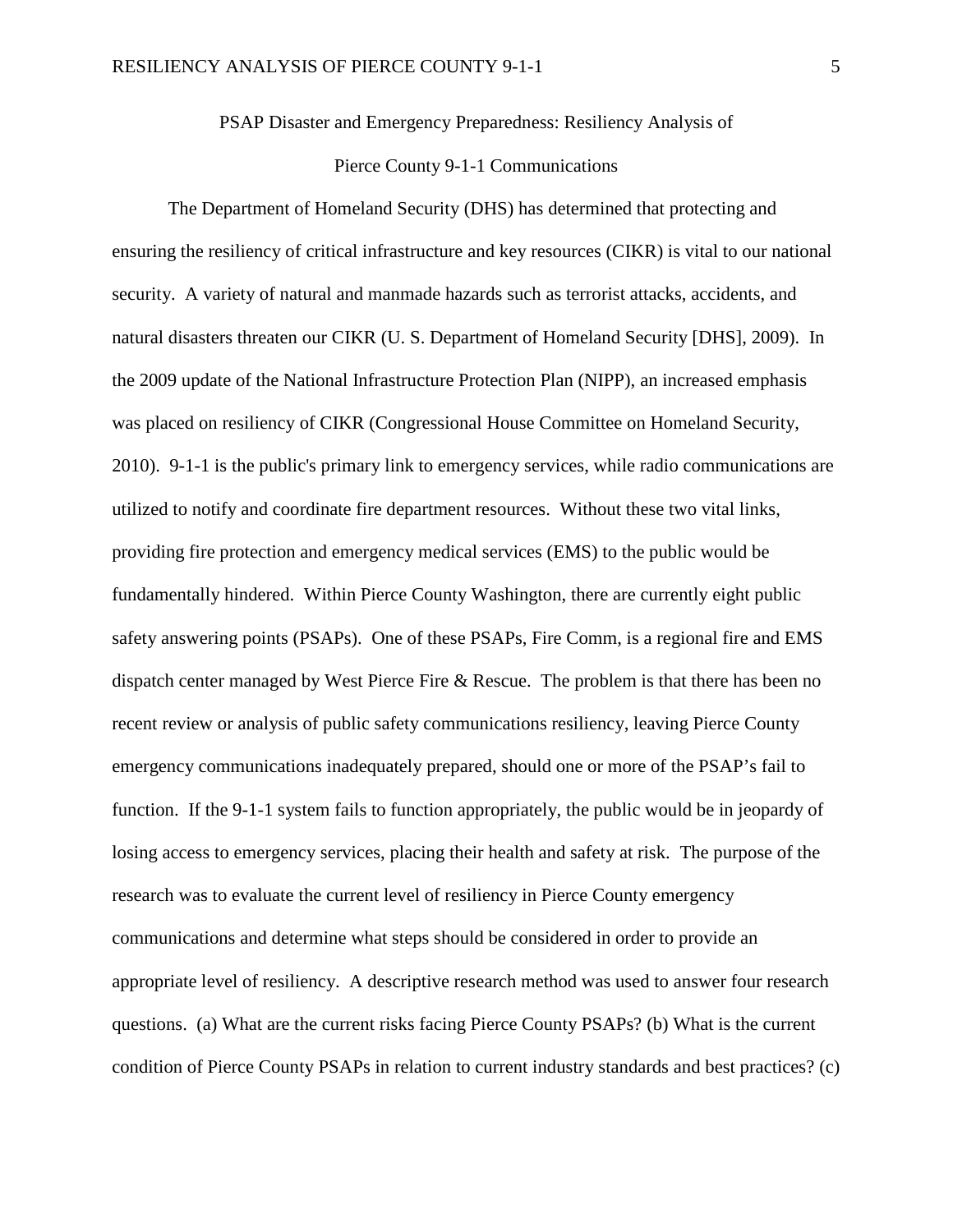Are adequate backup plans in place to provide an appropriate level of resiliency? (d) What limitations are there to the PSAPs sustaining backup operations?

#### **Background and Significance**

West Pierce Fire & Rescue (WPFR) was established in March of 2011. WPFR was created from the merger of Pierce County Fire District # 2 (PCFD 2), the Lakewood Fire Department and Pierce County Fire District #3 (PCFD 3), the University Place Fire Department. WPFR provides service to the communities of Lakewood and University Place, Washington, located in western Pierce County on the southeastern shore of Puget Sound. Pierce County Fire District #2 was established in 1940 and PCFD #3 was established in 1941. The city of University Place was incorporated in 1995 and the City of Lakewood was incorporated in 1996. Both cities are annexed into the fire district, making WPFR an independent taxing authority within Pierce County government, rather than a city governed municipal fire department.

West Pierce Fire & Rescue covers approximately 31 square miles (West Pierce Fire  $\&$ Rescue website, n.d.). The service area covers two urbanized communities. The city of University Place is the smaller of the two communities with a population of approximately 31,500 (City of University Place website, 2011). The city of Lakewood is about twice as large as University Place with a population of approximately 60,000, making it the second largest city in Pierce County (City of Lakewood website, 2011). West Pierce Fire & Rescue is an all hazards department that provides fire suppression, EMS services, 9-1-1 service, patient transport, hazardous materials response, technical rescue, dive rescue, marine services, fire investigations, and public education programs. WPFR is an all career department with 150 firefighters and EMS responders (Paramedic and EMT), six command staff officers, 20 dispatchers, eight fire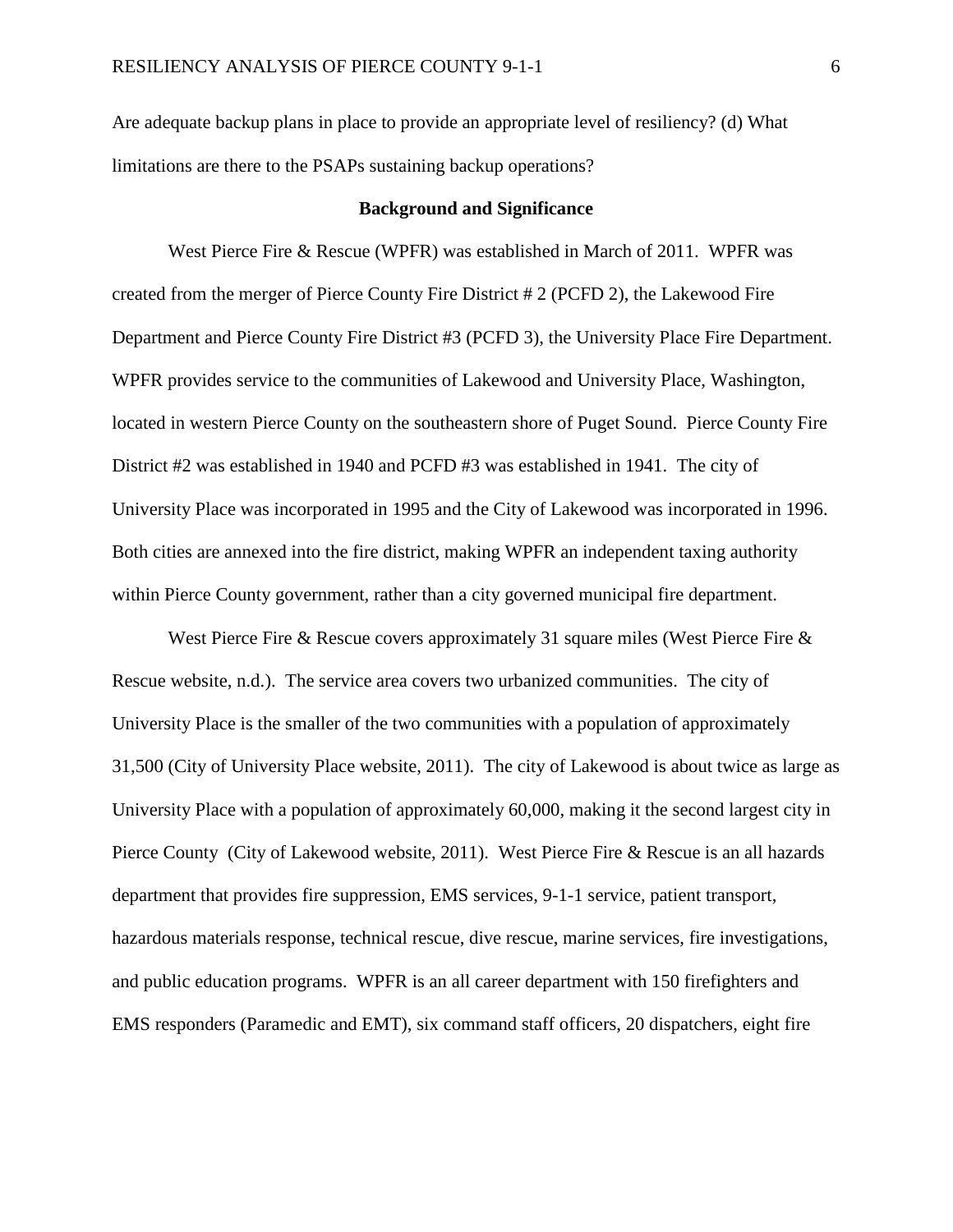prevention and education staff, and 32 support staff providing services such as vehicle maintenance, facilities maintenance, HR, payroll, administrative services and IT support.

In 1983, the Lakewood, University Place and Fircrest fire departments came together to form, Fire Comm, a regional dispatch center. As the largest agency, Lakewood became the lead agency and took responsibility for the fiscal and operational management of Fire Comm. Over the years, Fire Comm continued to grow, and in 2010 provided service for 15 fire districts in Pierce County. In 2010, Fire Comm received approximately 90,000 calls for service and dispatched over 40,000 fire and EMS incidents. Fire Comm's service area covers approximately 1,200 square miles of Pierce County from the entrance of the Mount Rainier National Park in the southeast, to the western Puget Sound border of Key Peninsula, as well as overlapping into King County in the north and Lewis County in the south. Fire Comm provides service to a population of approximately 370,000 (West Pierce Fire & Rescue [WPFR], 2011).

Fire Comm is one of eight PSAPs in Pierce County including the Law Enforcement Support Agency (LESA), Washington State Patrol (WSP), Joint Base Lewis McChord (JBLM), Tacoma Fire Department Fire Communication Center (FCC), Puyallup, Fife and Buckley. All of the PSAPs are primary PSAPs, receiving 9-1-1 calls directly, with the exception of FCC and Fire Comm, which are secondary PSAPs. The secondary PSAPs receive their calls as a transfer from one of the other primary PSAPs.

As the primary PSAP for the majority of Pierce County, LESA is the largest of the County PSAPs. A total of 15 agencies are dispatched by LESA, including the three largest law enforcement agencies, the Pierce County Sheriff, the Tacoma Police Department and the Lakewood Police Department. In 2009, LESA handled over 418,572 9-1-1 calls and 306,313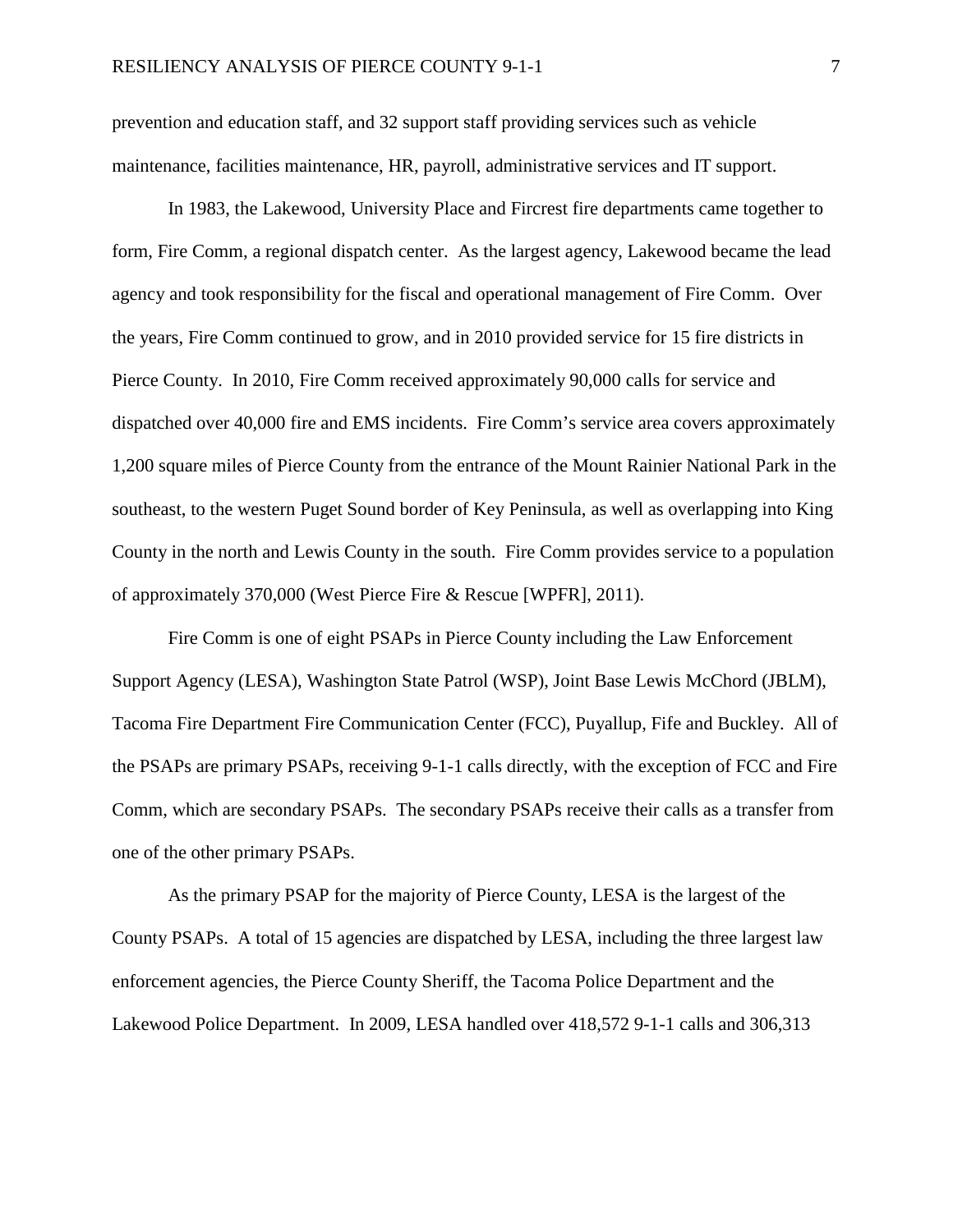routine calls (Law Enforcement Support Agency website, n.d). The services provided by LESA have a direct impact on nearly every citizen living within Pierce County.

The Washington State Patrol acts as the primary PSAP for all state highways. All 9-1-1 calls for service in these areas are either retained by the state patrol for law enforcement or transferred to the appropriate secondary PSAP for fire or EMS response. The Washington State Patrol maintains a statewide communications network that includes eight communication centers (Washington State Patrol website, 2008).

Joint Base Lewis-McChord provides primary call receiving for all law enforcement, fire suppression and EMS on the military base. While JBLM works closely with other Pierce County PSAPs, they are somewhat unique since they are part of a federal military installation. Joint Base Lewis-McChord was established in 2010 after merging the Fort Lewis Army Base and the McChord Air Force Base.

Tacoma Fire Department FCC is the only other secondary PSAP in Pierce County, along with Fire Comm. Tacoma Fire Department FCC provides fire and EMS call receiving for the Tacoma Fire Department and Central Pierce Fire & Rescue. Collectively, Fire Comm and FCC dispatch 99% of the fire and EMS response within Pierce County (9-1-1 Emergency Communications Task Force, 2009).

Puyallup and Fife are both primary PSAPs that perform law enforcement call receiving and dispatch for several smaller cities and towns throughout Pierce County. Buckley, the smallest of all the PSAPs, is a primary PSAP for law enforcement, fire and EMS in several small rural towns in the northeastern portion of Pierce County.

Each PSAP in Pierce County operates on a different radio network with varying degrees of interoperability. The radio frequencies utilized for emergency services include VHF, 400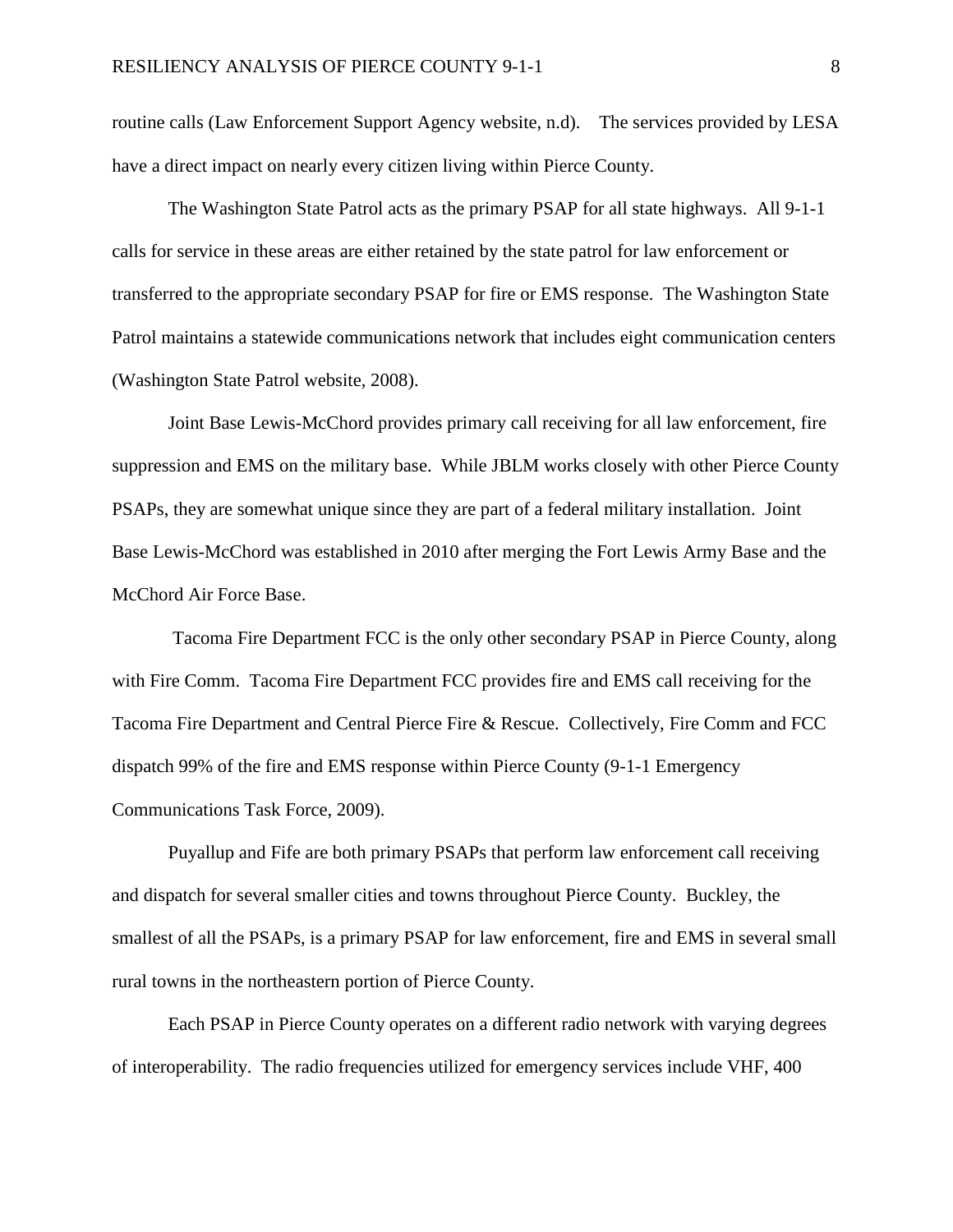MHz and 800 MHz. With the exception of Buckley and JBLM, all of the PSAPs are part of a common Gold Elite Console Network (GECN) that provides radio resource interconnectivity between the PSAPs at the dispatch console. Additionally, the GECN is connected to a larger tricounty radio interoperability system (TRIS). The TRIS network provides interoperability between the primary radio systems of King, Pierce and Snohomish Counties, the Port of Seattle and Federal agencies operating on the Federal IWN radio system (R. Totten, personal communication, May 9, 2011).

With no recent resiliency analysis of the emergency communication systems in Pierce County, there is no way to determine how well the 9-1-1 systems and radio communications networks will operate during an emergency or disaster. If the 9-1-1 system fails to function appropriately, the public would be in jeopardy of losing access to emergency services, placing their health and safety at risk. Preforming a resiliency analysis provides an understanding of what steps need to be taken in order to develop appropriate contingency plans and assure effective emergency communications during a major event.

Historically, the PSAPs in Pierce County have had limited formal coordination between agencies and have remained largely independent in the development of contingency plans. A significant portion of the Executive Development course in the National Fire Academy's Executive Fire Officer Program deals with the concepts of change. In a post 9/11 era, understanding and sharing information, building partnerships, implementing long-term risk management programs and efficient use of resources are key tenants of national infrastructure protection. Achieving these goals in Pierce County will necessitate a coordinated undertaking of cooperation between each of the PSAPs, requiring an adaptive change from the current methods of managing and coordinating efforts. "Without learning new ways-changing attitudes,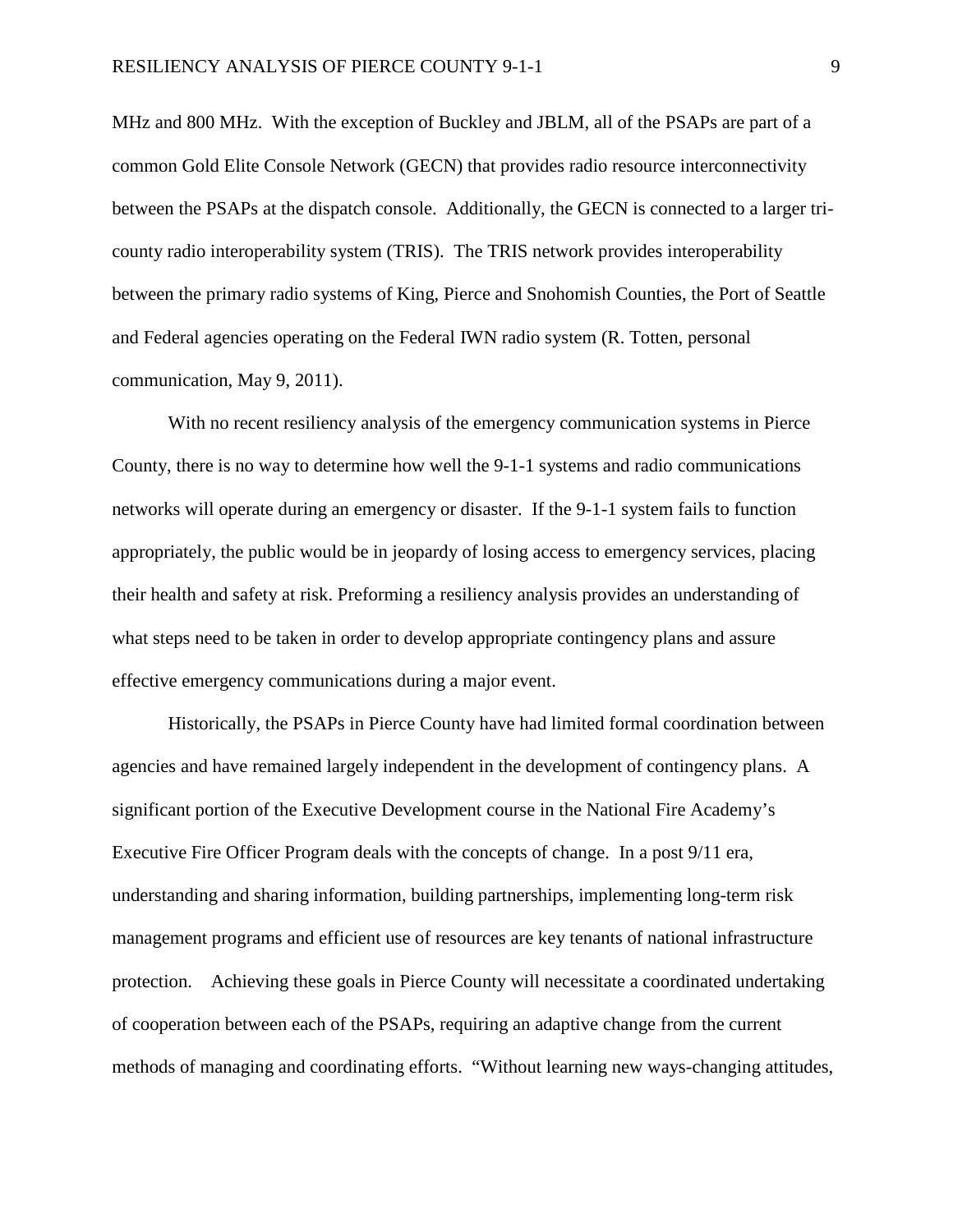values and behaviors-people cannot make the adaptive leap necessary to thrive in the new environment." (Heifetz & Linsky, 2002, p. 13)

By working collaboratively to evaluate and improve the resiliency of Pierce County emergency communications, the PSAPs within Pierce County will be aligning themselves with three of the operational goals of United State Fire Administration.

- Reduce risk at the local level through prevention and mitigation.
- Improve local planning and preparedness.
- Improve the fire and emergency services' capability for response to and recovery from all hazards.

## **Literature Review**

Protecting critical infrastructure has been a high government priority for many years. During this time, the definition of critical infrastructure has continued to evolve. Over the past 20 years, the number of sectors contained within the definition of critical infrastructure has broadened. Critical infrastructure was once considered to be a small group of the most basic public works agencies, but is now an extremely diverse cross section of economic, defense, government, social and institutional facilities throughout the public and private sectors (Moteff & Parfomak, 2004).

On July 17, 1996 President Clinton signed Executive Order 13010 (EO 13010) on critical infrastructure. In this document it was noted that the loss or debilitation of certain infrastructure would have a significant impact on defense, the economy and the ability of government to function effectively. Executive Order 13010 identified seven critical infrastructures, two of which were communications and emergency services. In an effort to provide adequate protection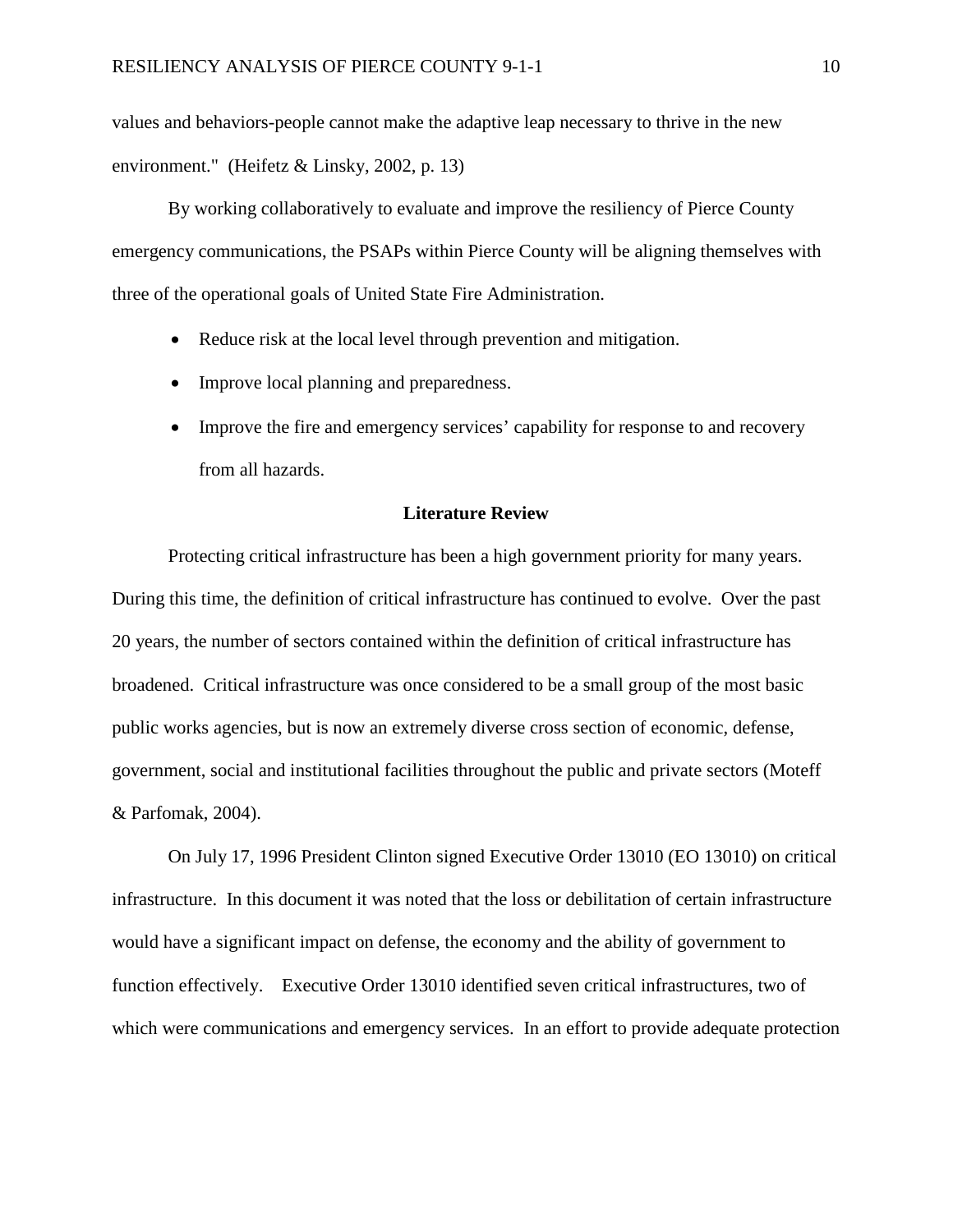to the nation's critical infrastructure, EO 13010 established the President's Commission on Critical Infrastructure Protection (Exec. Order No. 13010, 1996).

In response to the October 1997 final report from the President's Commission on Critical Infrastructure Protection, Presidential Decision Directive/NCS-63 (PDD 63) was adopted by President Clinton on May 28, 1998. In PDD 63, the definition of critical infrastructure remained essentially as it was in EO 13010 with one key exception. In PDD 63, critical infrastructure was defined as both physical and cyber based systems (Clinton, 1998). This was the first time cyber based systems had been identified as serving a key role in maintaining critical infrastructure. Information technology had seen rapid advancement and created great operational efficiencies. However, through greater automation and interconnectivity, critical infrastructure was becoming increasingly vulnerable to system failures, human error, natural disasters and cyber attacks.

Presidential Decision Directive/NCS-63 set a five year goal to achieve and maintain the ability to protect the nation's critical infrastructure from intentional acts that would significantly diminish national security, public health and safety, delivery of essential public services, orderly functioning of the economy and the delivery of essential telecommunications, energy, financial and transportation services. A key guideline in achieving this goal was identified as frequent assessment of the existing reliability, vulnerability and existing threats to critical infrastructure (The Department of Justice [DOJ], 1998). In response to the terrorist attacks of 9/11, congress passed the USA Patriot Act on October 26, 2001 (United States Congress, 2001). Within the Patriot Act was the Critical Infrastructure Protection Act of 2001. Section (b)(2) continues to recognize the interconnectivity of information systems as identified in PDD 63, specifically in the telecommunications sector. Section (e) adds additional emphasis on cyber systems, by defining critical infrastructure as being either a physical or virtual asset (Critical Infrastructures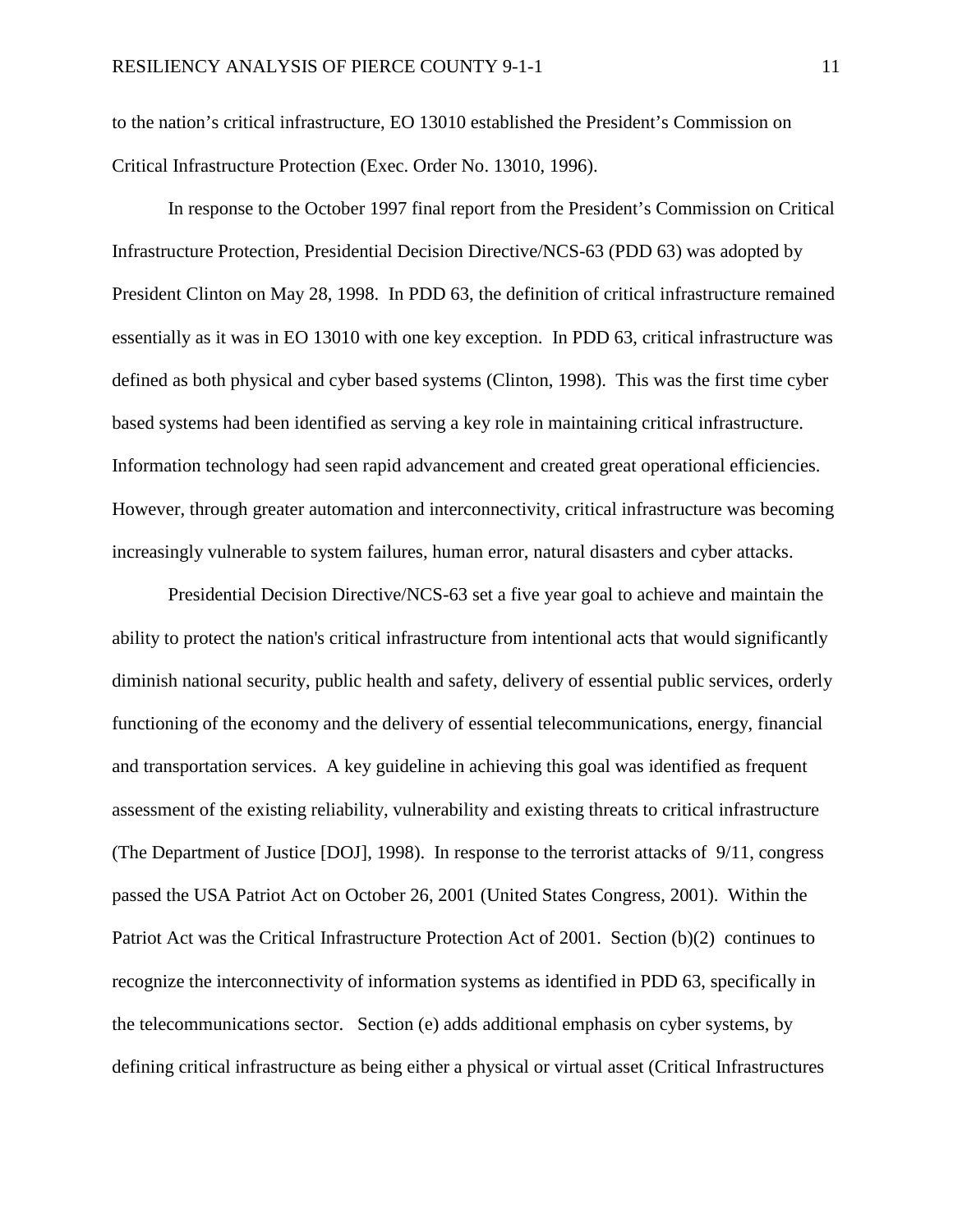Protection Act, 2001). Also in response to the terrorist attacks of 9/11, President Bush signed Executive Order 13228 (EO 13228) on October 8, 2001. This executive order established the Office of Homeland Security and the Homeland Security Council. Among several duties and responsibilities, the office was charged with protecting critical infrastructure, including telecommunications and information systems, from terrorist attacks (Exec. Order No. 13228, 2001).

On November 2002, Congress passed the Homeland Security Act of 2002, establishing the Department of Homeland Security (United States Congress, 2002). Section 2(4) of the Homeland Security Act referred directly to the Patriot Act when defining critical infrastructure, while Section 2(9) introduced the concept of key resources. Key resources were defined as "publicly or privately controlled resources essential to the minimal operations of the economy and government" (Homeland Security Organization, 2002).

On December 17, 2003, President Bush signed Homeland Security Presidential Directive 7 (HSPD7) superseding PDD 63. The main purpose of HSPD7 was to establish a national policy for identifying CIKR and protecting them from terrorist attacks. HSPD7 used the existing definitions of "critical infrastructure" from section 1016(e) of the USA Patriot Act of 2001 (42 U.S.C. 5195c(e)) and the definition of "key resources" from section 2(9) of the Homeland Security Act of 2002 (6 U.S.C. 101(9)) (Bush, 2003).

In February of 2005, DHS released an interim version of the National Infrastructure Protection Plan (NIPP). In June of 2006, the first complete version of the NIPP was released by DHS, providing a comprehensive framework for protecting critical infrastructure and key resources (CIKR), and fulfilling the requirements outlined in HSPD7 (Suburban Emergency Management Project [SEMP], 2009).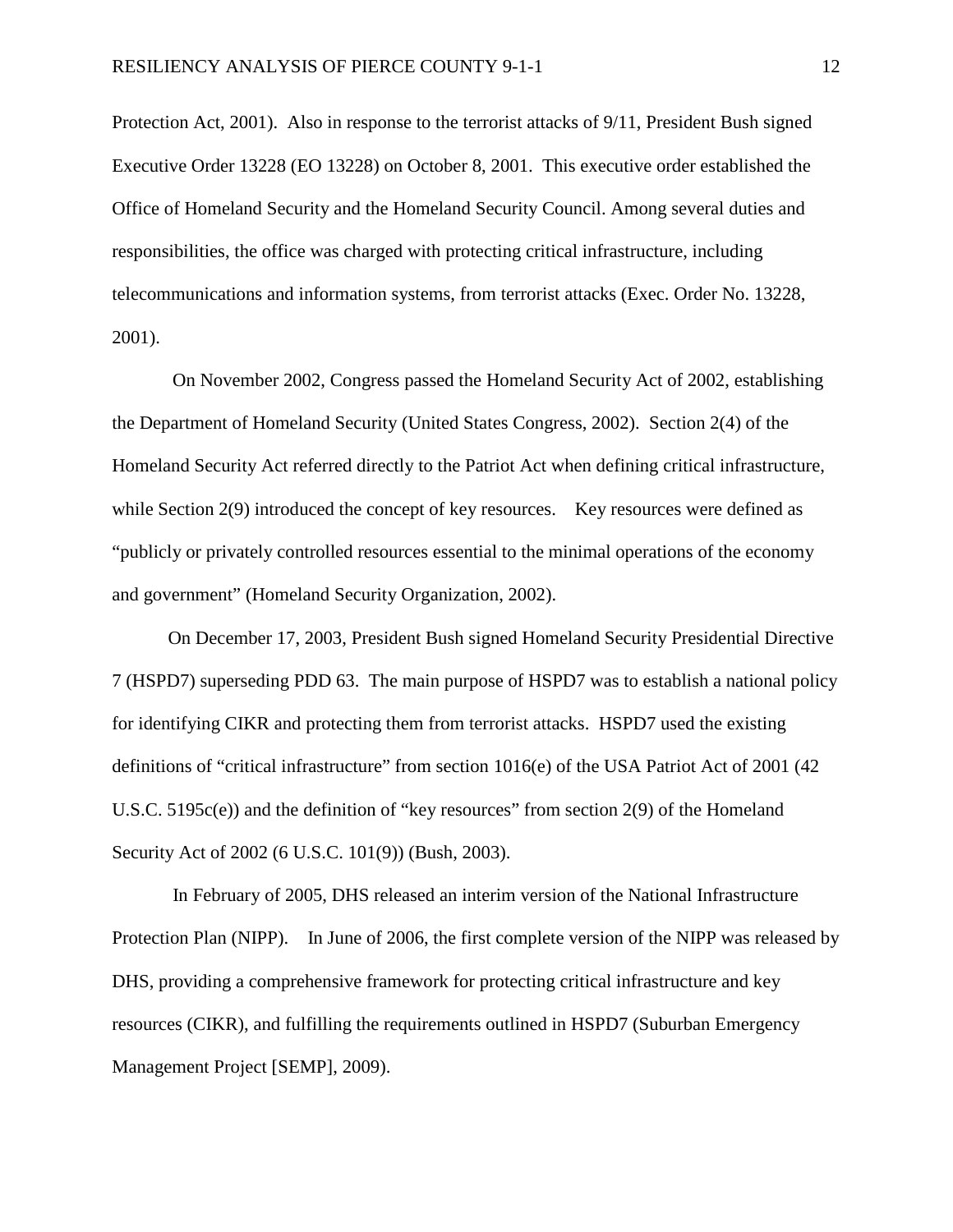In February of 2009, an updated 188 page version of the NIPP was released. This version reflected several key changes and updates to previous versions. No longer was the NIPP focused simply on protecting CIKR from terrorist threats. In the preface of the NIPP, Michael Chertoff, Secretary of Homeland Security, identifies the threat to CIKR as "manmade and naturally occurring threats and hazards, including terrorist attacks, accidents, natural disasters, and other emergencies" (DHS, 2009, p. i). In addition to broadening the focus to an all hazards environment, the 2009 version of the NIPP introduces the concept of resiliency through preparedness, response and recovery.

As defined in the NIPP, threats to critical infrastructure can be divided into two primary categories, either manmade or naturally occurring. Examples of manmade threats would be intentional acts of terrorism or mechanical/system failures. Examples of naturally occurring threats would be a natural disaster or pandemic. Any of these singular threats could potentially disable a PSAP or worse cause a cascading failure within multiple PSAPs.

Terrorism has long been the driving force defining national policy on CIKR protection. Section  $2(15)(A)(i)$  of the Homeland Security Act defines terrorism as "any activity that involves an act that is dangerous to human life or potentially destructive of critical infrastructure or key resources" (United States Congress, 2002). While terrorist attacks are not as likely as other manmade threats or natural disasters, as a targeted threat, they are much more likely to cause significant devastation. Over the past two decades, international and domestic terrorists have proven themselves to be highly organized, methodical and effective in accomplishing their objectives, choosing CIKR as their prime targets. As protection around high profile targets increases, they are likely to seek out less protected targets (DHS, 2009). The only effective method in deterring a terrorist attack is through adequate protection.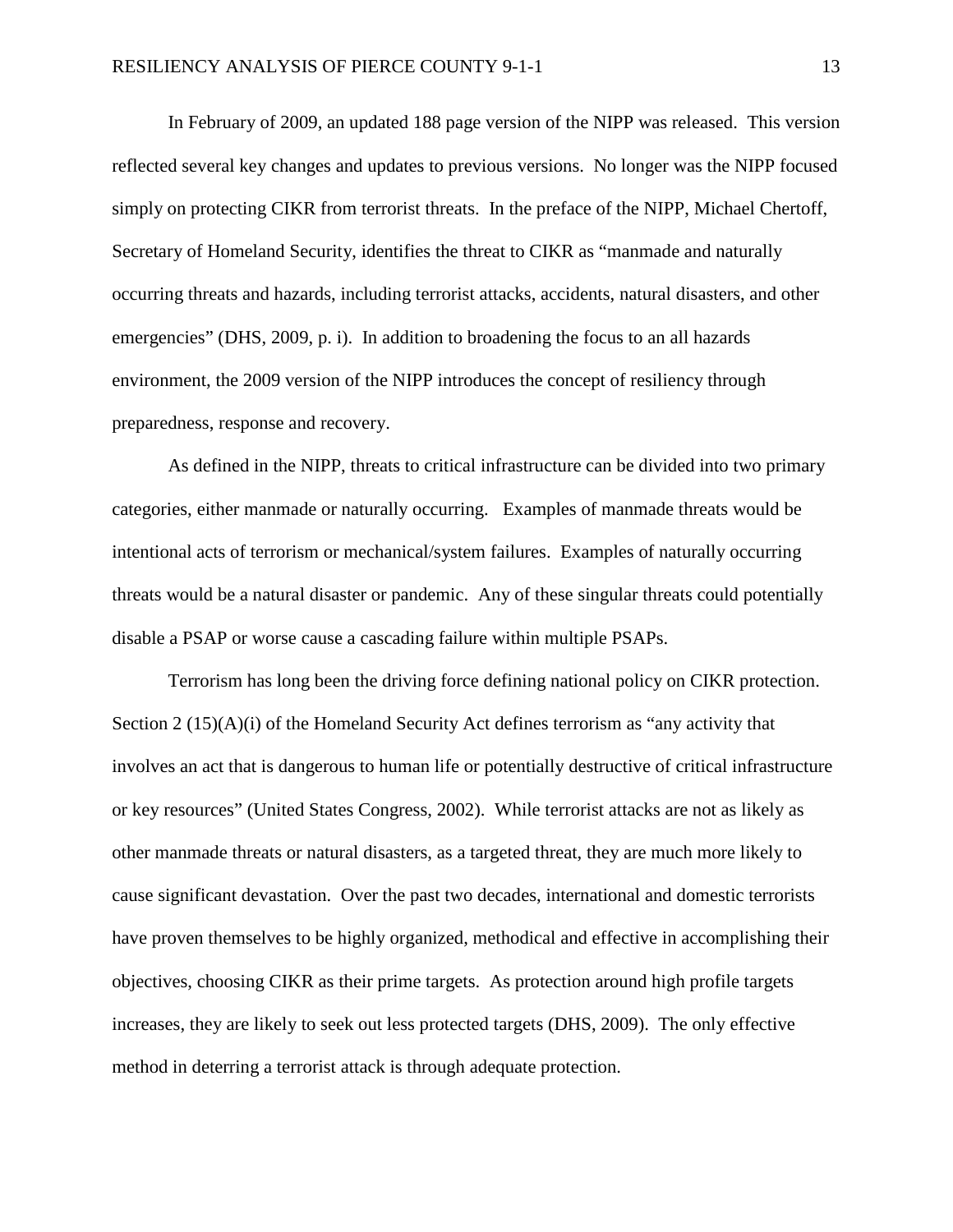In order to operate effectively and efficiently, PSAPs rely on a significant amount of interconnected mechanical, electrical and cyber systems and infrastructure. While increased technology provides improved efficiency, it comes at a price. As the complexity of the networked systems increases, so do the number of potential points of failure. Additionally, these networked systems rely on a stable power supply to operate. However, utility distribution systems are interrupted on a daily basis throughout the country. In 2009, there were 115,232 documented excavation accidents involving underground utilities reported to the Damage Information Reporting Tool (DIRT) (Common Ground Alliance [CGA], 2010). With the addition of undocumented excavation accidents as well as above ground utility failures, the number is significantly higher. With significant risk from single points of failure as well as potential power interruptions, reducing the risk of system failures requires an emphasis on reliability, redundancy and diversity.

One of the critical resources needed to maintain effective operations within a PSAP is power. Unfortunately, in most parts of the country, power fluctuations can be expected on a daily basis, causing problems with equipment, data corruption, data transmission failures, equipment failures or even a complete system failure (Leibert Corporation, 2000). In order to meet mission critical goals, the uptime for PSAP network systems needs to be as close to 100% as possible. Every fraction of a percent below 100% represents significant degradation of service. Even with an uptime of 99%, a 24/7 operation would suffer 3 days, 15 hours, 35 minutes and 59 seconds of down time annually (Hall, 2006).

Along with reliability, network systems need to have effective redundancy and diversity. One of the key lessons learned from the attacks of 9/11 was the need for physical redundancy of equipment through multiple forms of communication technology (Kerben, 2002). The city of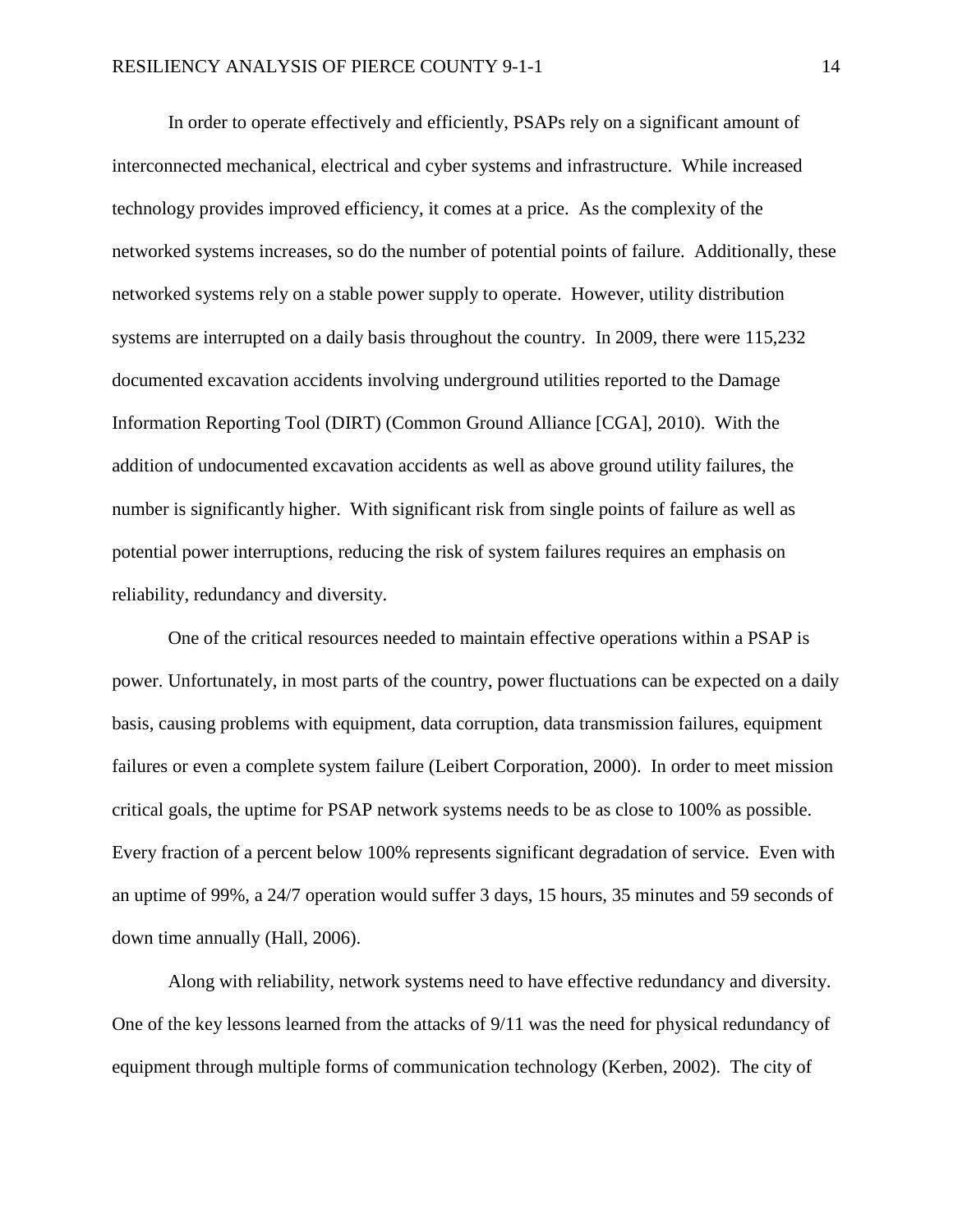New York learned that true redundancy also required having route diversity by locating networked systems and equipment in geographically diverse locations, with as much separation of primary and backup systems as possible (Delio, 2003). Route diversity for PSAP connectivity is not simply redundancy, but redundancy over separate geographical or physical paths with no common points (Public Safety and Homeland Security Bureau, n.d.).

Natural disasters exist in a variety of forms around the world. The Pacific Northwest and specifically Pierce County are not immune to the impacts of natural disasters. The Washington Military Department Emergency Management Division (WMD-EMD) identifies nine natural disaster threats to Washington State from avalanches to wild land fires. The most common disaster risk to Pierce County is from storms and flooding. Every presidentially declared disaster in Pierce County, from March 2001 to March 2011, involved either severe storms, flooding or both (Washington Military Department Emergency Management Division website, 2011). The singular exception to this was the Nisqually Earthquake in 2001. According to the Pierce County Department of Emergency Management (PC-DEM), 70% of the presidentially declared natural disasters in Pierce County, over the past 20 years, have involved either storms, flooding or both (Pierce County Department of Emergency Management website, 2011).

While much less frequent, the impact of large scale natural disasters such as earthquakes and volcanoes cannot be minimized. According to the Ready Business campaign sponsored by DHS, the number of declared major disasters in the United States nearly doubled in the 1990's compared to the previous decade (FEMA Ready Business website, 2010). According to the United States Geological Survey (USGS), Pierce County is located on the Pacific Ring of Fire, an area that experiences frequent earthquakes and volcanoes (U. S. Geological Survey website, 1999). The catastrophic eruption of Mt. St. Helens in 1980 and the 6.8 Nisqually Earthquake in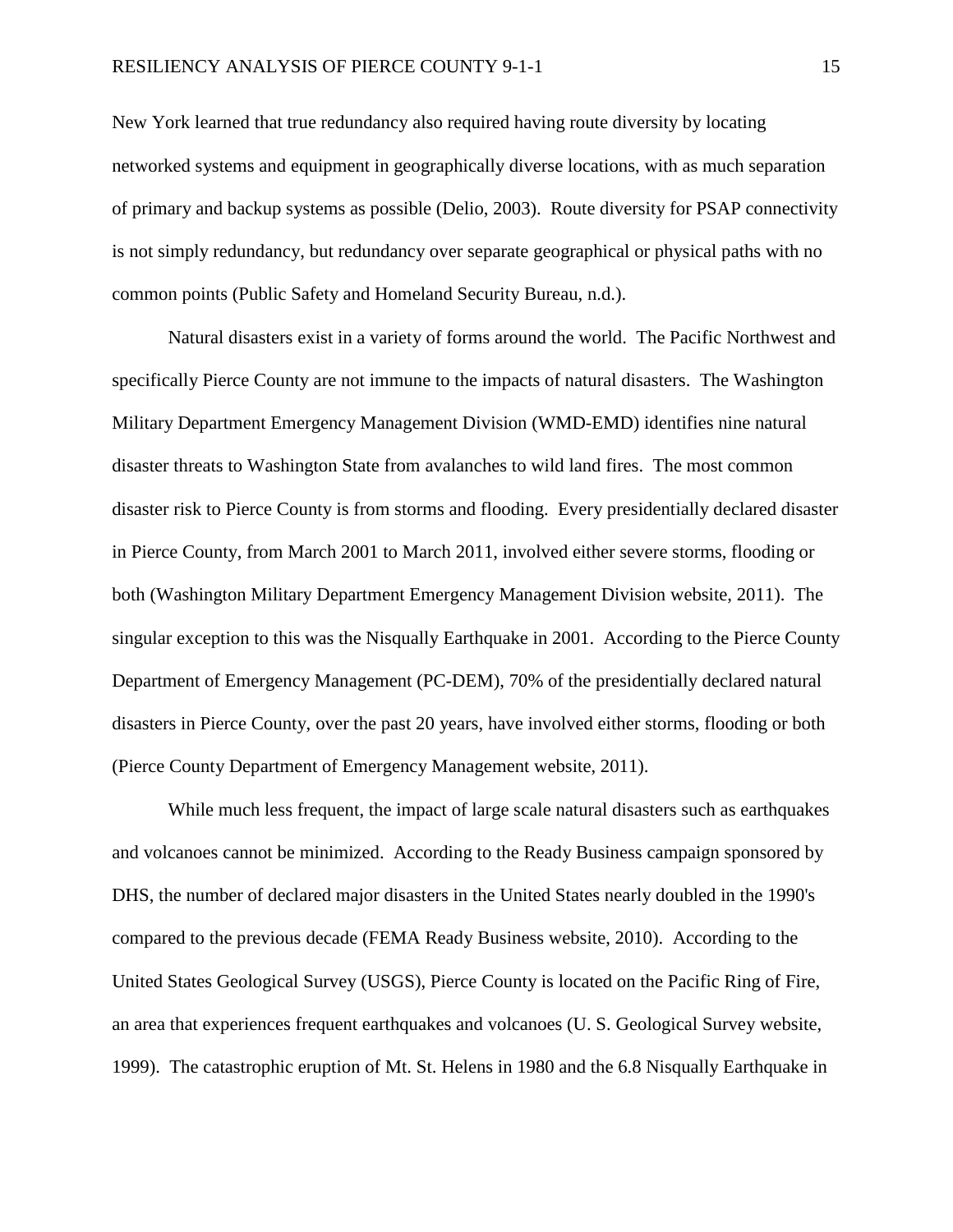2001, caused wide spread devastation throughout the region. More recent events such as the 2011 earthquake in Sendai Japan and the tornados in the Midwest during the first half of 2011 underscore the role natural disasters can have in crippling critical infrastructure.

Pandemics, like all natural disasters, are expected to happen, yet it is difficult if not impossible to predict when and to what degree. Buxbaum (2006) defines an influenza pandemic as "a global outbreak of disease that occurs when a new virus appears in the human population, causes serious illness and then spreads globally from person to person" (p. 14). There have been 10 influenza pandemics over the last 300 years (Osterholm, 2005). It has been over 40 years since the last influenza pandemic, which occurred in 1968 (Kalt, 2006). The extended period of time from the last pandemic has led many experts to feel we are overdue, and that a pandemic will happen in the near future.

Should a pandemic occur, Staples (2006) warns that it will become the "single greatest threat to business continuity" (p. 21). A pandemic outbreak will not be limited to a single focused geographic area or business sector. Multiple jurisdictions will be impacted simultaneously (Holdeman & Loehr, 2006). This will limit the amount of outside resources and mutual aid businesses can expect. For PSAPs this will not be limited to operational personnel. Support personnel and outside vendors which provide supplies, services, repairs and maintenance will be equally affected. Meyers (2006) predicts 40% of the workforce will be out at any given time. Absenteeism will be from a variety of factors including illness of the employee, caring for family members or a fear of going to work. A pandemic will not resolve rapidly, most likely coming in successive waves lasting six to eight weeks (Holdeman & Loehr, 2006). Due to the time required to gain FDA approval and allow for production and distribution, an effective vaccine will probably not be widely available for up to 18 months (Buck, 2006).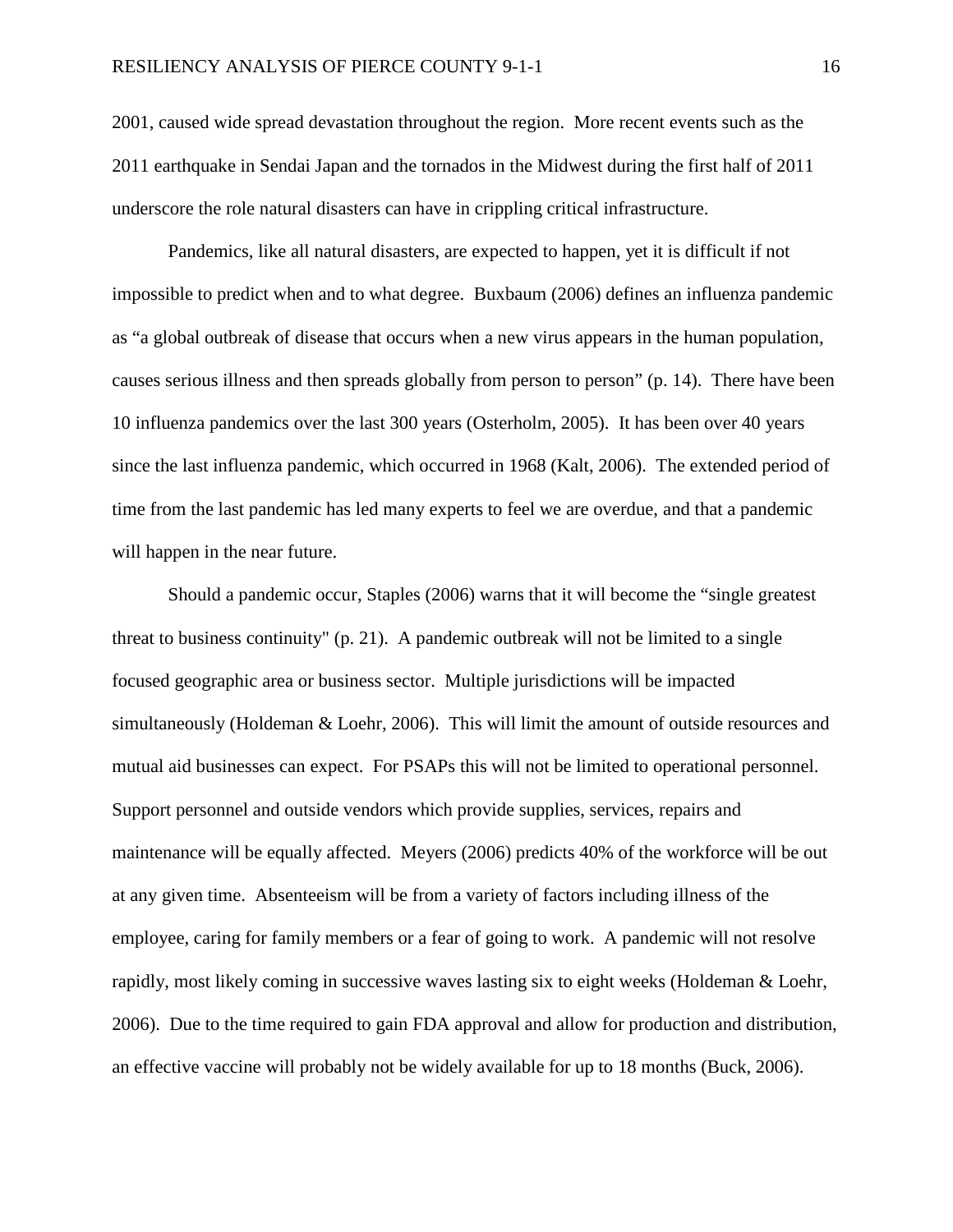Minimizing threats to critical infrastructure starts with the standards inherent to the design of the infrastructure itself. Public safety answering points, like all other forms of infrastructure are subject to aging. As they age, facilities designed for a specific purpose begin to lose their ability to maintain effective operations (National Emergency Numbers Association [NENA], 2007). Over time, rapidly changing operational needs and technology advancements begin to exceed the capabilities of the facility. This problem is often emphasized by the fact that the PSAP is located within a facility not originally designed to function as a communications center.

In defining a standard for PSAPs, the most widely recognized standard in the United States is National Fire Protection Association (NFPA) 1221 (Loomis & McClure, 2007). The NFPA 1221 Standard was first adopted in 1904. It has been revised 30 times and the most current version is the 2010 Edition (National Fire Protection Association [NFPA], 2010). The revisions made to NFPA 1221, over the years, reflect the changing operational needs of communication centers. In 1999, changes were made to recognize the increase in technologybased information systems. In 2002, an increased emphasis was placed on the interoperability of systems. For the 2007 edition, a new chapter was added to address network security. Mitigation of man-made disruptions were increasingly emphasized in the 2010 edition through the addition of standards on emergency fire plans and by requiring PSAPs to limit vehicle access near the facility or be blast resistant (NFPA, 2010). Meeting the ever changing standards of NFPA 1221 is challenging in older facilities designed under previous standards.

There are several natural and man-made risks that could jeopardize the operations of a PSAP. The first step in reducing these risks is identifying an appropriate location for the facility. Although an effective threat assessment may have been performed initially, there is often little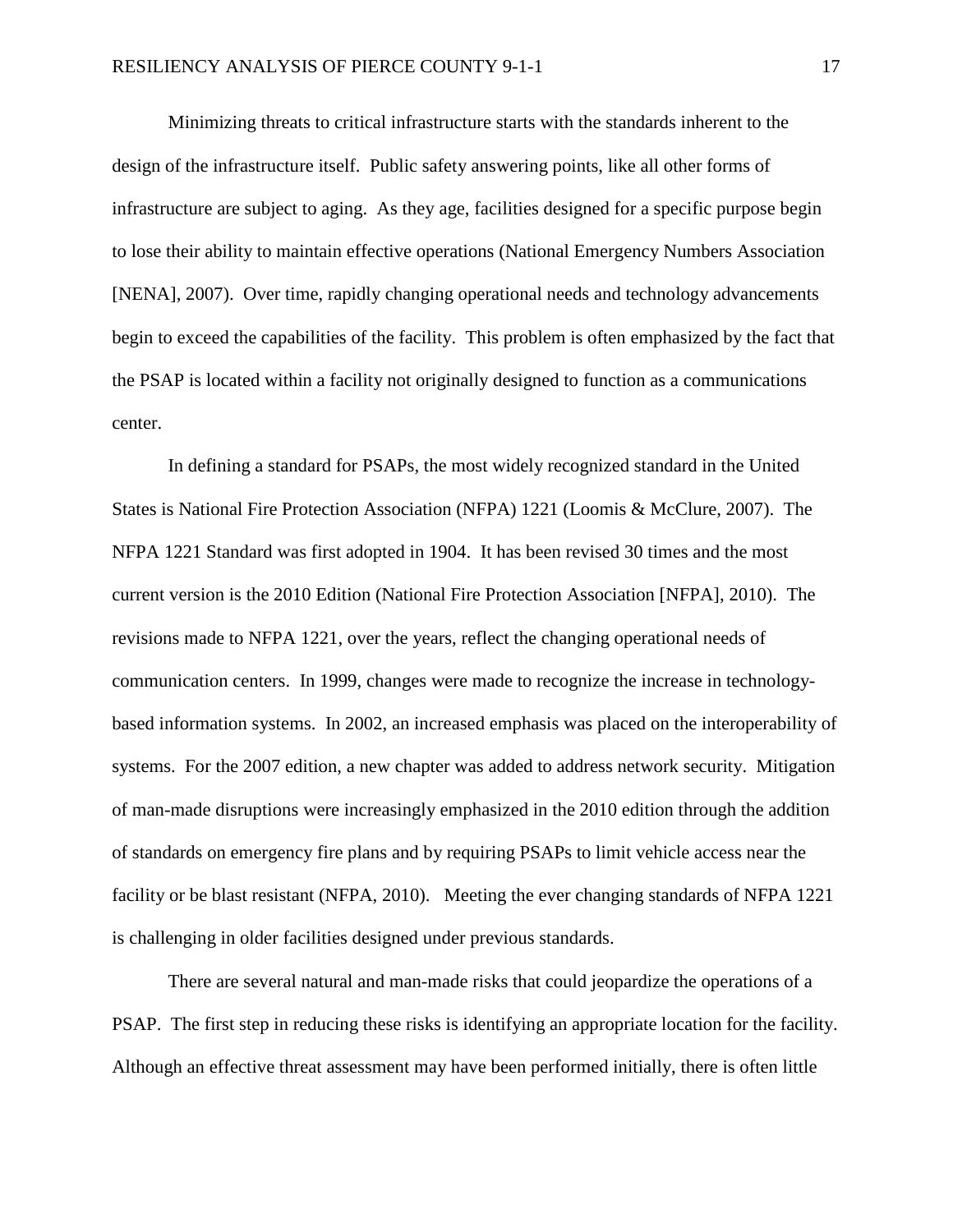opportunity to control development that takes place around the facility once it is established. When determining an appropriate location for a PSAP, the Department of Homeland Security recommends performing a threat assessment in a 10 mile radius around the site for hazards such as aerial, rail, roadway, and naturally occurring threats as well as appropriately reliable utility supplies (Woods, 2009).

Even with the best threat assessment during site selection, not all hazards can be avoided. Within the South Puget Sound region, natural disasters, such as earthquakes, are a significant threat to critical infrastructure. However, predicting the location of an earthquake is not possible. Therefore, design features, such as base isolators, need to be incorporated into the structure. Base isolators act as shock absorbers for the structure, allowing it to move upwards of 18" in any direction (Loomis, 2005).

Acts of violence and terrorism are another factor that cannot be deterred by location alone. Crime prevention through environmental design (CPTED) is defined by the International CPTED Association as "a multi-disciplinary approach to deterring criminal behavior through environmental design" (International CPTED Association, 2011, para. 2). Through CPTED design features, modern structures minimize the threat of criminal activity through methods of natural surveillance, territorial reinforcement, natural access control and target hardening. Communication centers that have incorporated CPTED concepts into new construction and remodels have decreased criminal activity by as much as 40% in some communities (Smith, 2007).

Along with design standards, NFPA 1221 outlines operational standards as well. Within NFPA 1221, the basic operational needs of the communications center are identified as sufficient staffing of adequately trained telecommunicators with identified management in place (Berdan,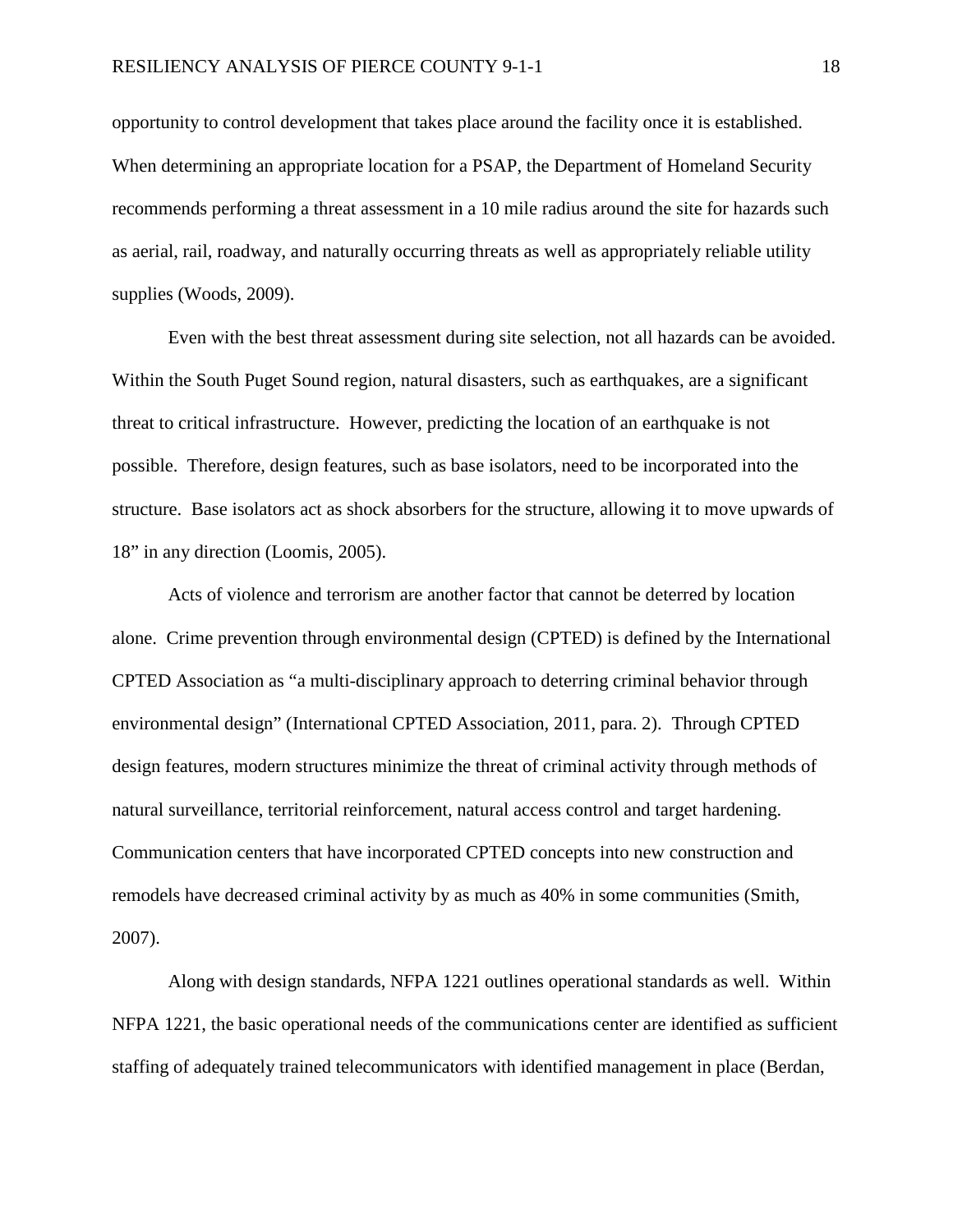2000). In an event such as a pandemic, PSAPs will fail to operate effectively without adequate staffing and management, regardless of the quality of the site location and design standards.

Adequately preparing a PSAP for emergencies requires a combination of planning, implementation, training, evaluation, and funding.In a national survey of businesses conducted by The Ad Council in December 2007, 91% of respondents said that it is "very" or "somewhat" important for businesses to take steps to prepare for a catastrophic disaster, such as an earthquake, hurricane or terrorist attack. However, only 59% assessed their own business as "very" or "somewhat" prepared in the event of a disaster and only 38% said their company has an emergency plan in place in the event of a disaster (Federal Emergency Management Agency [FEMA], 2011).

In the 2010 edition of NFPA 1600, Standard on Disaster/Emergency Management and Business Continuity Programs, Chapters 5-8 are dedicated to the concepts of planning, implementation, testing and exercises, and program improvement (National Fire Protection Association [NFPA], 2010).

The first step in preparing a PSAP for an emergency or disaster is with an effective planning process. Furey (2003) has found that many disasters stem from seemingly disconnected events that lead to cascading and escalating consequences. Therefore, contingency plans must be thoroughly comprehensive. Contingency planning needs to address several different possible scenarios which could impact a PSAP, from smaller emergencies like the loss of power or a small fire, to large scale, region-wide disasters such as an earthquake. How operations will be performed and to what level they can be provided can vary greatly under different circumstances.

Redundancy of operations and geographical separation of back up facilities also needs to be considered in contingency planning. Randall (1992) notes that if a single catastrophic event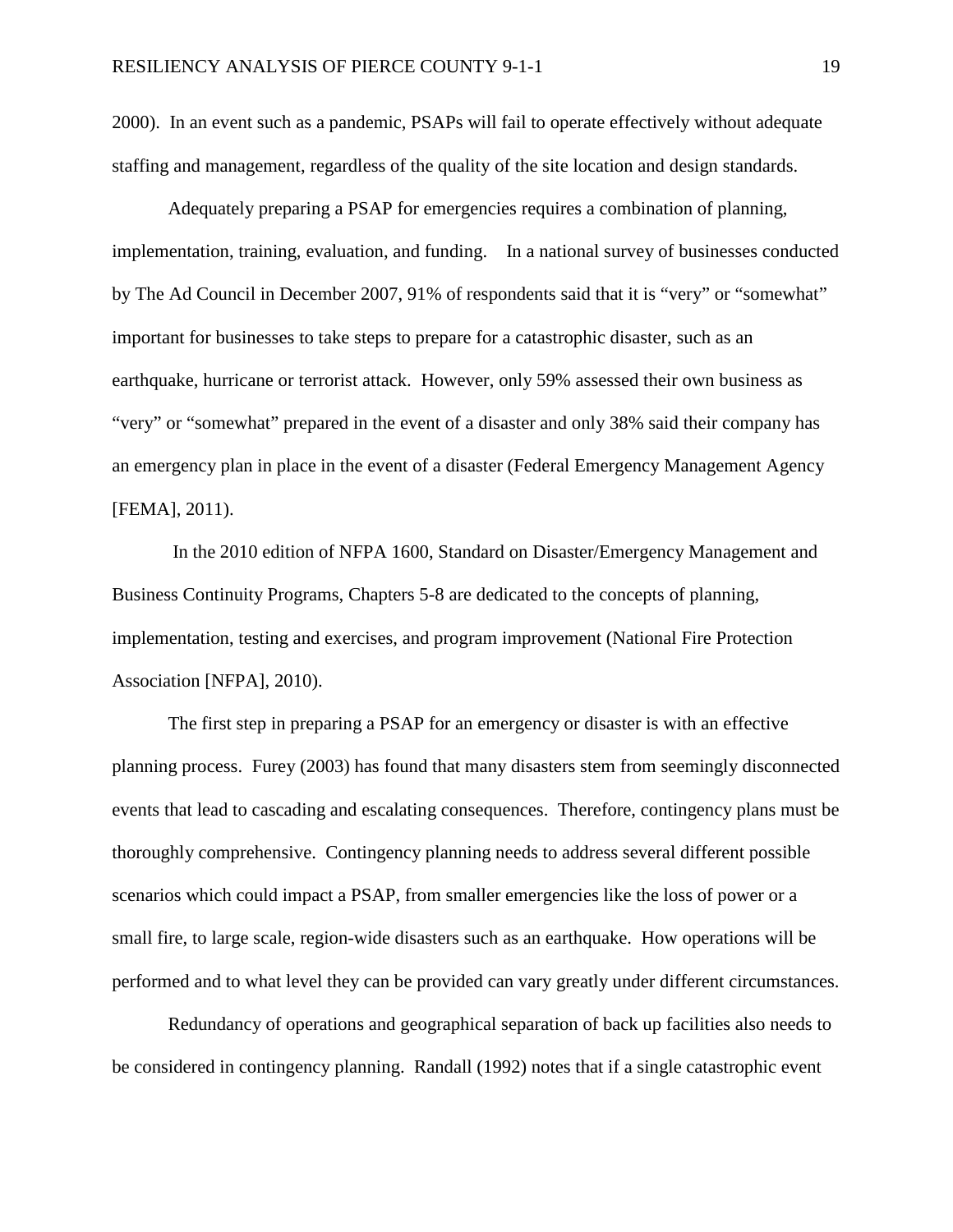can disable both the primary and back up facilities, there is nothing gained by having a back up facility. And, while geographic separation minimizes some risks, it is not a guarantee of survival. In order to attain the highest probability of survival, both the primary and backup facility need to be geographically separated as well designed with appropriate levels of physical protection.

Along with facilities, the redundancy of operational systems needs to be addressed as well. Determining minimum requirements for information and communication systems is critical to the design of disaster recovery and business continuity plans. With appropriate preparation and effective planning of redundant systems, transfer from primary to backup systems can become nearly seamless (Brotherton, 2010).

Boin and McConnell (2007) express the need to involve regional partners in the planning process. They further identify the need to maintain a permanent coordinated effort that encourages cooperation across functional and hierarchical boundaries, in order to address the ever evolving nature of the planning process. In November 2010, the Pierce County PSAP Manager's Group formed the PSAP Backup Development Committee to begin the process of developing regional plans for PSAP backup and redundancy in the event of minor emergencies to major catastrophes requiring a PSAP evacuation. (Ackerman, 2010)

Once the plans have been implemented, it is necessary to test and evaluate their efficacy through training. As with the planning process, training should not be limited to individual PSAPs, but rather implemented regionally. Agencies who participate in joint exercises benefit by building mutual trust and understanding as well as gaining a better understanding of each other's capabilities (Boin & McConnell, 2007).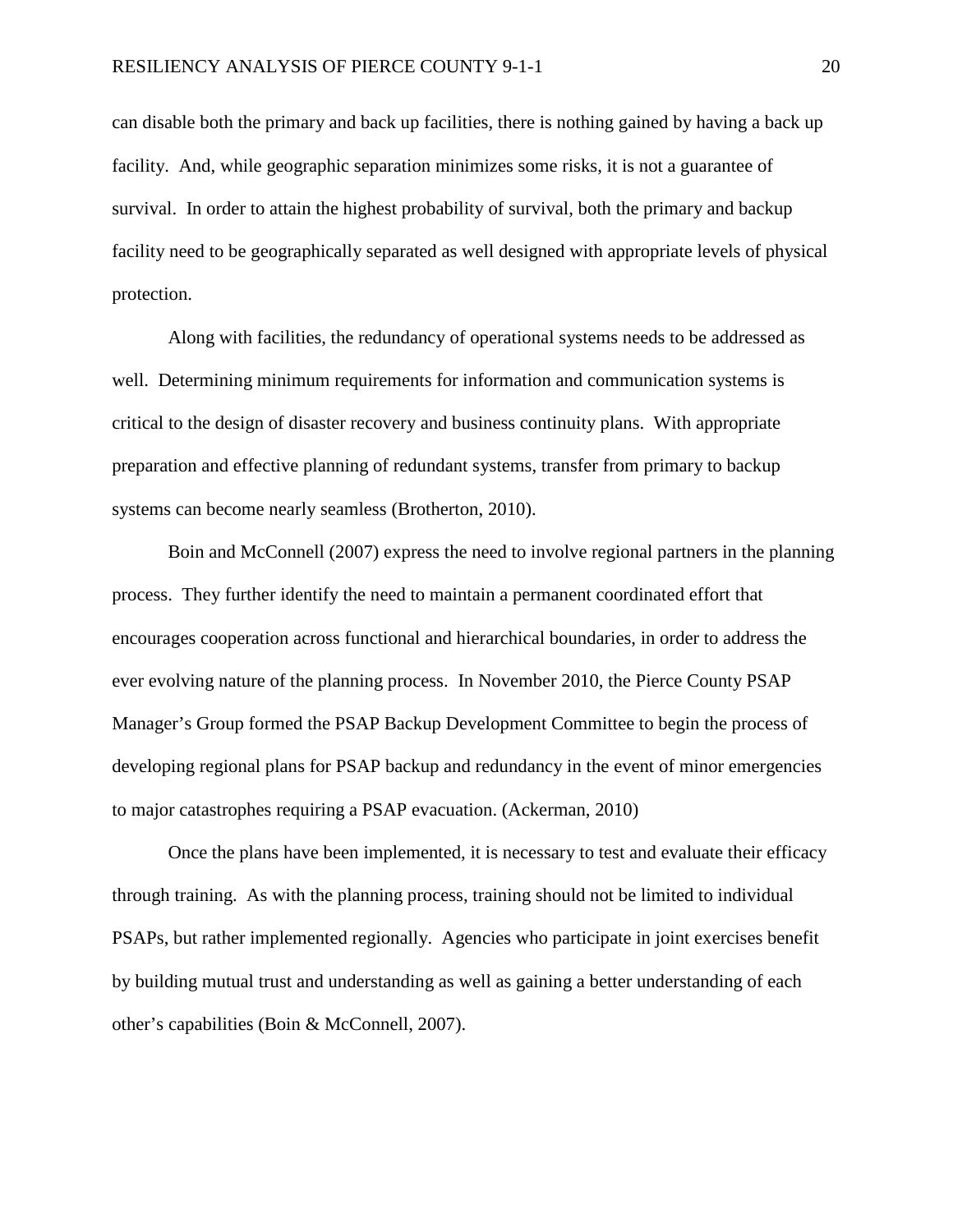Along with regional planning and ongoing training, mobilization of resources and implementation of action plans can be expedited through the adoption of memorandum of understanding and interagency agreements (Oliver, 2011). Unfortunately, there are often numerous obstructions limiting collaboration between agencies. Differences of organizational goals, professional cultures, lines of accountability, political control styles and decision-making cycles are some of the barriers identified by Boin and McConnell (2007).

The effectiveness of any planning process is limited by the amount of financial backing directed to the effort. Appropriate levels of expenditures need to be allocated in order to effectively prepare for critical infrastructure resiliency (Sinai, 2006). There is a significant cost involved in making any planning process a reality. Training of employees and implementing large scale exercises on a regular basis can become extremely costly. Efforts to implement disaster planning are often delayed or permanently stalled by factors such as complacency, procrastination, resource limitations and shifting organizational priorities (Boin & McConnell, 2007).

In summary, literature indicates that protecting and maintaining effective resiliency in CIKR is a necessity of national significance. The PSAPs and communication systems within Pierce County are at risk from a variety of naturally occurring and man made threats. The nature of these threats is extremely diverse, ranging from mechanical failures and terrorist attacks to natural disasters and pandemics. Providing adequate protection and resiliency to these varied threats requires communication systems designed on a platform of reliability, redundancy and diversity. To best achieve this level of performance requires infrastructure and systems in line with current industry standards and best practices; something extremely difficult to achieve with infrastructure designed under previous standards. Adequately preparing Pierce County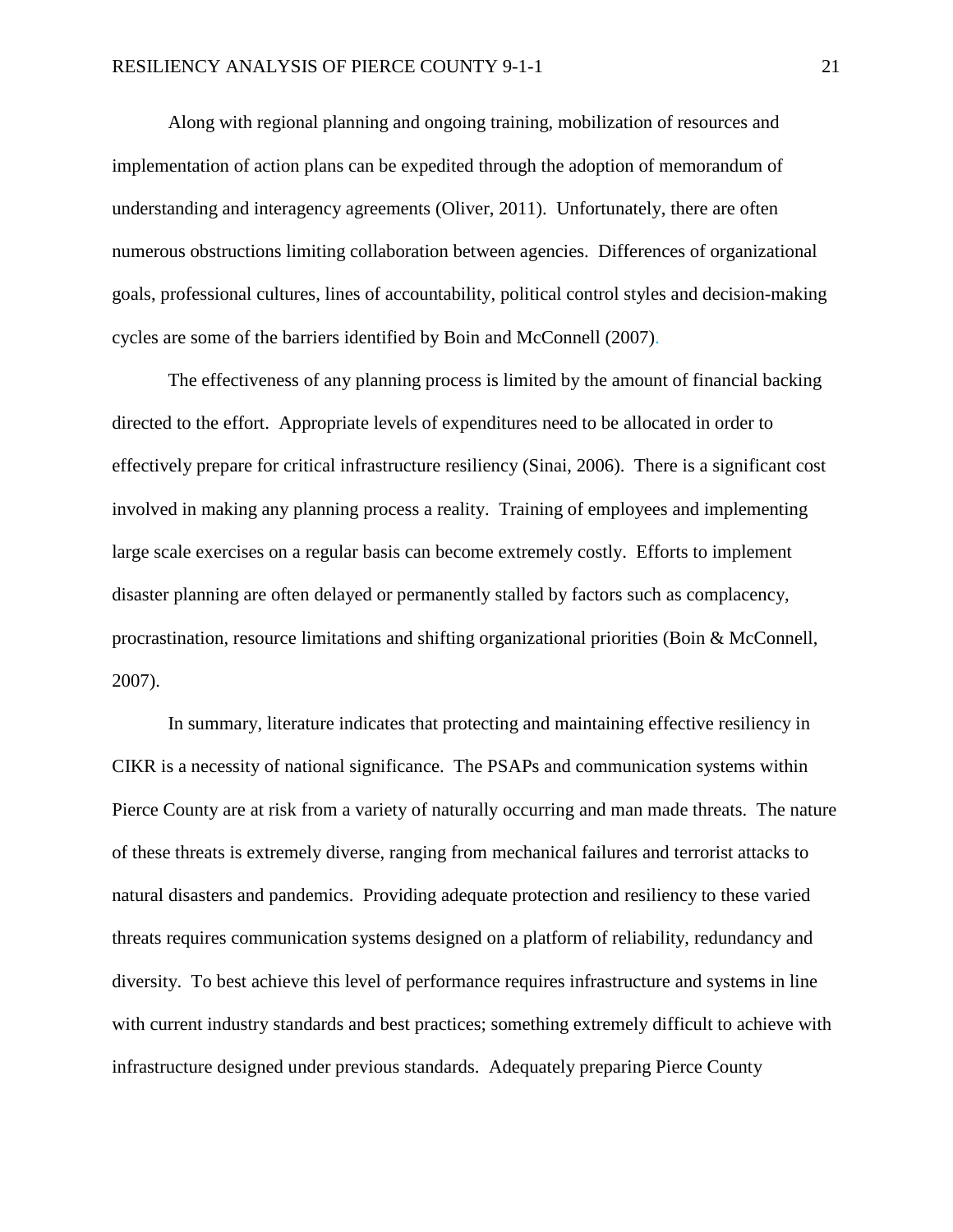emergency communications will require a combination of effective planning, implementation, training and evaluation supported with sufficient funding. Based on these factors, the author sought to determine the risks facing Pierce County PSAPs and their ability to sustain appropriate levels of resiliency in line with current industry standards.

#### **Procedures**

The purpose of this applied research project was to complete a resiliency analysis of the Pierce County public safety communications network. Descriptive research was utilized to gather information and perform data analysis in order to answer four research questions.

- What are the current risks facing Pierce County PSAPs?
- What is the current condition of Pierce County PSAPs in relation to current industry standards and best practices?
- Are adequate backup plans in place to provide an appropriate level of resiliency?
- What limitations are there to the PSAPs sustaining backup operations?

Research for this applied research project initially began, in November of 2010, at the Learning Resource Center (LRC) on the campus of the National Fire Academy (NFA), in Emmitsburg, Maryland. Subsequent research continued through June of 2011 in University Place, Washington.

On April 11, 2011, online questionnaires were distributed to each of the eight Pierce County PSAPs. The internet based survey tool, Survey Monkey, was utilized to design and distribute the questionnaire. All eight questionnaires were returned. Questions focused primarily on three issues.

• Agency size and staffing levels.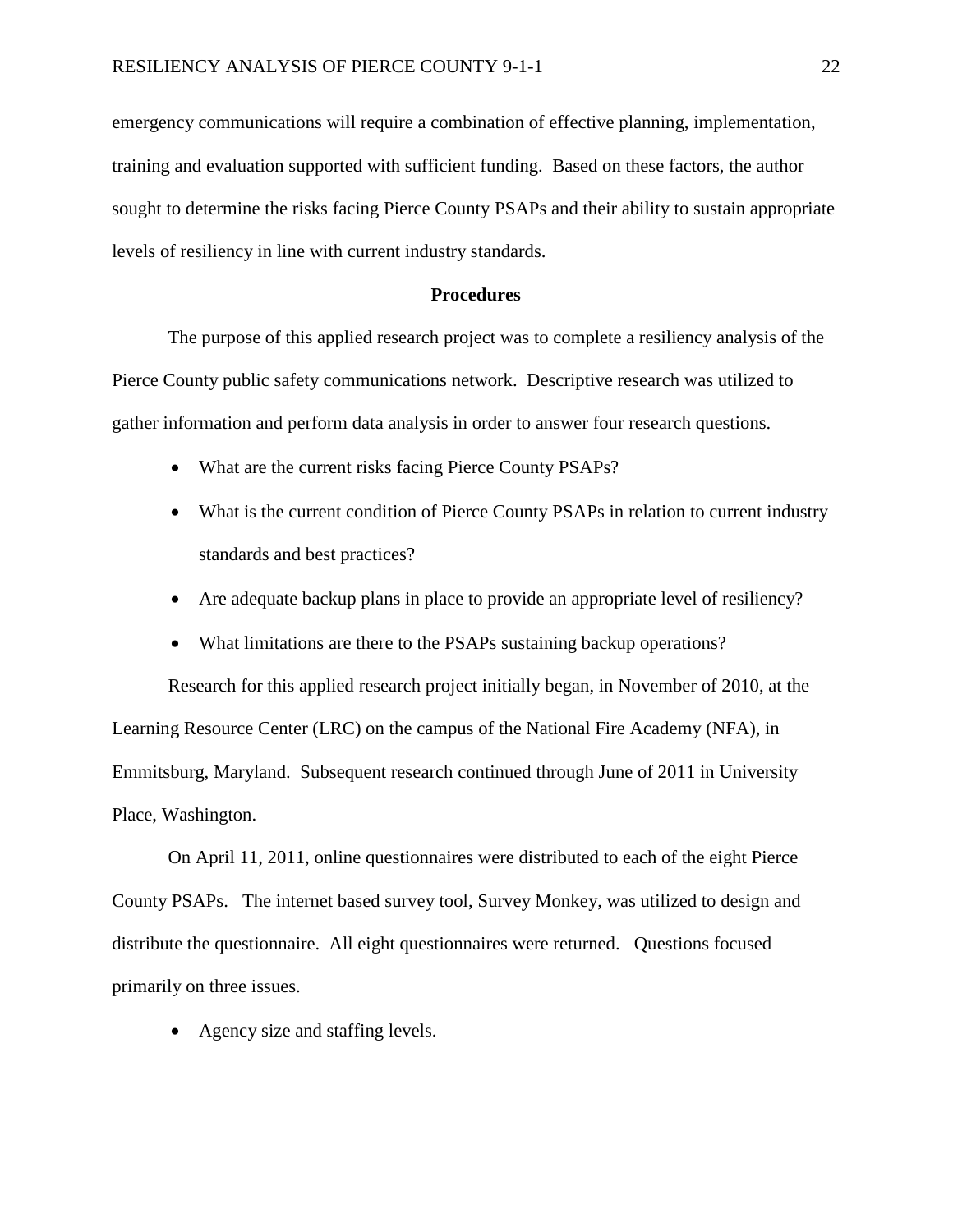- Agency operational policies related to disaster preparedness and continuity of operations.
- NFPA 1221 standards. Not all standards defined in NFPA 1221 were included in the questionnaire. Only a portion of the standards defined in Chapter 4, Communication Centers were utilized. Only standards which reflected core design features for communication centers were selected, focusing primarily on vulnerabilities associated with facility security, access to facility air handling systems, and the ability to deter or withstand a blast or explosion.

Responses to the questionnaire were compiled into a Microsoft Word document, Pierce County PSAP Questionnaire Summary (Appendix A). Data analysis was performed on the responses for the purpose of conducting original research to answer the following research questions.

• What is the current condition of Pierce County PSAPs in relation to current industry standards and best practices?

• Are adequate backup plans in place to provide an appropriate level of resiliency? Between January and April 2011, the author attended several meetings of the PSAP Backup Development Committee. Meetings were held in the Tacoma/Pierce County EOC, in Tacoma, Washington. The author attended meetings held on January 11, February 8, March 8 and April 12, 2011. The purpose of attending these meetings was to conduct original research to help answer the following research questions:

- Are adequate backup plans in place to provide an appropriate level of resiliency?
- What limitations are there to the PSAPs sustaining backup operations?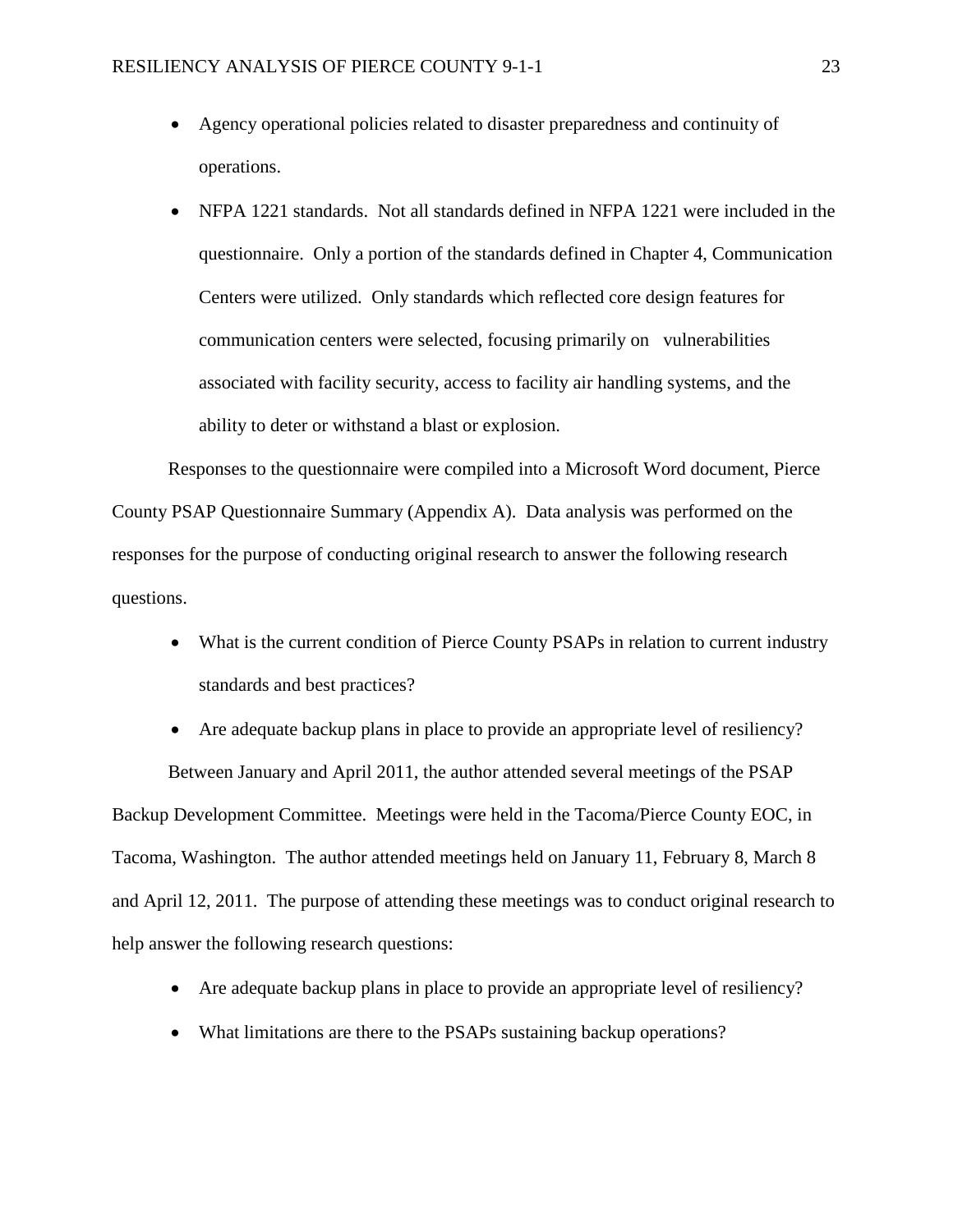An interview was conducted with Colleen Adler, the Disaster Preparedness Coordinator for West Pierce Fire & Rescue. Prior to being in her current position, she was the Assistant Director for Fire Comm for seven years. This interview was held on May 4, 2011 in an office at WPFR station 21. This interview lasted from 09:00 until 09:40. The following questions were asked during the interview.

1. What disaster risks are of the biggest concern in Pierce County?

- 2. What is the potential impact to West Pierce?
- 3. How well prepared is West Pierce to continue operations in the event of a disaster?
- 4. What impact did the Nisqually Earthquake have on Fire Comm's operations?
- 5. What is the potential for a pandemic?

The purpose of the interview was to conduct original research to help answer the following research questions:

• What are the current risks facing Pierce County PSAPs?

An interview was conducted with Tim Lenk, the Program Manager for the E-911 Radio Communications Division of Pierce County DEM. Additionally, he has been deployed as part of a FEMA Incident Support Team to numerous national disasters including the World Trade Center in 2001, Hurricane Katrina in 2005 and Hurricanes Gustav and Ike in 2008. This interview was held on May 4, 2011, in his office at DEM. This interview lasted from 1:20 until 2:30. The following questions were asked during the interview.

- 1. What deployments have your been involved with?
- 2. What do you expect to be the biggest problems for emergency communications if there were a major disaster in Pierce County?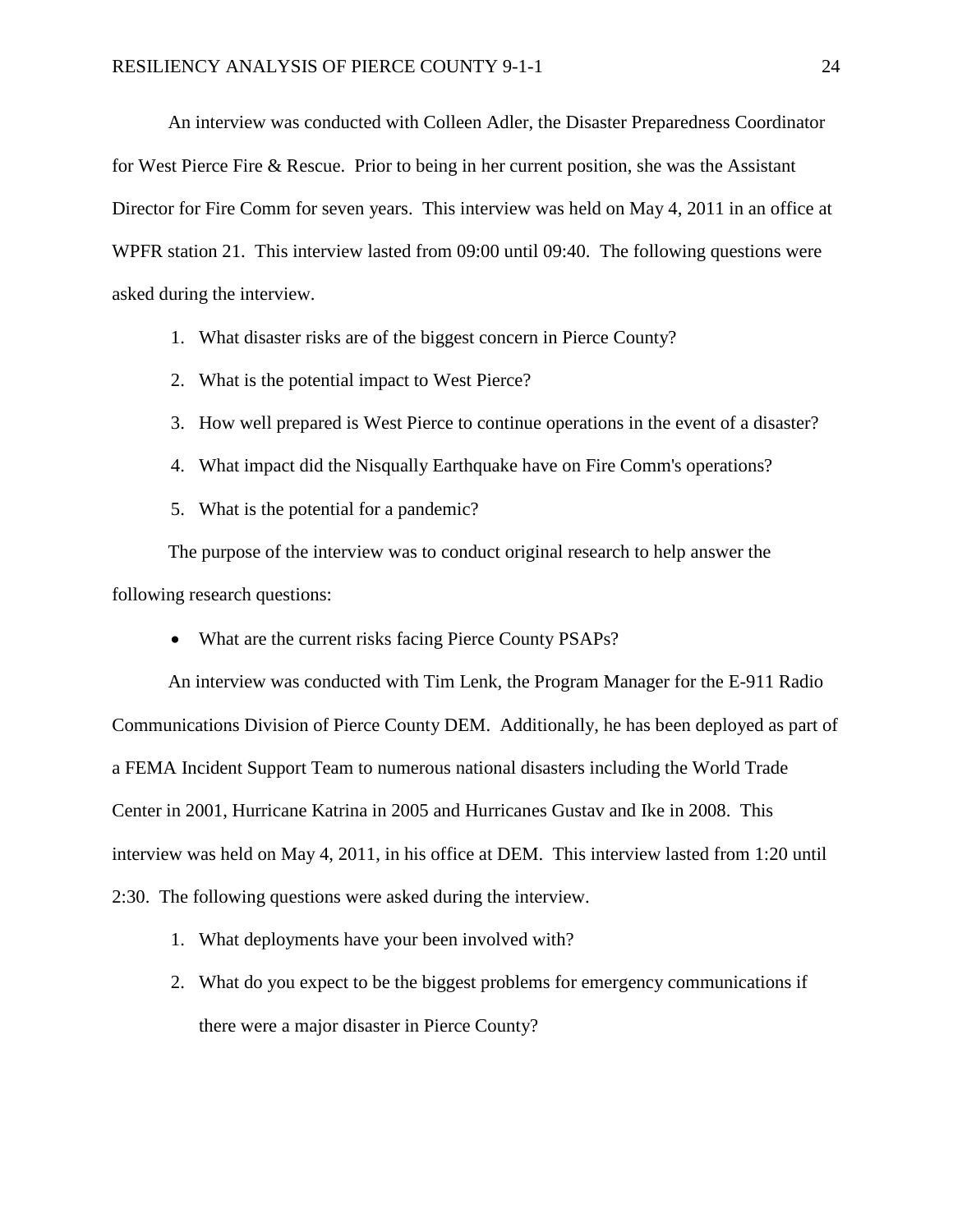- 3. What limitations do you foresee in maintaining radio operations during a major disaster?
- 4. What do you see as the biggest vulnerability in redundancy of Pierce County communications?
- 5. What agencies does the Pierce County Radio Division perform service for?
- 6. What is the hierarchy of equipment repair in the event of a county wide disaster that affects all systems?
- 7. Is there a defined back up plan if there were to be a catastrophic failure of the Pierce County radio network?

The purpose of the interview was to conduct original research to help answer the following research questions:

- Are adequate backup plans in place to provide an appropriate level of resiliency?
- What limitations are there to the PSAPs sustaining backup operations?

An interview was conducted with Jean Nealy, the Telecommunications Coordinator for Pierce County DEM. This interview was held on May 6, 2011 in her office at DEM. This interview lasted from 10:40 until 11:20. The following questions were asked during the interview.

- 1. What is the most common cause of phone system failures in Pierce County PSAPs?
- 2. How frequently does a PSAP have a phone outage?
- 3. How are phone system failures managed?
- 4. What resources are available to fix phone system failures?
- 5. What is the backup plan to the current system?
- 6. How do the CAD, phone and radio systems compare between each PSAP?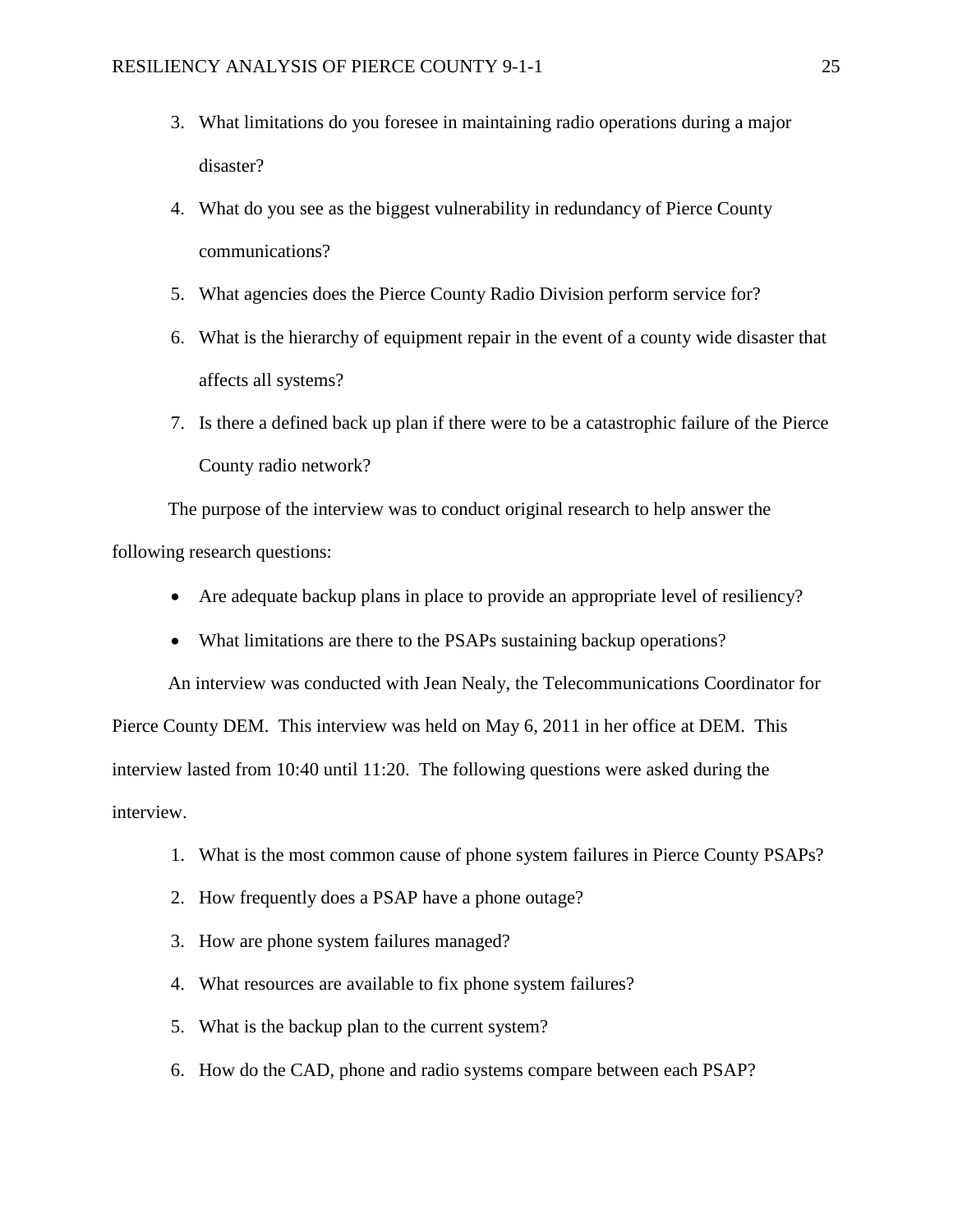The purpose of the interview was to conduct original research to help answer the following research questions:

- Are adequate backup plans in place to provide an appropriate level of resiliency?
- What limitations are there to the PSAPs sustaining backup operations?

An interview was conducted with Michael Dobbs, the Battalion Chief of

Communications for West Pierce Fire & Rescue. As Battalion Chief of Communications, he serves as the Operations Manager for Fire Comm. This interview was held on May 6, 2011, in his office at Fire Comm. This interview lasted from 12:30 until 1:10. The following questions were asked during the interview.

- 1. What is the most common cause of a system failure (radio/phone/CAD) in Fire Comm?
- 2. How frequently does Fire Comm suffer an isolated failure in one of its systems?
- 3. How frequently does Fire Comm suffer a system-wide failure?
- 4. What resources are available to address system failures?
- 5. Do you do any cross training with FCC to prepare for system failures?
- 6. What backup plans are in place to manage system failures?
- 7. What is your biggest concern from the standpoint of maintaining operations during a significant event?

The purpose of the interview was to conduct original research to help answer the following research questions:

- Are adequate backup plans in place to provide an appropriate level of resiliency?
- What limitations are there to the PSAPs sustaining backup operations?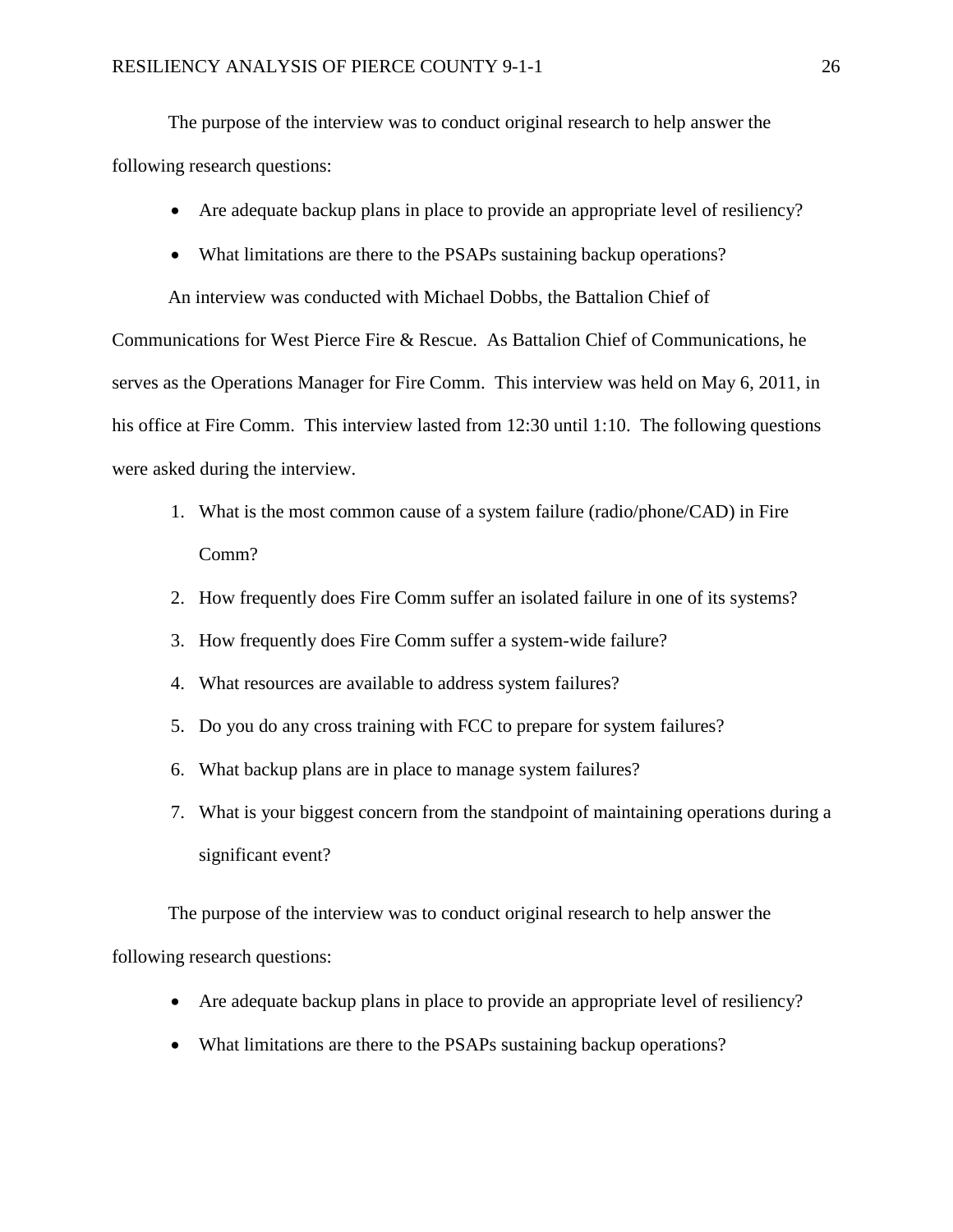An interview was conducted with Rob Totten, the Operations Supervisor for Public Safety Radio Communications for the City of Tacoma. This interview was held On May 9, 2011, at a restaurant located in Tacoma. This interview lasted from 11:30 until 12:45. The following questions were asked during the interview.

- 1. Can you define the GECN?
- 2. Can you define the TRIS network?
- 3. Explain the difference in impact from a PSAP evacuation with equipment in tact vs. abandonment of a PSAP with no infrastructure intact.
- 4. If a center was lost, how long would it take to re-route radio communications?
- 5. What do you see as the biggest vulnerability in redundancy of Pierce County communications?
- 6. What is the back up for radio system?
- 7. What is the most critical component of the radio networks?

The purpose of the interview was to conduct original research to help answer the following research questions:

- Are adequate backup plans in place to provide an appropriate level of resiliency?
- What limitations are there to the PSAPs sustaining backup operations?

There were several limitations encountered during this research. The first limitation was the questionnaire. In order to maintain a manageable size questionnaire, the questions were limited to three general topics; agency size and staffing levels, agency operational policies related to disaster preparedness and continuity of operations, and limited portions of NFPA 1221, Chapter 4, Communication Centers.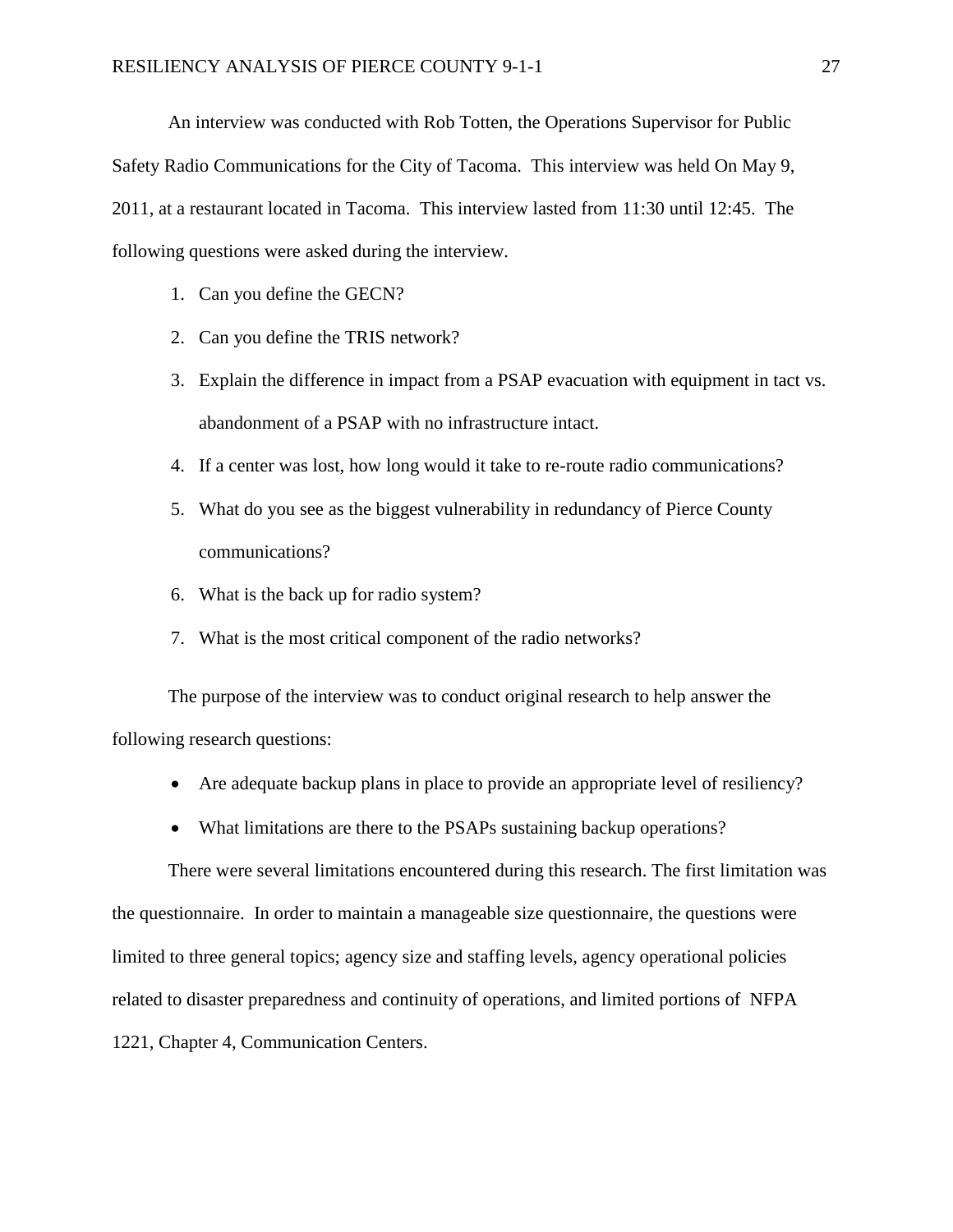Additional limitations were due to the complex nature of emergency communications within Pierce County. The 9-1-1 communications system in Pierce County consists of a variety of overlapping technology infrastructure including, but not limited to CAD, radio and phone systems. With few exceptions, most systems differ in model, version, radio frequency, etc. from PSAP to PSAP. Additionally, each of these systems are managed through a variety of public and private ownership arrangements as well as public/private and public/public partnerships.

In addition to the complex nature of the technological infrastructure, there is a significant amount of complexity in the geopolitical ownership and operations of the Pierce County PSAPs as well as the various radio networks they rely on to provide service. While some PSAPs own their radio systems others, such as LESA, operate on several different radio systems owned by different political entities. Because of this, each PSAP has a different level of influence over the resiliency of their radio network.

PSAP governance is another complex issue with direct influence on the overall resiliency of each PSAP as well as the overall Pierce County network. Every PSAP has a different governing authority with varying degrees of operational influence and authority. This diversity creates significant challenges in adopting region-wide strategies for improving resiliency.

Due to the limited time available to complete this research and the complex nature of technology infrastructure, radio system ownership, and PSAP governance, the author chose to limit the scope of the research performed on these three issues.

#### **Definition of Terms**

Backhaul: Method of transport used to connect a dispatch center to remote radio sites.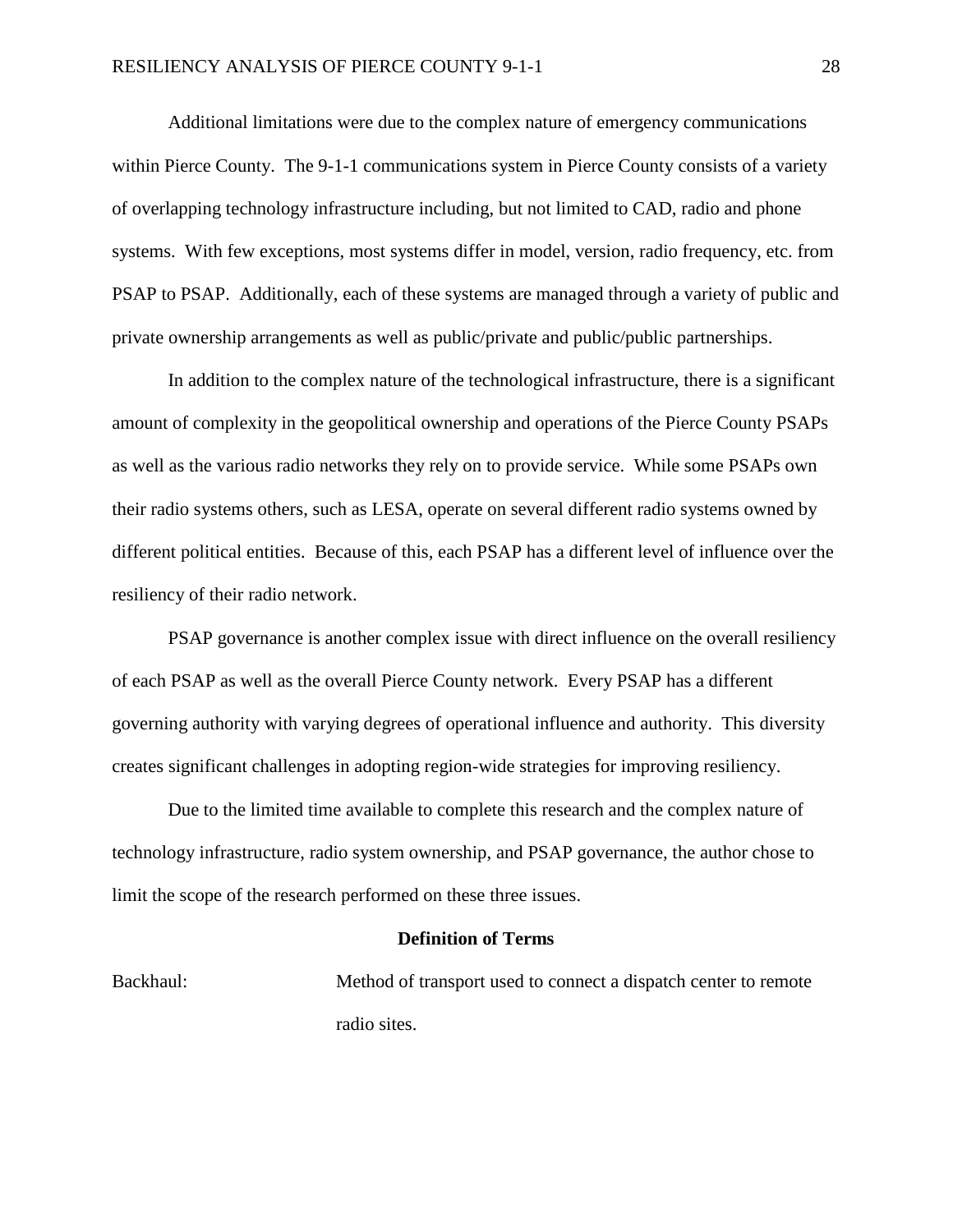| CEB:                     | Central Electronics Bank. Location where all radio resources for a   |
|--------------------------|----------------------------------------------------------------------|
|                          | PSAP reside. Point where connectivity exists between the PSAPs       |
|                          | on the GECN.                                                         |
| <b>CPTED:</b>            | Crime Prevention Through Environmental Design. A method of           |
|                          | deterring criminal behavior through environmental design.            |
| Critical infrastructure: | Assets and facilities essential for the functioning of a society and |
|                          | economy.                                                             |
| ESInet:                  | Emergency Services IP network. A statewide network that routes       |
|                          | 9-1-1 calls over an IP network.                                      |
| FCC:                     | Fire Communications Center. A division of the Tacoma Fire            |
|                          | Department. A secondary public safety answering point for fire       |
|                          | and EMS for the Tacoma Fire Department and Central Pierce Fire       |
|                          | & Rescue.                                                            |
| Fire Comm:               | A division within West Pierce Fire $&$ Rescue. A secondary public    |
|                          | safety answering point for fire and EMS in Pierce County.            |
| GECN:                    | Gold Elite Console Network. A networked system interconnecting       |
|                          | the dispatch consoles between multiple PSAPs.                        |
| <b>Key Resources:</b>    | Resources considered essential to the minimal operations of the      |
|                          | economy and government.                                              |
| Lahar:                   | A mudflow or debris flow created from volcanic activity.             |
| LESA:                    | Law Enforcement Support Agency. A primary public safety              |
|                          | answering point for law enforcement in Pierce County.                |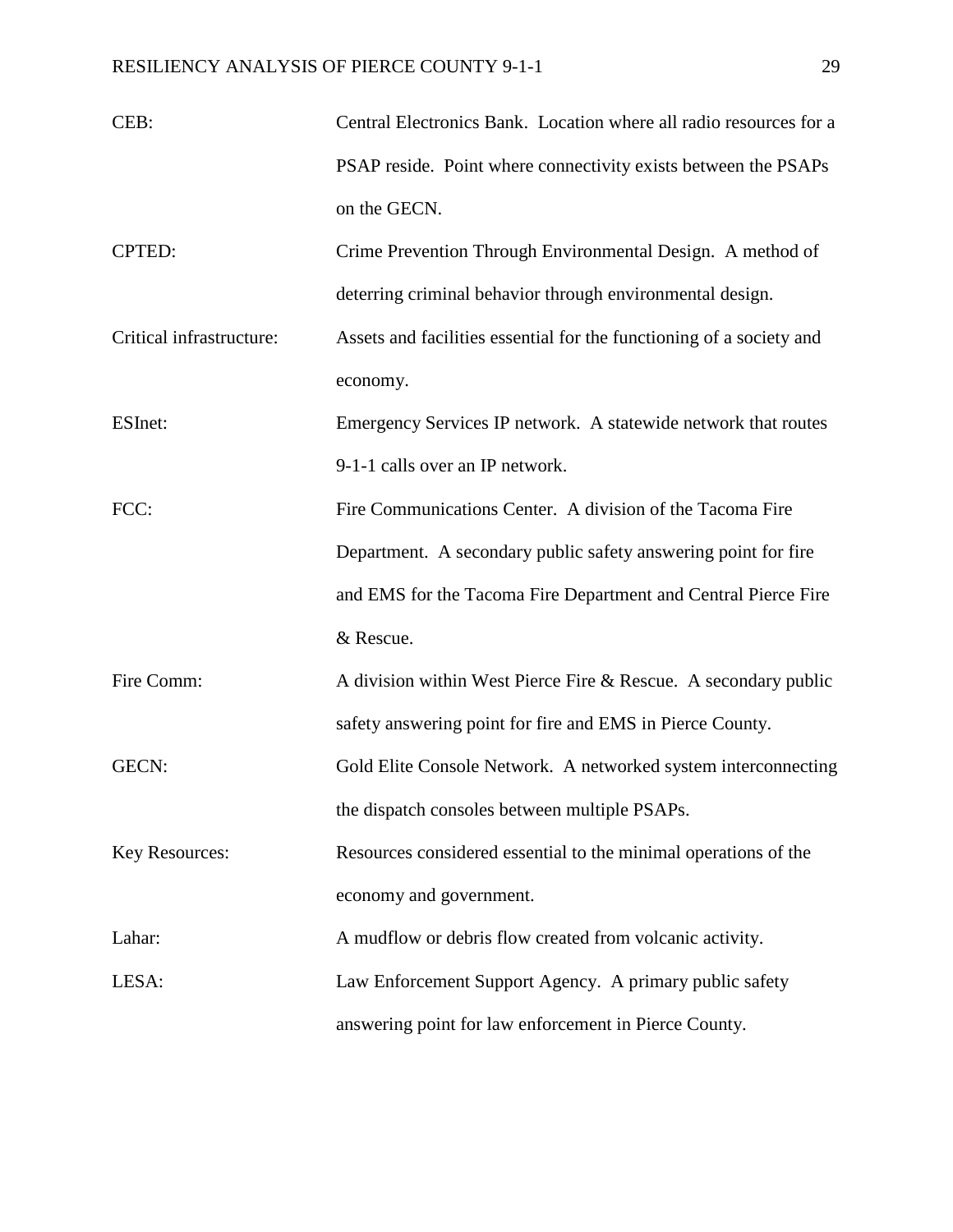| NG 911:                  | Next Generation 9-1-1. A nationwide initiative to design an          |
|--------------------------|----------------------------------------------------------------------|
|                          | architecture that allows a 9-1-1 "call" to be placed from any wired, |
|                          | wireless, or IP based device.                                        |
| <b>Natural Disaster:</b> | An event or force of nature with catastrophic consequences.          |
| PSAP:                    | Public Safety Answering Point. An emergency dispatch facility        |
|                          | that receives 9-1-1 calls.                                           |
| Pandemic:                | A global outbreak of disease within the human population.            |
| Pierce County Alert:     | An emergency alerting system providing emergency notifications       |
|                          | via telephone, text or e-mail.                                       |
| Primary PSAP:            | A PSAP which receives 9-1-1 calls directly from the calling party.   |
| Secondary PSAP:          | A PSAP which receives 9-1-1 calls as a transfer from a primary       |
|                          | PSAP.                                                                |
| TRIS:                    | Tri-county Radio Interoperability System. A networked system         |
|                          | providing interoperability between the primary radio systems of      |
|                          | the tri-county region.                                               |
| Telecommunicator:        | An employee within a PSAP who is trained as a Call Receiver,         |
|                          | Dispatcher or cross trained as both.                                 |
| Terrorism:               | The calculated use of violence to intimidate or coerce governments   |
|                          | or citizens for religious, political or ideological goals.           |
| <b>Tri-County Region</b> | A designated geo-political region within Western Washington,         |
|                          | consisting of King, Pierce and Snohomish counties.                   |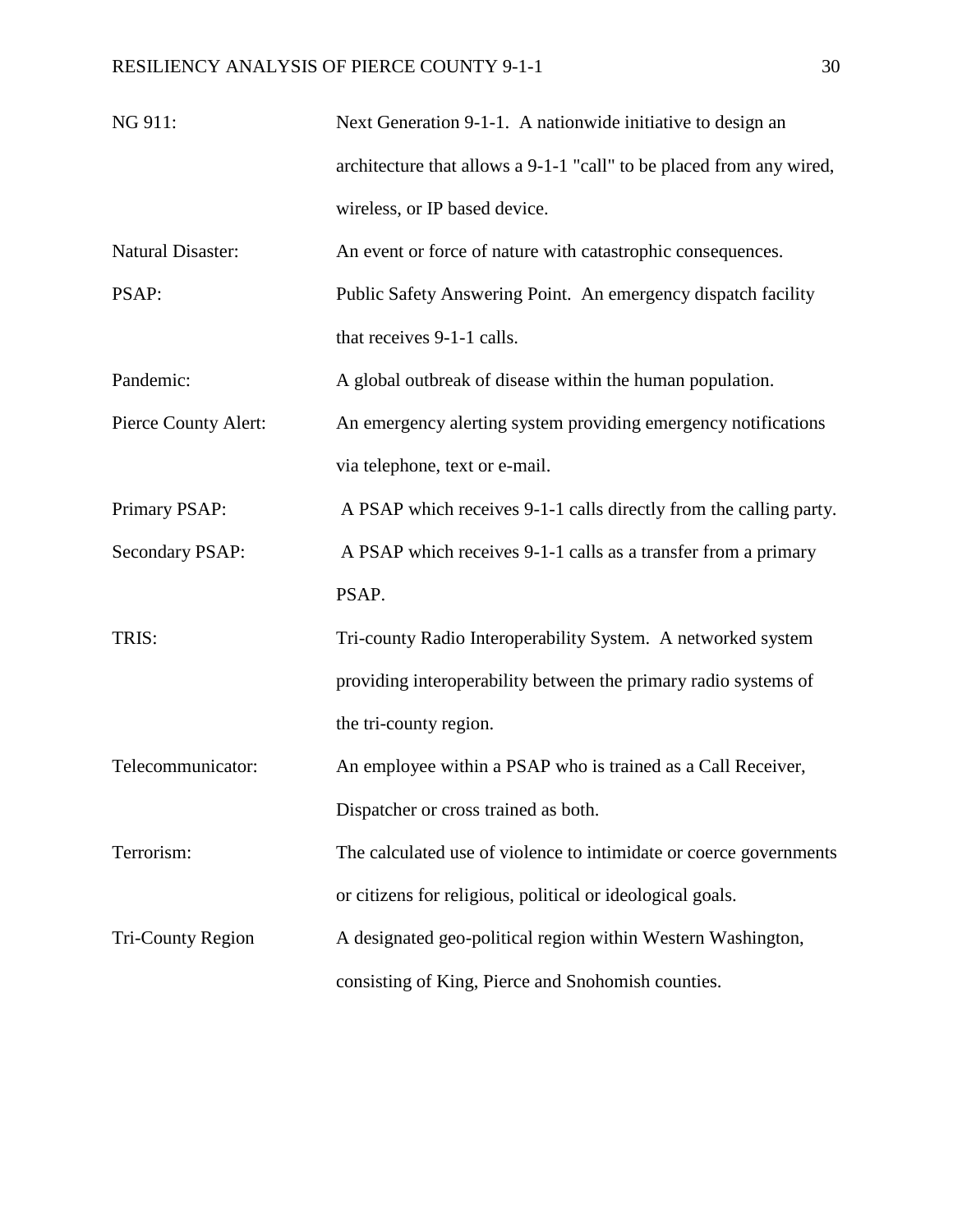#### **Results**

Through descriptive research which utilized a questionnaire, personal interviews, data analysis and attendance at several PSAP Backup Development Committee meetings the author was able to establish sufficient information to answer all four research questions.

Research question one: What are the current risks facing Pierce County PSAPs?

The risks facing Pierce County are numerous and extremely diverse, from utility disruptions and equipment failures to terrorist attacks, pandemics and natural disasters. In Pierce County, the most common threats are localized incidents related to storms and flooding (C. Adler, personal communication, May 4, 2011). These events are typically handled well and have minimal impact on communications systems since they are fairly common and usually affect only a localized area. While there are numerous systems in place to take care of more common threats, these systems tend to become overwhelmed and break down in a major, widespread disaster (C. Adler, personal communication, May 4, 2011). Due to this, large scale disasters such as an earthquake or Lahar are a significant threat in Pierce County, even though they are much less common. Pierce County has had four presidentially declared disasters in the past 10 years and 20 in the past 18 years (Pierce County Department of Emergency Management website, 2011). The last presidentially declared disaster was in December of 2007. Based on these statistics, the region is overdue for a significant disaster.

Some of the most common events affecting PSAPs are utility disruptions and equipment failures. Usually these are isolated incidents and affect only a limited piece of the communications system. Fire Comm experiences 3-4 partial system failures annually (M. Dobbs, personal communication, May 6, 2011). Partial system failures are limited in size and scope such as a partial loss of CAD, failure of a piece of equipment that takes down a radio site,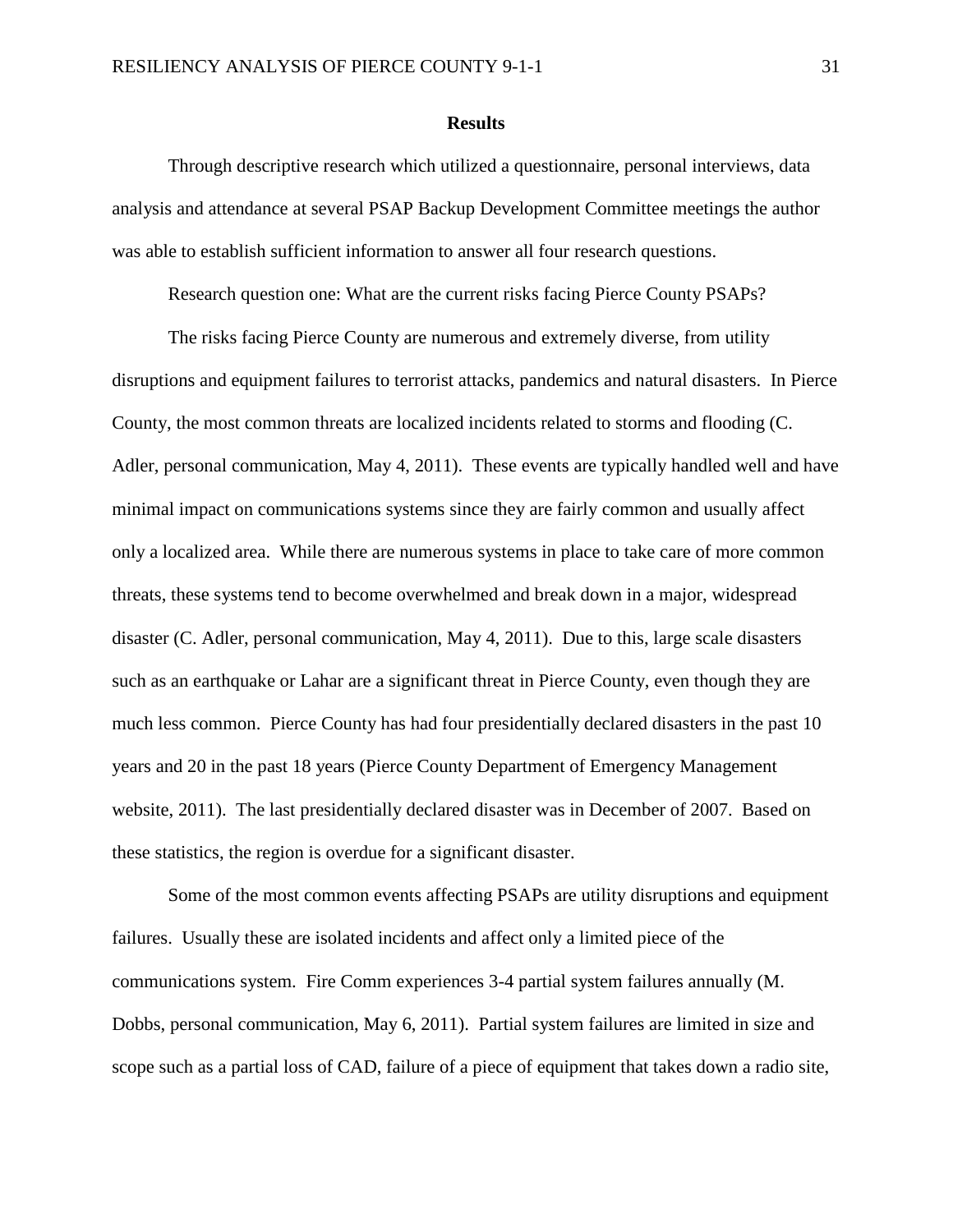or a limited phone outage. The most common reason for system failures within Fire Comm are due to power related issues (M. Dobbs, personal communication, May 6, 2011). Overloading the uninterrupted power supply (UPS) from power surges on the commercial power grid as well as internally overloaded circuits can significantly damage or fail old and outdated infrastructure and systems.

There are several recent examples of power issues affecting communications systems in Fire Comm. In 2010, a power surge from the commercial grid overloaded the UPS briefly shutting down all systems in the PSAP. Fortunately, all systems came back online after a full reboot of all systems. Also in 2010, there was another incident in which there was a brief interruption in the commercial power. This brief outage should have been managed by the UPS, however there was a bad battery in the UPS battery string, causing a cascading power failure that shut the center down. The UPS had to be taken offline and all systems rebooted. The most significant power related problem was in 2009. A transformer explosion on the commercial power grid caused a power surge at Fire Comm that shut down the power and caused a cascading failure taking down all of the 9-1-1 trunk lines. Electrical systems were brought back on line and the center continued to operate on generator power, but the 9-1-1 trunk lines were severely damaged. In order to take 9-1-1 calls, Fire Comm Dispatchers had to be moved to FCC for nearly 36 hours, until repairs could be completed on the system (M. Dobbs, personal communication, May 6, 2011).

Large scale phone system failures, such as the one experienced by Fire Comm in 2009, are extremely unusual. Overall, the 9-1-1 phone systems in Pierce County are fairly stable; however there are significant challenges in supporting the current phone systems due to the age of the equipment. (J. Nealy, personal communication, May 6, 2011). Attaining replacement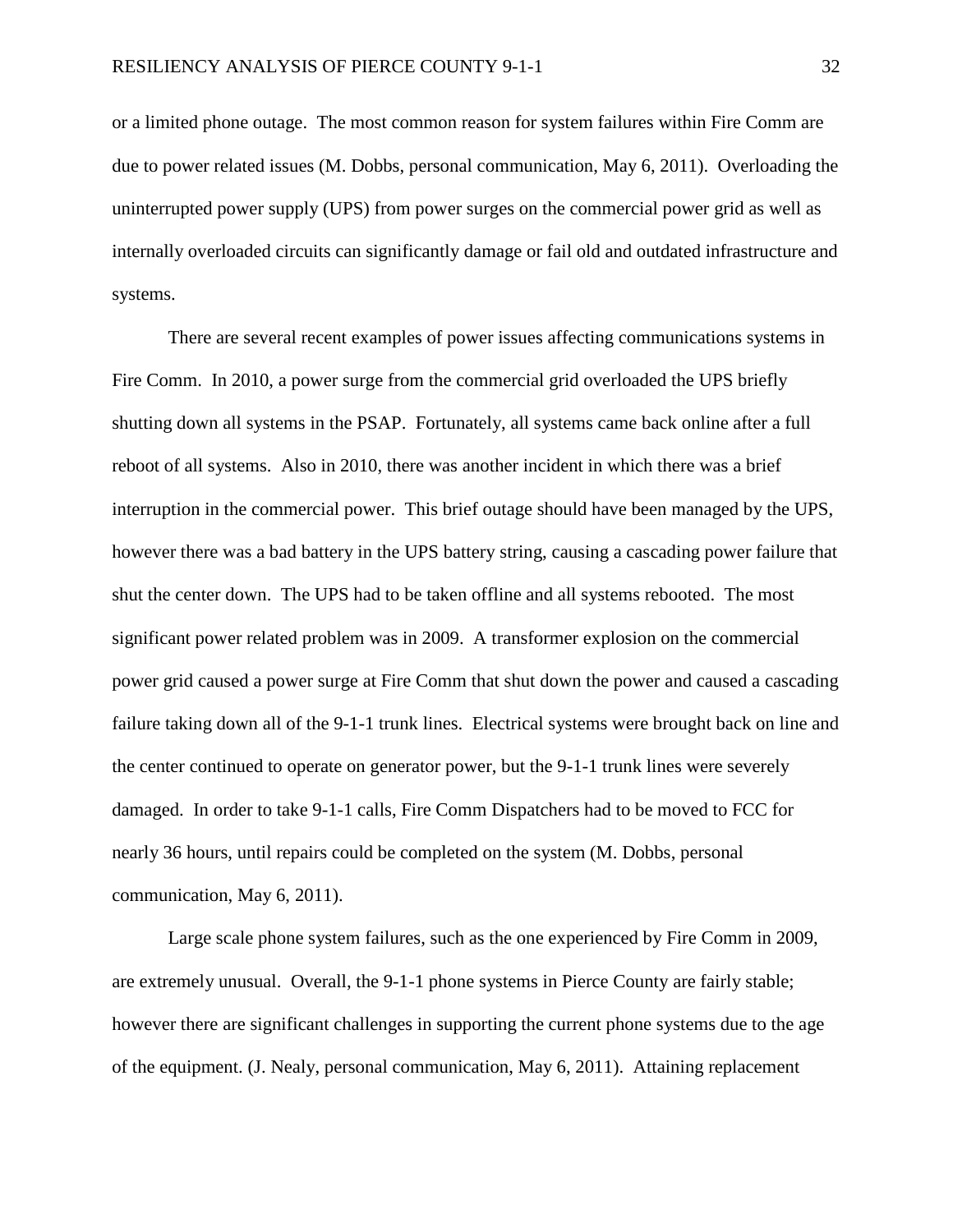parts for old, faulty equipment can be very challenging. Currently, the phone systems in the County are being upgraded to meet Next Generation 9-1-1 (NG 911) standards. Through this process, older legacy equipment is being replaced with modern technology making the overall system more stable. The biggest challenge with the newer systems is dealing with software glitches, which are much easier to manage than replacing outdated equipment (J. Nealy, personal communication, May 6, 2011).

Terrorism and pandemics, like natural disasters, are much less likely than system failures; however their impact would be potentially devastating to Pierce County communications. While both have the ability to cripple communications within the county, it would be through very different mechanisms. Terrorism would most likely be a targeted event designed to cripple or destroy specific CIKR. A pandemic, on the other hand, would have system-wide impacts on personnel and support staff.

The effect on communications from these two events would be drastically different. In the event of a terrorist attack, there is a high likelihood that infrastructure will be damaged or destroyed. Which infrastructure is impacted and to what degree it is damaged will determine how severely emergency communications are affected.

With the exception of Buckley and JBLM, all of the PSAP radio systems are connected through the GECN (Appendix B). This network allows any dispatch console on the network to access another PSAP's resources. This network connectivity is achieved through a Central Electronics Bank (CEB) located in each PSAP on the network. In the event of a terrorist threat to a PSAP, the PSAP could be evacuated and resources could be accessed from another PSAP as long as the CEB is still intact in the evacuated PSAP. However, if the CEB is destroyed or the backhaul connectivity between the centers is interrupted, there is no way to access the resources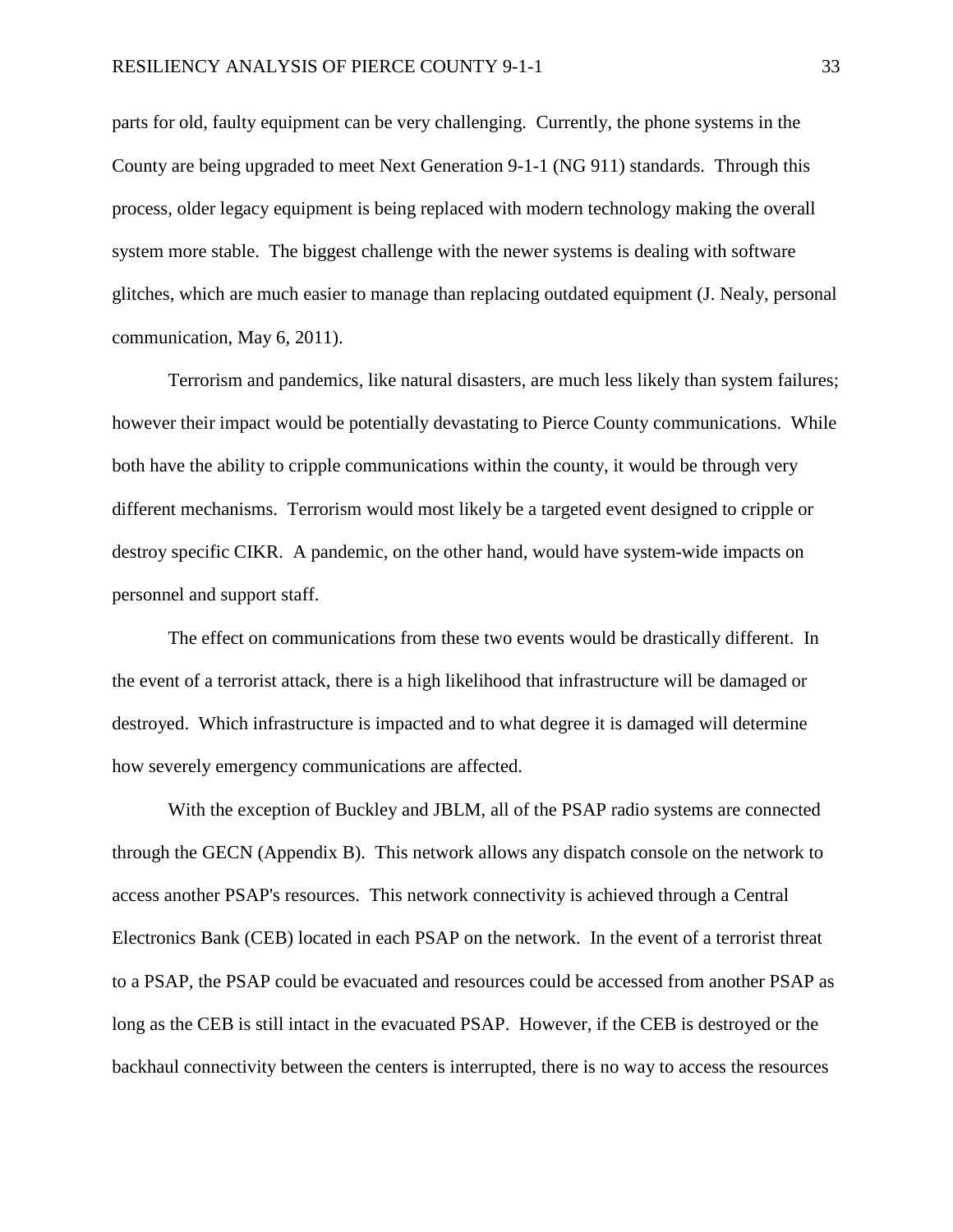of the damaged PSAP from a backup location (R. Totten, personal communication, May 9, 2011).

Another potential target would be a radio site. In this case, the degree to which communications will be impacted is greatly dependant on which site is targeted. With the loss of a single site, some capabilities are going to be reduced or lost. If a site such as the Fire Comm Anderson Island site was lost, there would be little impact to communications since it services a small geographic area and other sites could still provide adequate coverage. Losing a site such as LESA or Graham Hill would have a much more significant impact. Since the LESA site is the hub for several other sites, the Three Sisters, Gold Mountain and Graham Hill sites would all be lost if the LESA site were to go down. Additionally, since several agencies utilize the Graham Hill site, Fire Comm, Pierce Transit, Central Pierce Fire & Rescue, Pierce County Sheriff and Tacoma Public Utilities would all be affected if the site was damaged (T. Lenk, personal communication, May 4, 2011).

In the event of a pandemic, it is unlikely any infrastructure will be affected. The biggest impact will be the loss of staffing. In order to manage a pandemic, PSAPs will need to implement strategies to manage the increasing workload and avoid employee burnout with the significantly decreased level of staffing that will be available to work (C. Adler, personal communication, May 4, 2011). Staffing of the communications centers will be one of the biggest problems facing Pierce County communications in the event of a major disaster, either natural or manmade (T. Lenk, personal communication, May 4, 2011).

As a general rule, the ability of the PSAPs to manage the risks facing Pierce County will be highly dependent on the magnitude and duration of the event. Overall, the PSAPs in Pierce County are much better prepared to deal with emergencies that happen more frequently and can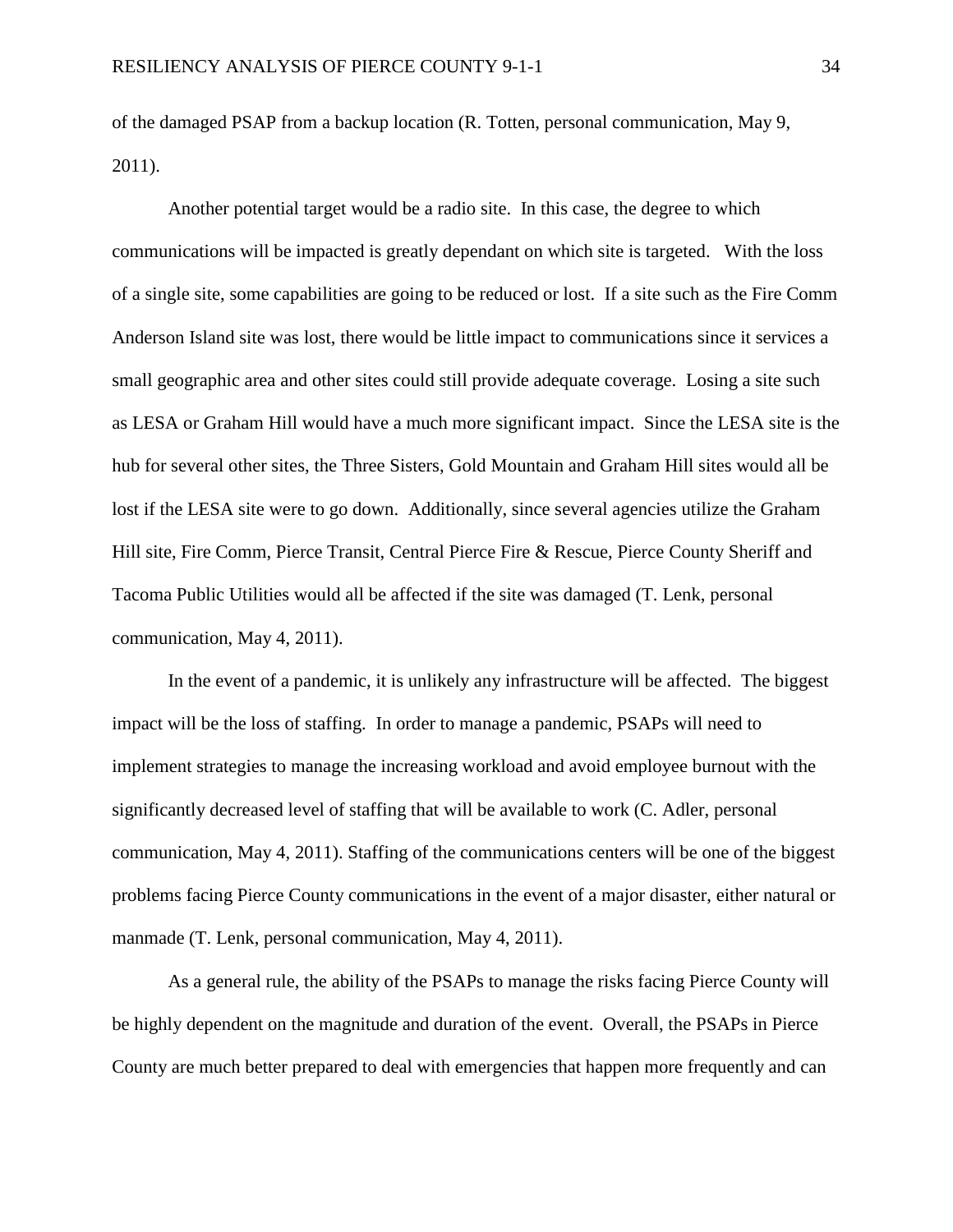be mitigated in less than 48 hours. All of the PSAPs described their agency as being "well prepared or fully prepared" to handle a power outage lasting more than 24 hours. On the other hand, only 60% described themselves as "adequately prepared or well prepared" to evacuate their PSAP for up to 48 hours and 60% described themselves as "fully unprepared" to evacuate for more than 30 days. On average, the self assessment rating the PSAPs gave on their state of readiness steadily decreased as the nature of the emergency increased in complexity and duration (see Figure 1).

Research question two: What is the current condition of Pierce County PSAPS in relation to current industry standards?

The PSAPs in Pierce County are very diverse in their level of preparedness as well as their condition as it relates to current standards. Much of this is related to the age and design of the various PSAPs as well as their individual levels of operational planning and preparedness.

In 2011, the average PSAP facility in Pierce County was 36 years old, while the median age was 20.5 years. The range in age was extremely wide spread. The oldest PSAP was 82 years old, while the newest was only five years old. Several PSAPs were built prior to significant building code requirements being established in the 1970's, significantly decreasing their ability to survive a major disaster (C. Adler, personal communication, May 4, 2011). Due to the age of some structures, it can be extremely difficult if not financially prohibitive to upgrade them to meet current industry standards and codes.

Out of the eight PSAPs in Pierce County, only 4 were designed as standalone communications facilities. A variety of services were co-located within the PSAP facilities, such as police and fire stations, jails, police records, crime labs, licensing departments, administrative offices, etc. This combination of services within the same building can create diverse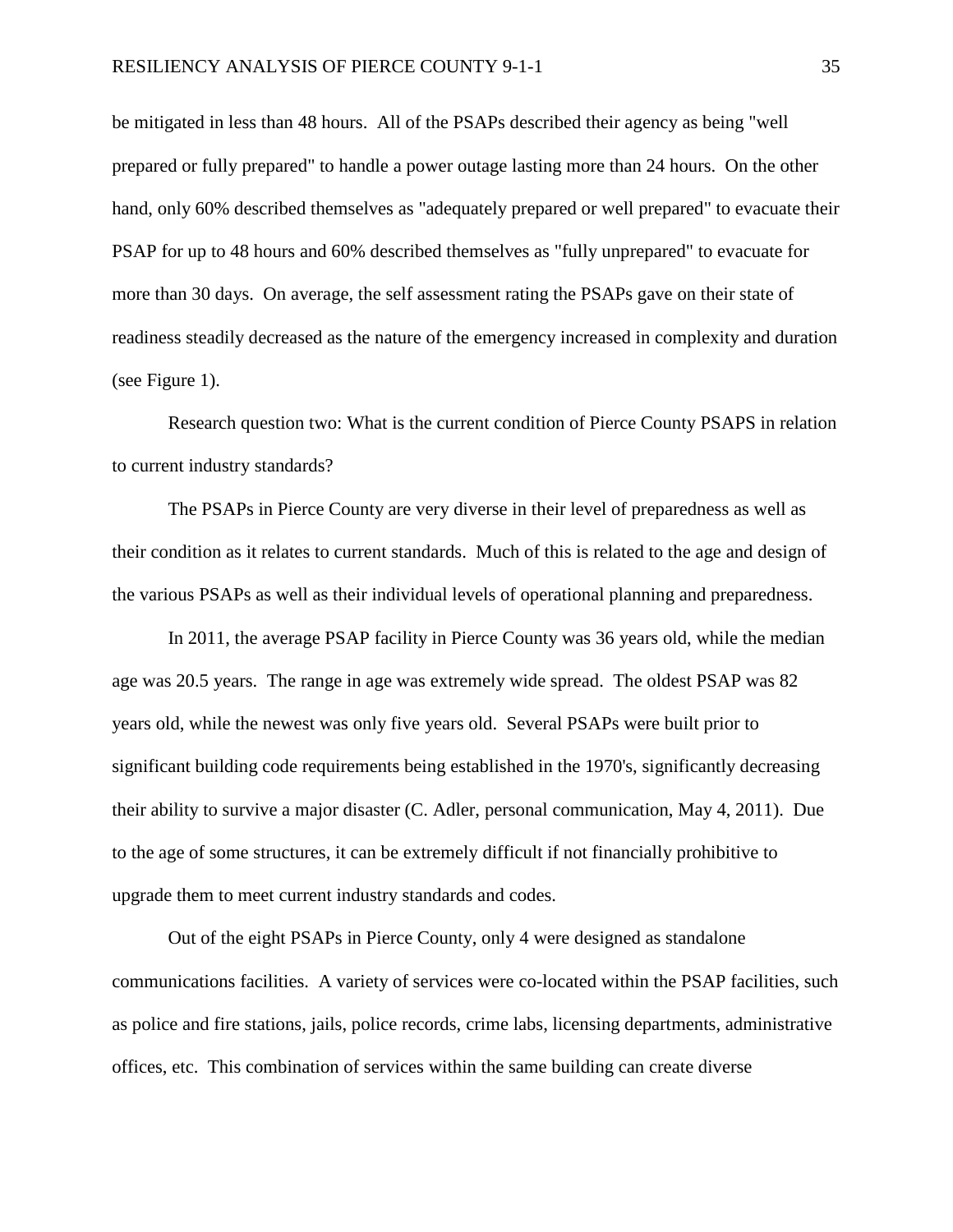operational standards for the overall facility, limiting the PSAPs ability to meet appropriate resiliency standards for CIKR, specifically communications centers.

The PSAPs in Pierce County have met the standards for the protection of CIKR to varying degrees from PSAP to PSAP. Four key elements of security were analyzed for compliance with NFPA 1221: entry, HVAC systems, windows and blast resistance.

- Entry: NFPA 1221 requires a security vestibule for all entryways that lead directly into the communications center, however only 62.5% of the PSAPs met this standard.
- HVAC systems: PSAPs are expected to have an independent HVAC system that only services the communications center, however only 50% of the PSAPs had an independent system. Additionally, less than half of the PSAPs had an HVAC system designed to minimize smoke intake from a fire or intentional introductions of irritating or poisonous substances. None of the PSAPs had the ability to close outside air intakes from the operations room.
- Windows: Out of the eight PSAPs, five had windows in the communications center, but 40% had their windows located below four feet above the ground, as required. Of the five PSAPs with windows, three had windows that can be accessed by the public, but only two were equipped with bullet resistant glass.
- Blast resistance: Only one PSAP in Pierce County was designed to be blast resistant. None of the remaining PSAPs had the ability to restrict unauthorized vehicles from approaching within 82.5 feet (25 m) of the building.

Each PSAP's emergency response capabilities were analyzed based on four types of emergencies: natural flooding, power outage, fire and systems failure.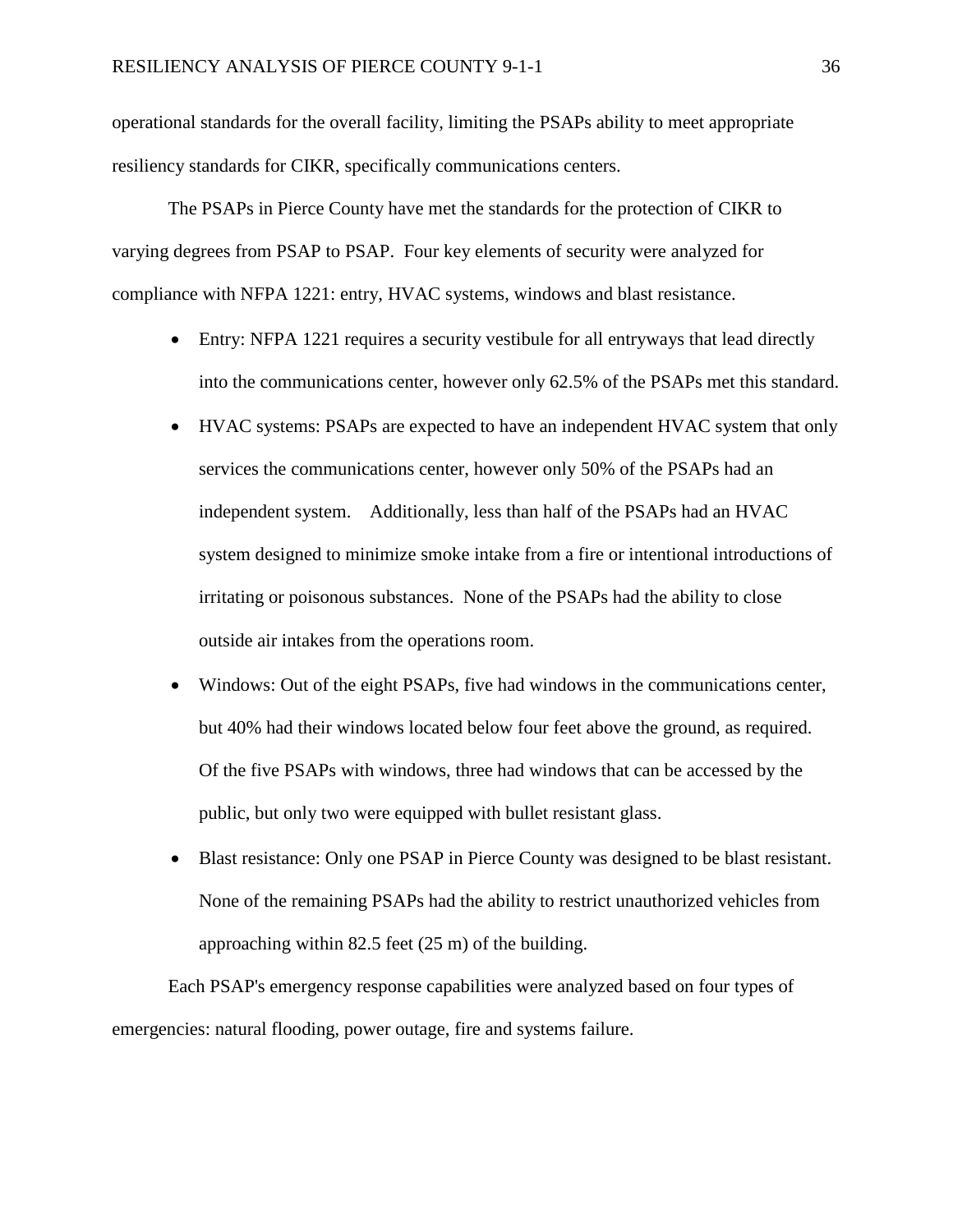- Natural flooding: No PSAPs were identified to be located in an area that was less than 100 feet below the 100 year flood plain.
- Power outage: Every PSAP was well prepared to manage a power outage. Each PSAP had a standby generator that automatically supported services in the event of a power failure. The generators utilized a variety of fuel sources, but each agency had sufficient fuel on site to support operations for a minimum of 24 hours.
- Fire: With only one exception, all of the PSAPs were equipped with a fire alarm system, however only half of the PSAPs were protected with an automatic sprinkler system. Only 25% of the PSAPs had a written, dated emergency fire plan that was tested annually.
- Systems failure: As a general rule, the PSAPs were better prepared to manage an outage of their phone systems than an outage of their radio systems. There was only one PSAP that didn't have a formal written plan for transferring incoming calls to their designated backup facility, however only half of the PSAPs had a formal written plan for transferring dispatch and radio communications to their designated backup facility. Although several PSAPs had written policies for transferring phones and radios, not all of them routinely trained on the procedures. Of those PSAPs that had a written policy in place, only 71.4% routinely trained on their phone transfer policy, while 75% routinely trained on their radio transfer policy.

Four key areas of disaster preparedness were analyzed: disaster plans, pandemic plans, Continuity of Operation Plans (COOP), and evacuation plans.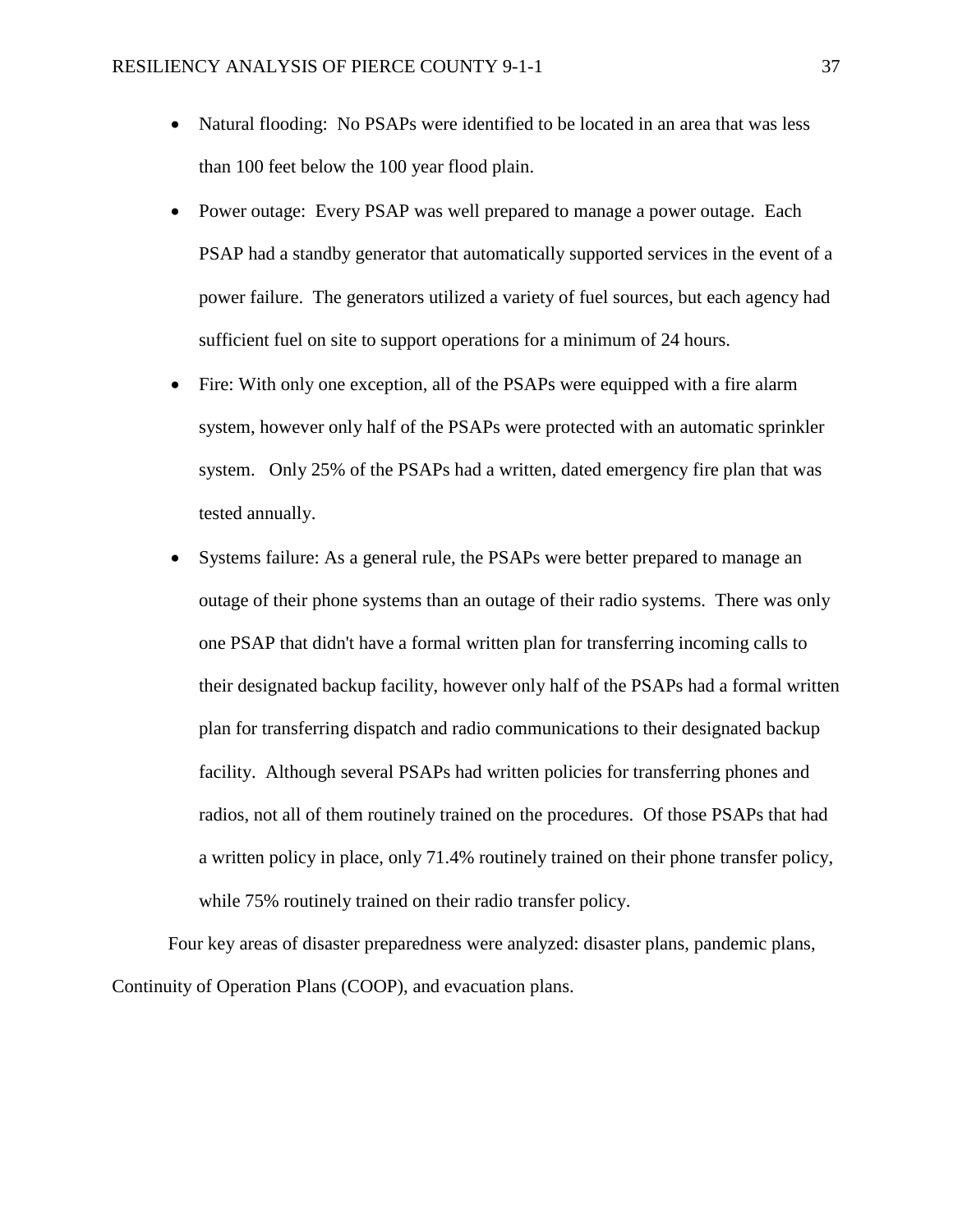- Disaster plans: None of the PSAPs had a written damage control plan, and only half of them had a formal written disaster plan. Of the four PSAPs with a formal written disaster plan only one routinely trained on the plan.
- Pandemic plans: In the event of a pandemic, 62.5% of the PSAPs had a formal written plan in place for maintaining operations, however less than half of them routinely trained on the plan.
- Continuity of operations plans: Two PSAPs had COOP plans and both routinely trained on the plans.
- Evacuation plans: To determine the PSAPs ability to sustain operations during an event that requires evacuation of their PSAP, three levels of evacuation were analyzed: short term evacuation of less than 24 hours, transitional operations for up to seven days and long term operations lasting from seven days to several months. Out of the eight PSAPs, only three had a formal written plan for managing a short term evacuation, and only two of the three routinely trained on the procedure. Only one agency had a formal written procedure they routinely trained on for transitional operations, and none of the PSAPs had a formal written plan for managing operations during a long term evacuation of their PSAP. Additionally, less than half of the PSAPs performed any ongoing training with their designated backup facility.

Research question three: Are adequate backup plans in place to provide an appropriate level of resiliency?

There were a variety of backup plans and redundancies in place within the Pierce County 9-1-1 system. Historically, each of the PSAPs had addressed their backup and redundancy needs independently with little coordination between PSAPs. There was an ongoing effort, through the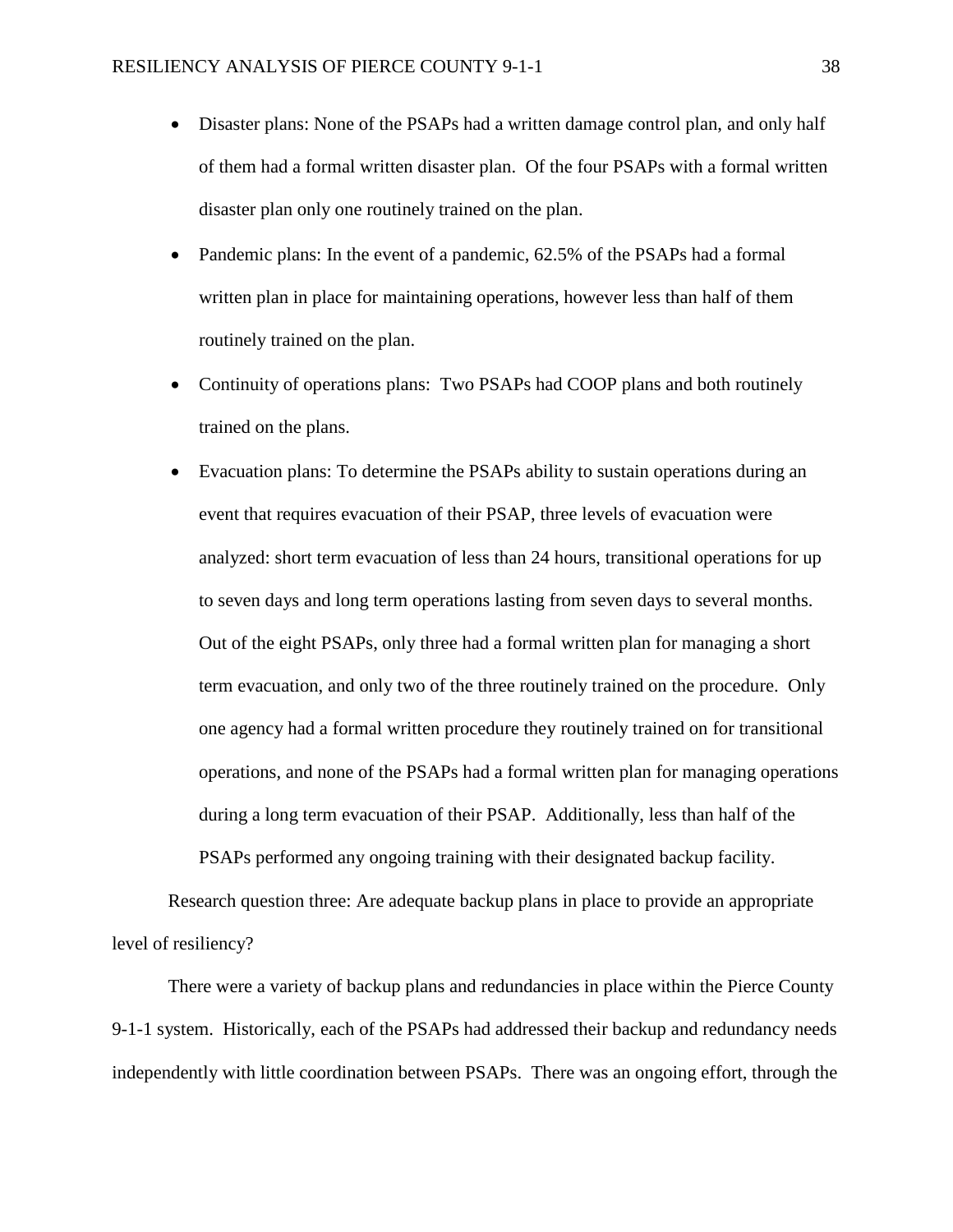PSAP Backup Development Committee, to improve the backup planning between the PSAPs and bring all of the PSAPs under a more common platform of redundancy. In order to effectively evaluate the backup planning effort in Pierce County, key systems such as phones, radios and personnel were analyzed.

Each of the PSAPs in Pierce County used either a Positron Life Line 100 or Positron VIPER phone system, supported by Qwest. Having all of the phone systems under a single vendor allows for a fairly streamlined process of repairing phone outages as well as transferring phones from one PSAP to another (J. Nealy, personal communication, May 6, 2011). Each PSAP had another PSAP designated as their backup to receive their calls in the event the phones needed to be transferred. A diagram outlining this backup plan was provided at the December 14, 2010 PSAP Backup Development Committee meeting (Appendix C).

In an effort to prepare for NG 911, all of the PSAPs in Pierce County were in the process of replacing their analog phone systems and routing their 9-1-1 calls through a statewide Emergency Service IP network (ESInet). Once all of the PSAPs in Pierce County are on the ESInet, they will have the ability to reroute calls to any other center on the network or to reroute calls geographically to several different PSAPS. The State is expected to have the ESInet completed statewide by July of 2011. Once the ESInet is established statewide, calls can be rerouted to any center on the network statewide (J. Nealy, personal communication, May 6, 2011). This will allow for much greater flexibility in rerouting calls in the event of a major disaster impacting the entire county or region.

The methods in place for managing a failure of the phone system can vary depending on the nature of the outage. If there is a localized outage of the phone system in a specific geographic area, it is managed by the telephone system provider for that specific area.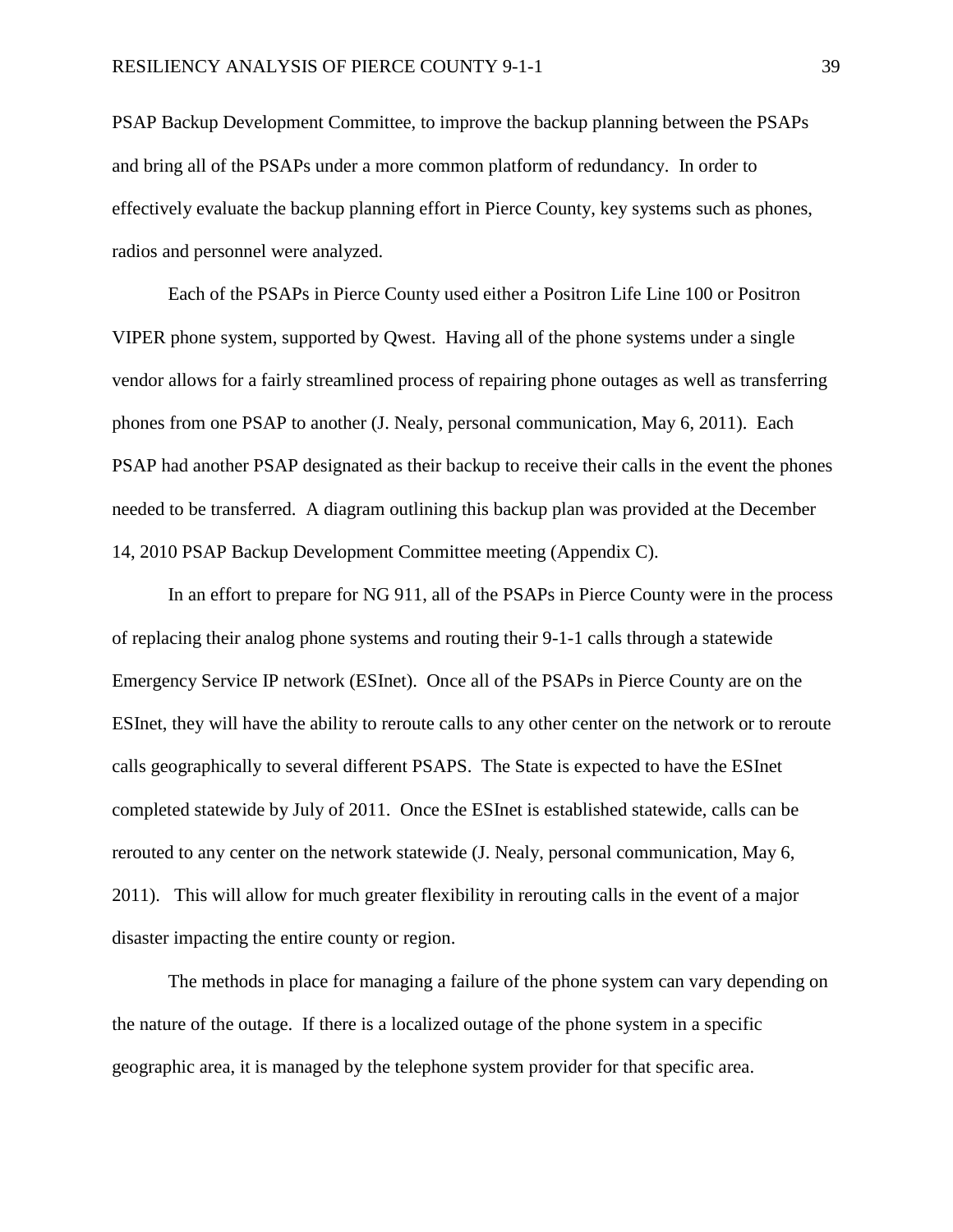Ultimately, there is little that can be done to manage or control an outage on a private network. For a phone outage or failure in a PSAP, Qwest is contacted immediately and the local Pierce County technician is dispatched. If the Pierce County technician is unavailable, resources are brought in from King County (J. Nealy, personal communication, May 6, 2011).

Similar to phone systems, radio systems can be moved from one PSAP to another through the GECN. Before the radios can be transferred, the resources must first be placed on the console at the backup PSAP. This is something that was being addressed by the PSAP Backup Development Committee. For example, although Fire Comm is on the GECN they cannot move radios to their backup facility since the resources have not been put on the consoles at FCC. If Fire Comm had a loss of radios, they would most likely resort to a telephone notification system and field units would be limited to communicating portable to portable (M. Dobbs, personal communication, May 6, 2011).

Even if the resources are available at the backup PSAP, rerouting radios is still limited by connectivity to the GECN. Maintaining connectivity requires the CEB in the transferring PSAP to be operational as well as having an intact backhaul between PSAPs. In the event of a major disaster that destroys the CEB or breaks connectivity of the backhaul, there would be no way to transfer radios to the backup PSAP, since there is no redundant connectivity outside of the GECN.

In the event of a CEB failure, the various radio systems in the county would be affected in very different ways. In a trunked repeated system like the Tacoma/Puyallup network, there are three different levels of operation, wide area trunking, site trunking, and fail soft. Wide area trunking is considered to be normal operations. If there is a failure of the master site, each subsystem operates independently through site trunking. In a catastrophic loss of the master site as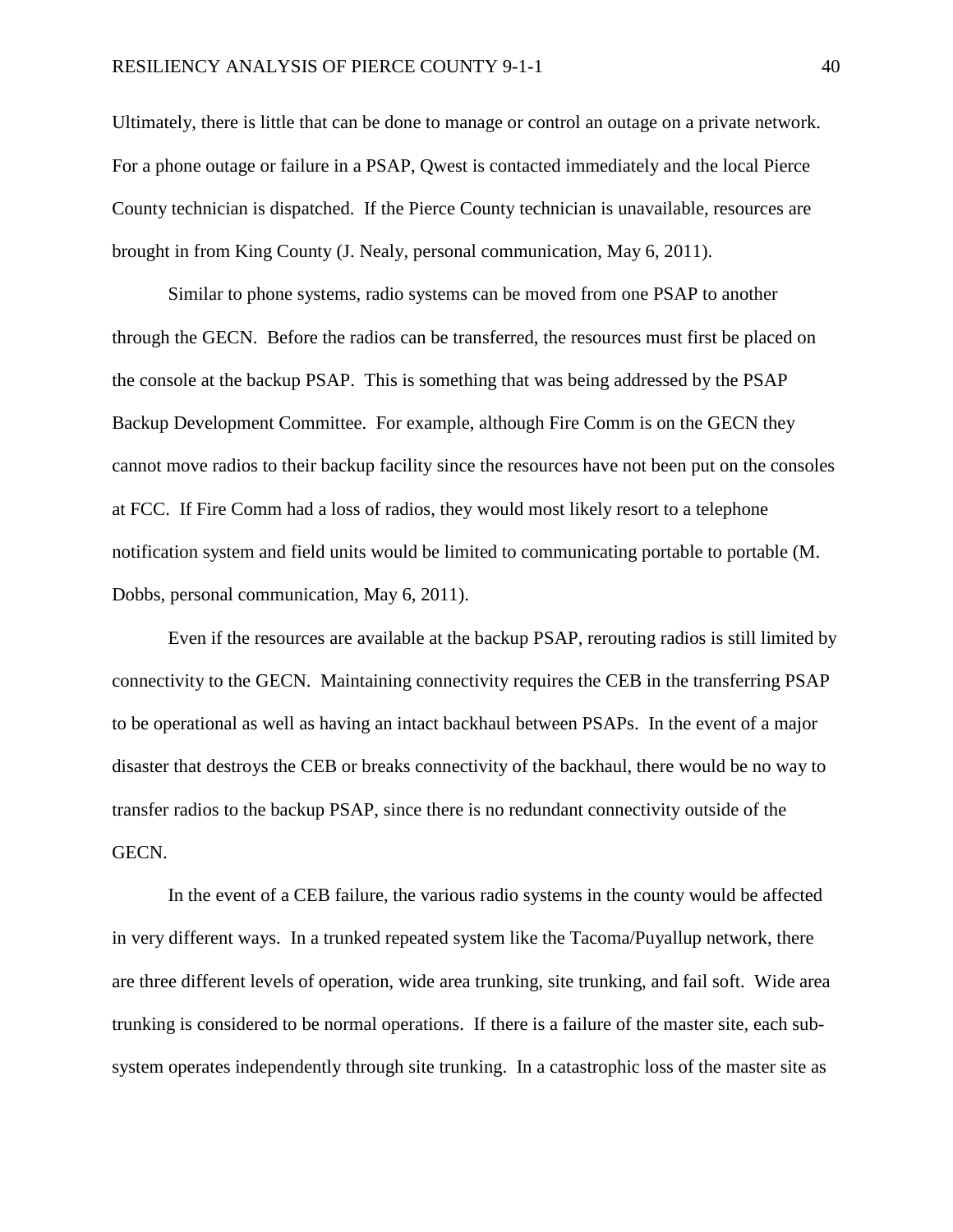well as a sub-system controller, the system operates in fail soft. During fail soft, the repeater at each site functions independently as a conventional repeater (R. Totten, personal communication, May 9, 2011). Fire Comm however, operates on a non-repeated simplex system. If the CEB fails at Fire Comm, there is no ability to repeat or rebroadcast any radio traffic, and field units would be limited to portable to portable communications (M. Dobbs, personal communication, May 6, 2011).

Outside of the GECN, none of the PSAPs have redundant radio connectivity between their radio network and their backup facility. If a major disaster or terrorist strike destroyed a PSAP, including the CEB, it could take a significant amount of time and resources to re-establish radio communications. In order to re-establish some level of communications, some form of backhaul would need to be established between a radio site or several sites and the new dispatch location. Doing this during a disaster could be extremely difficult if not impossible.

In the event of a region wide disaster, getting radio communications back online is critically important. The Pierce County Radio Division provides service for several agencies throughout Pierce County, including the Pierce County Sheriff and Fire Comm. In the event of a major disaster, getting infrastructure back online is priority one for the Pierce County Radio Division (T. Lenk, personal communication, May 4, 2011). The Pierce County Radio Division uses a three tiered approach to restoring infrastructure.

1. The first priority is placed on restoring radio sites shared by multiple systems. A site such as Graham Hill that supports resources for Fire Comm, Pierce Transit, Central Pierce Fire & Rescue, Pierce County Sheriff and Tacoma Public Utilities would have a much higher priority than a site like Anderson Island which is only used by Fire Comm.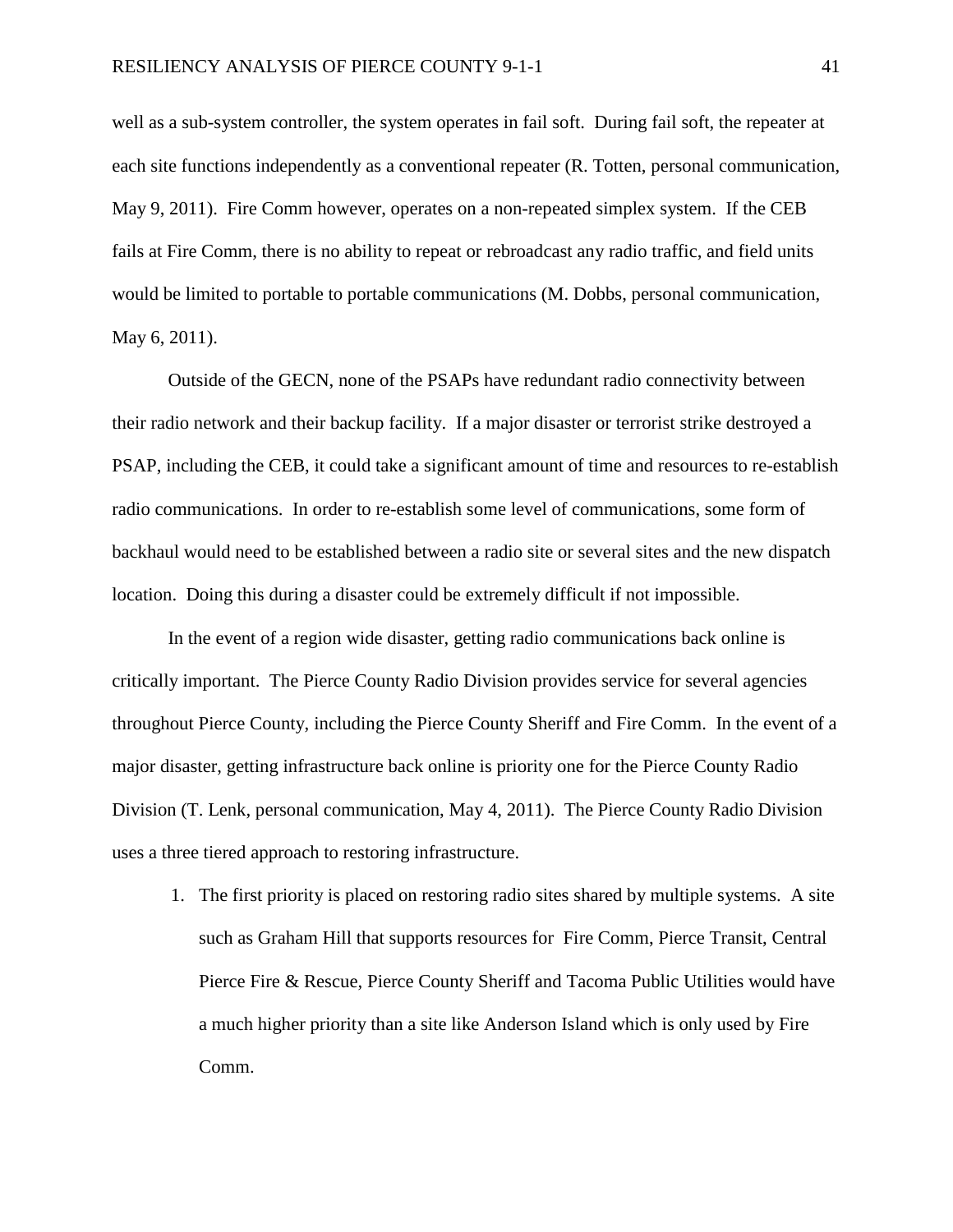- 2. The second priority is placed on restoring radio sites directly in the impacted area. Radio communications are a critical component of deploying resources within the affected area making the sites in these areas a high priority.
- 3. The third priority is to strategically move out from the epicenter of the impacted area, with an emphasis on re-establishing fire department radio sites. In a disaster, it is vital that EMS and rescue resources can be deployed rapidly into the damaged area, making fire/EMS communications a higher priority over law enforcement (T. Lenk, personal communication, May 4, 2011).

Resources such as Pierce County Alert, smart phones, text messaging and e-mail would also be utilized as alternate communication methods in the event of a failure of the Pierce County radio network. Additionally, mobile resources such as tower trailers and the Mobile Operations Command Center 1 (MOCC1) would be utilized to support damaged infrastructure.

In the event of a disaster affecting Fire Comm or any of its radio infrastructure, numerous resources would be utilized to manage the various problems that could impact communications (M. Dobbs, personal communication, May 6, 2011). Pierce County Radio would be utilized for radio service and Qwest would be utilized for telephone issues. Internal resources such as WPFR command staff and IT staff could also be accessed as needed. Pierce County DEM would be heavily relied upon for such things as mobile communication resources, disaster response resources, access to the emergency operations center as well as a possible backup facility for communications.

One of the biggest vulnerabilities for Pierce County communications is the lack of a defined plan for operational redundancy during a large scale event or if a PSAP is the event (T. Lenk, personal communication, May 4, 2011). Effective operational redundancy is not limited to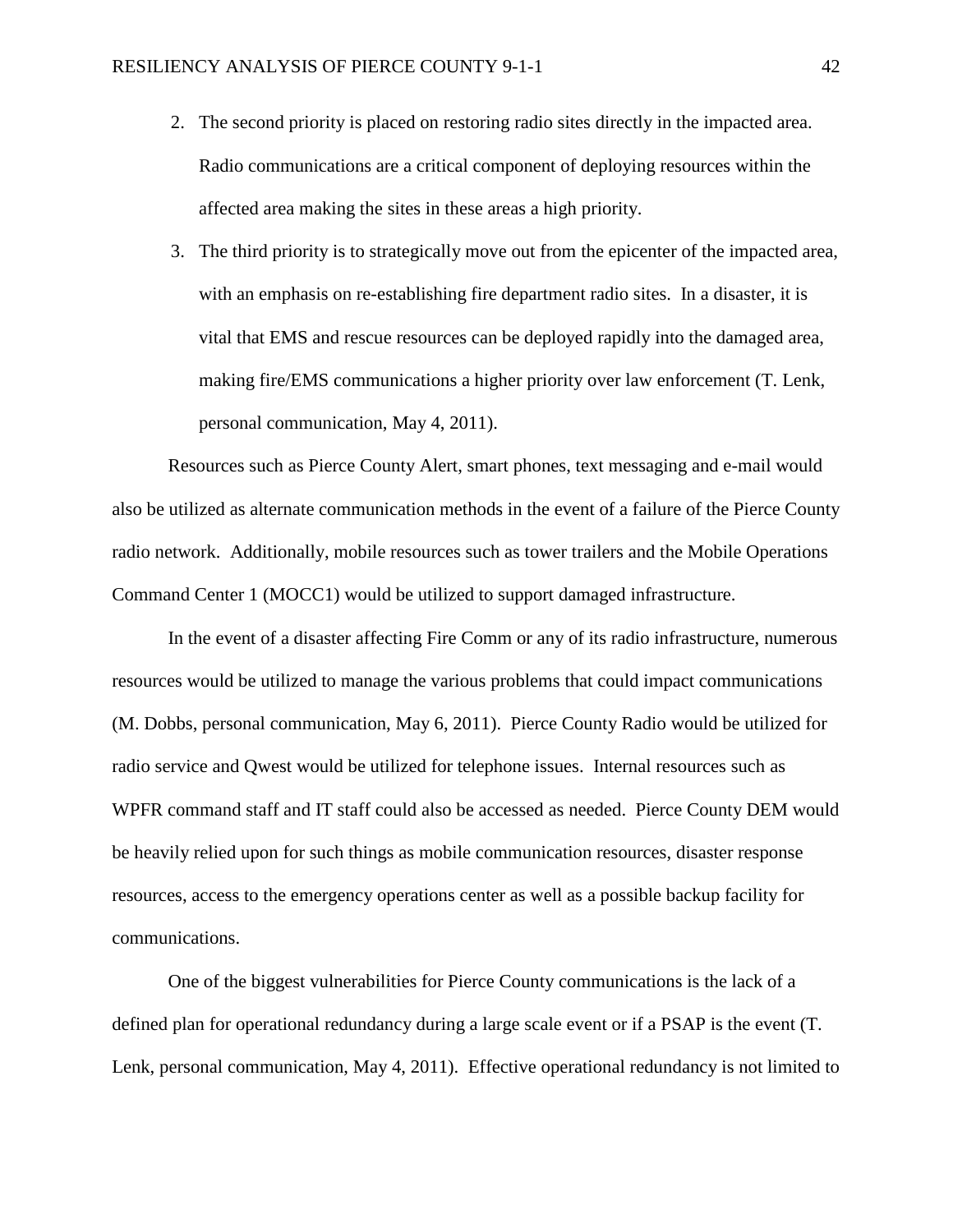radio and phone systems. Adequate staffing will be a significant challenge during a major disaster. There are numerous reasons staffing will be limited during a major disaster. In a natural disaster, staff could be killed or injured in the initial event, transportation routes can be limited, they may need to care for family, etc. In the event of a terrorist attack, there may be significant fear on the part of employees to return to work, and during a pandemic, workers will be too ill or afraid of becoming ill to leave their homes.

In a major disaster, effectively managing human resources is critical to maintaining effective operations. Not only should the health and safety of employees be a priority, but also the health and safety of their families as well. Employees cannot be expected to perform well if they don't know about the well being of their family (C. Adler, personal communication, May 4, 2011). Implementing a program such as a Critical Employee Emergency Plan (CEEP) can assist in minimizing this problem. The CEEP program came out of the aftermath of Katrina. In the CEEP program, agencies establish emergency planning and contact information for family members of agency employees and establish a relationship with a sister city that can provide shelter and support for family members of employees. The goal of a CEEP is to provide assurance to employees that their families are taken care of, so they can stay at their post during a major event.

During a major event, it has to be assumed that every PSAP will be operating with a reduced level of staffing. The biggest challenge will be the need to handle the increase in call volume with a decreased level of staffing (C. Adler, personal communication, May 4, 2011). In Pierce County, there has been no coordinated effort to cross train employees between the various PSAPs, in order to develop a backup plan for personnel during a major disaster. Maintaining appropriate staffing levels and key positions is critical to the continuity of operations. However,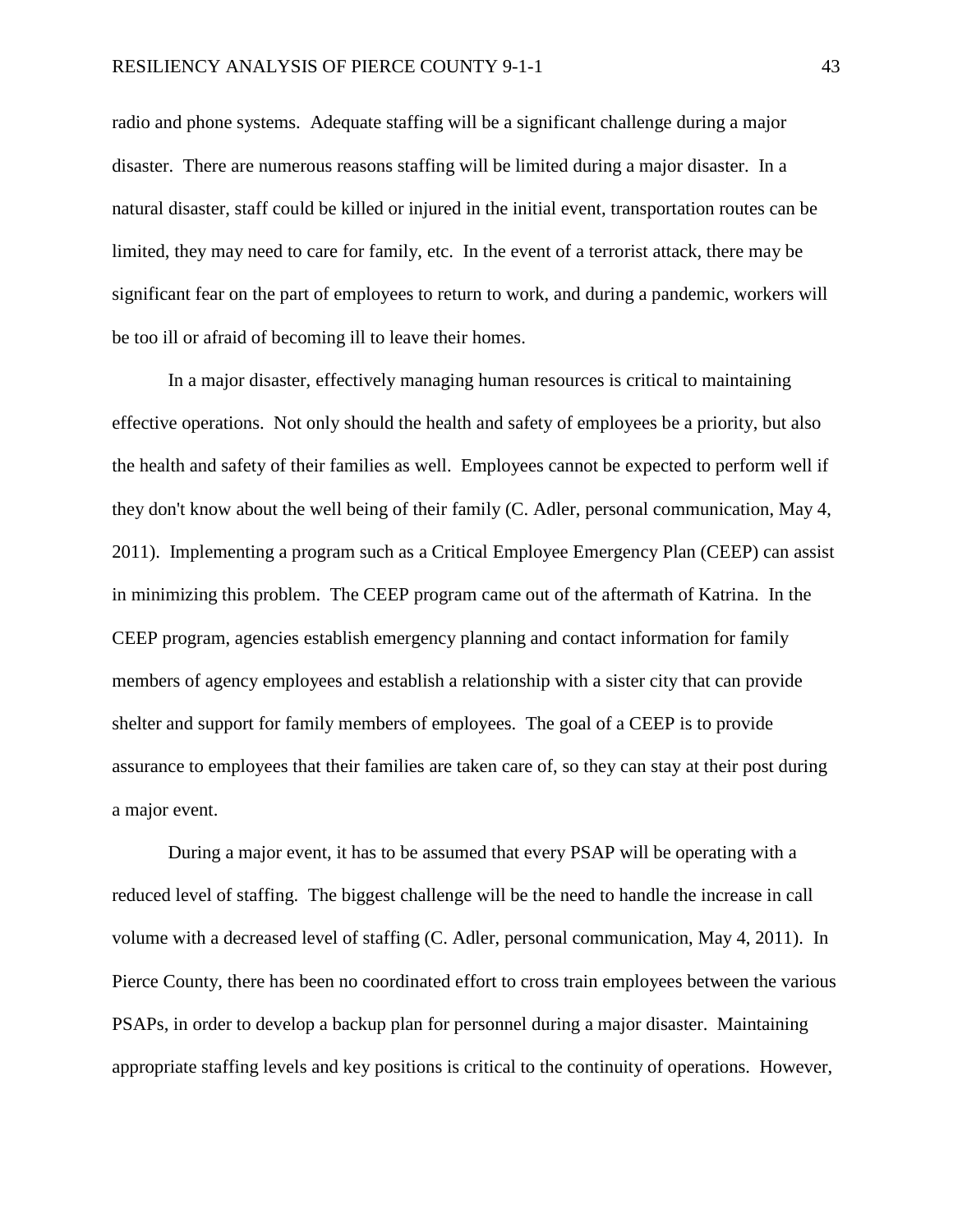only one PSAP was familiar with NFPA 1600, Standard on Disaster/Emergency Management and Business Continuity Programs.

Research question four: What limitations are there to the PSAPs sustaining backup operations?

The worst case scenario for emergency communications in Pierce County is the loss of one or more PSAPs during a major disaster. Losing an entire PSAP facility would require not only transferring radio and phone communications to the backup PSAP, but all operations and personnel. Only one PSAP had a written procedure for managing operations in their backup facility for several days, and none of the PSAPs had a plan for maintaining long term operations in their backup facility should a catastrophic event take out their primary facility. With no defined procedure, a plan would need to be developed on the fly greatly delaying notification of emergency responders (M. Dobbs, personal communication, May 6, 2011).

If a PSAP failed to survive an event, they would move to the designated backup facility. The ability of a PSAP to support an operational move varies greatly depending on the size of the moving PSAP as well as the size of the backup PSAP. As a general rule, it would be much less challenging to move a small PSAP into a larger one. On the other hand, it may be impossible to move a larger PSAP into a smaller one. The two exceptions to this are WSP and JBLM. They have unique access to State and Federal resources that provide them with unique opportunities to manage backup operations.

In most backup scenarios, the backup facility is of equal or larger size and therefore can support the additional capacity. However, in two scenarios the backup agency is smaller than the agency being relocated, creating a shortage of console resources (see Figure 2).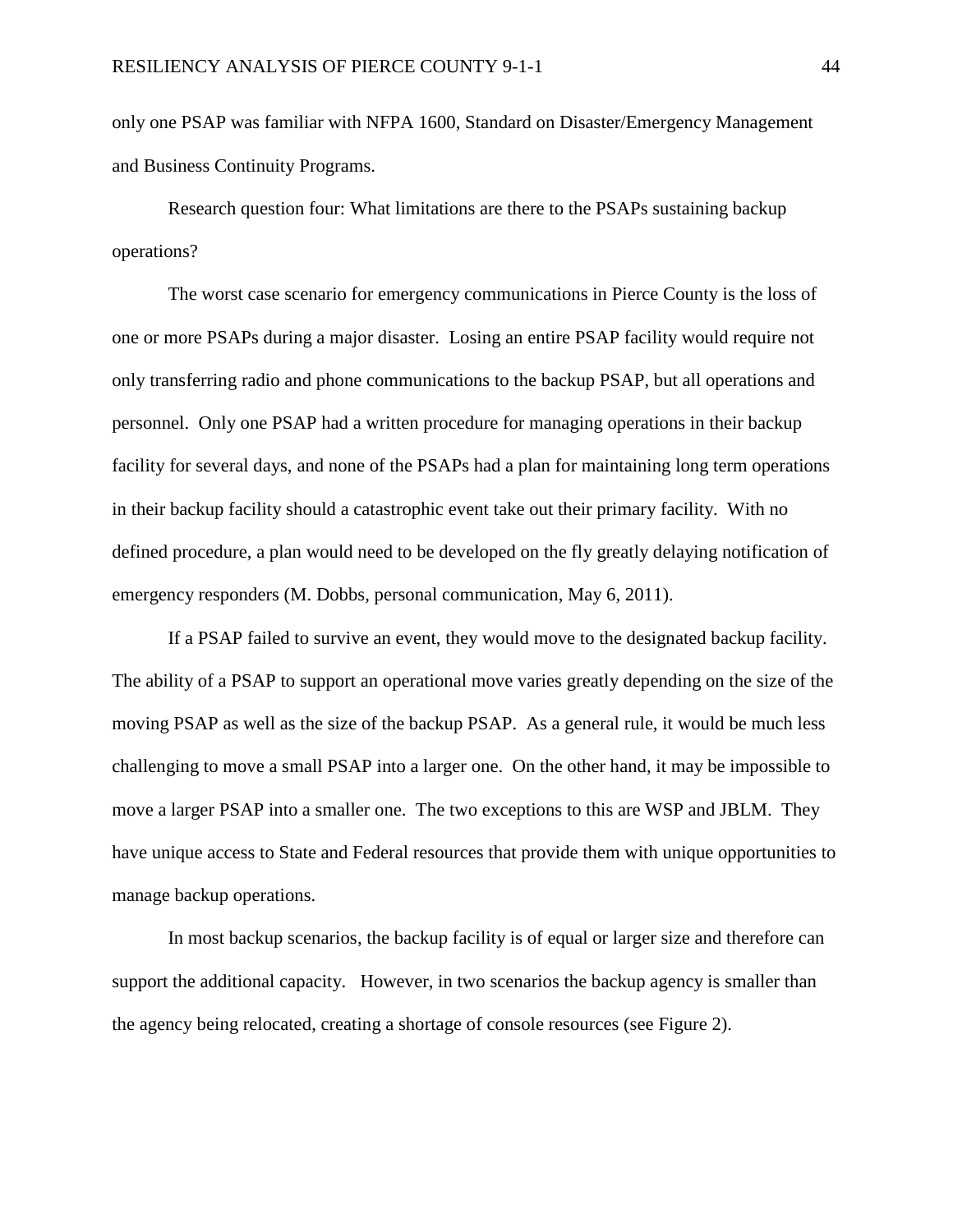Puyallup had a minimum staffing of four telecommunicators and Fife had a minimum of two. Collectively the two PSAPs required a minimum of six telecommunicators to effectively manage operations. However Fife only had four available consoles. If Puyallup had to move to Fife it would be difficult to operate with even a minimum level of staffing.

The worst case scenario would be for LESA to evacuate to Fire Comm. LESA had a minimum of 10 telecommunicators, while Fire Comm had a minimum of four. Collectively they had a minimum of 14 telecommunicators, but access to only 11 console positions, at Fire Comm. During a disaster it is assumed the PSAPs will have to operate with fewer resources. However, 14 telecommunicators was the minimum staffing level of the combined agencies. During peak hours, the two agencies had a combined staffing of 25 telecommunicators.

Fire Comm, FCC or LESA could provide adequate console positions to support Puyallup's operations. With 11 console positions, Fire Comm could support both agencies at peak staffing. With anywhere from 10-20 telecommunicators, supporting LESA's operations with any one PSAP is unlikely. After LESA, the three agencies with the most available console resources were Fire Comm, FCC and Puyallup. At minimum staffing, these three agencies had 19 available console positions collectively and at peak staffing they had 12.

Sustaining communications during a disaster will require a significant amount of effort from the PSAPs, radio system technicians and emergency responders. Without maintaining adequate resources such as chargers, batteries, and fuel for generators, communication systems will begin to break down. During Hurricane Ike, getting fuel to generators to power portable repeaters became one of the highest priorities (T. Lenk, personal communication, May 4, 2011). Numerous radio sites within Pierce County are located in remote locations such as high elevation forests and on islands. Maintaining generators at these sites, in the event of commercial power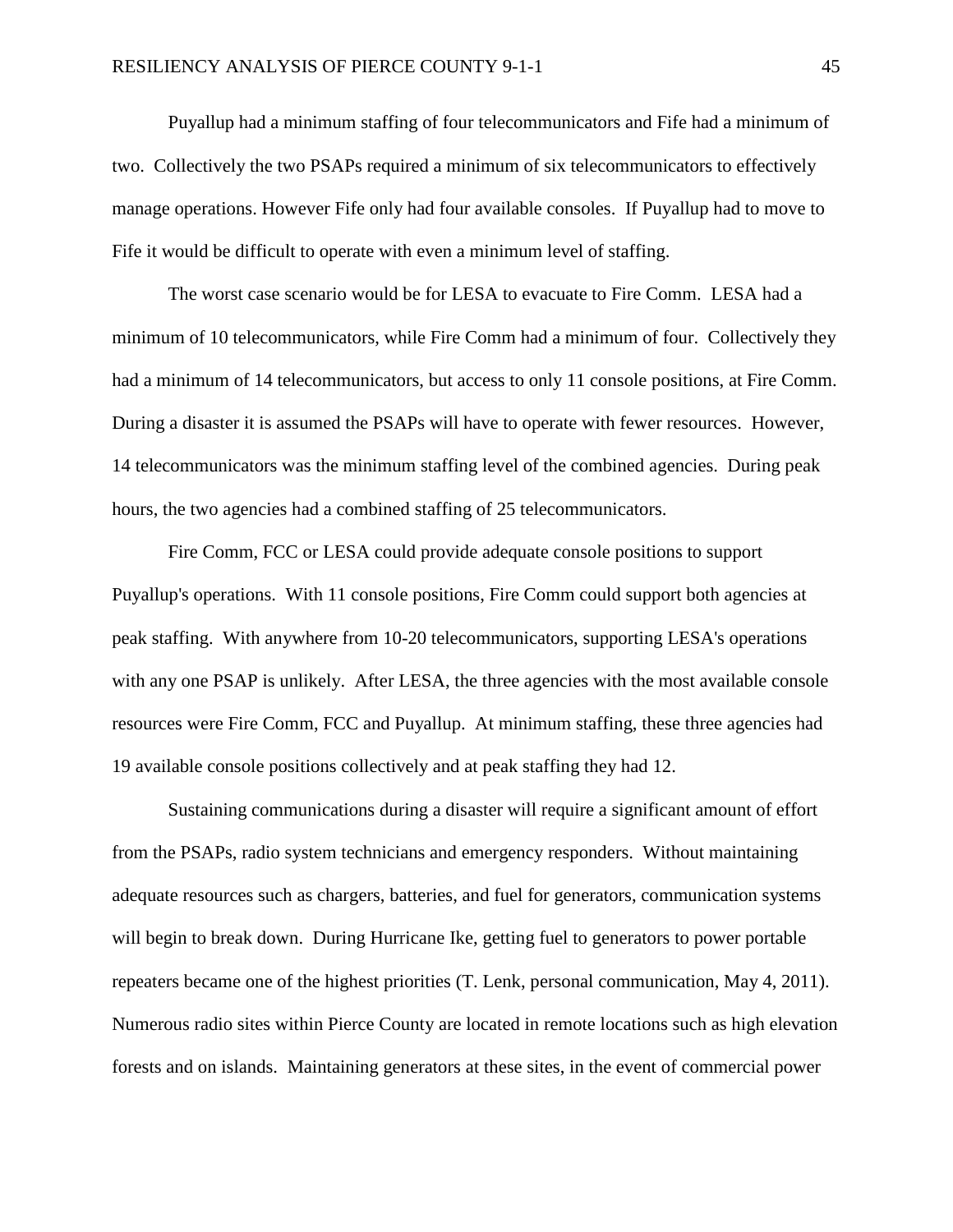failures, is extremely time consuming and in some cases may not be possible. A choice will have to be made to either commit significant resources to maintaining the sites or accepting a degradation of coverage over time, as the sites begin to fail.

In addition to sustaining radio communications, there will be significant challenges to sustaining adequate staffing levels. Due to the event, there will be a significant increase in workload for all of the PSAPs. Paradoxically, each PSAP will have fewer employees available or willing to work. The longer the event continues the more challenging it will become to maintain effective levels of staffing without creating significant burnout among the limited number of available employees (C. Adler, personal communication, May 4, 2011).

#### **Discussion**

Protecting and insuring the resiliency of CIKR has long been a national priority. The Nation's CIKR are essential to security and economic vitality as well as public health and safety (DHS, 2009). In a post 9/11 era, the emphasis on protecting and ensuring the resiliency of CIKR, specifically in the communications and emergency services sectors, is vital to public health and safety. Without effective resiliency in the communications and emergency services sectors, providing critical emergency service response to the public would be substantially restricted.

Literature review and research identify numerous risks to the PSAPs and emergency communication systems in Pierce County. The risks to CIKR comes from both naturally and manmade events such as natural disasters, pandemics, terrorists attacks and other accidents and emergencies (DHS, 2009). In Pierce County, the most common naturally occurring threats are from storms and flooding (C. Adler, personal communication, May 4, 2011). Since these types of events are fairly common and often geographically isolated, the PSAPs are better prepared to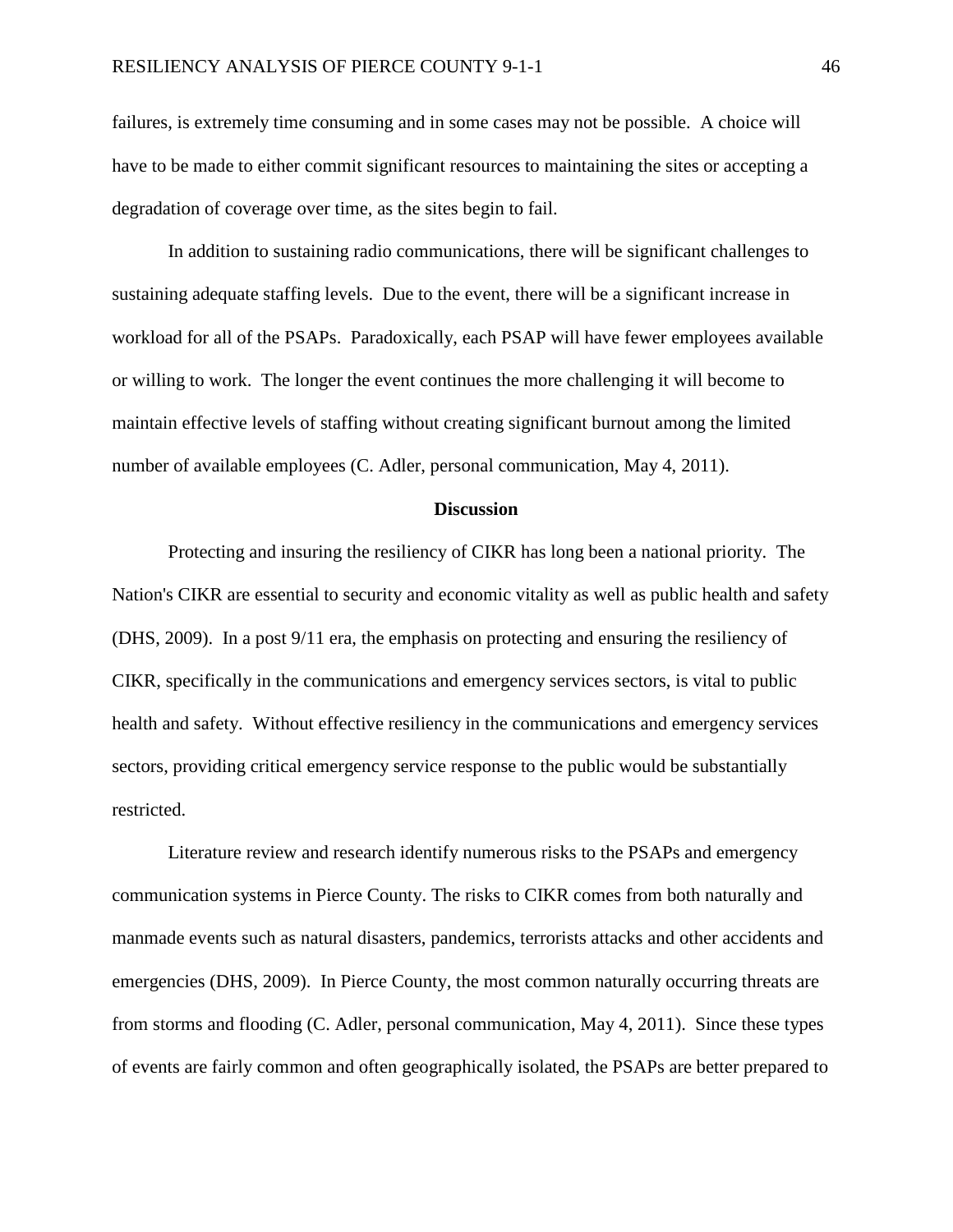manage them. The bigger concern for Pierce County is a major region wide event such as an earthquake, volcanic eruption or lahar; all of which have occurred in the region within the last 30 years. On average, over the past 20 years, Pierce County has experienced 1.11 presidentially declared disasters per year (Pierce County Department of Emergency Management website, n.d).

Much less common, but still of significant risk to the communications systems in Pierce County, is the threat of a Pandemic. A pandemic, would have system-wide impacts on personnel, and support staff such as technicians, repair people, suppliers, etc, with no ability to mobilize national resources for assistance (Holdeman & Loehr, 2006). Historically, a pandemic has occurred every 30 years on average for the past 300 years (Osterholm, 2005). With the last pandemic occurring in 1968, literature strongly suggests that a pandemic is likely to occur in the near future. Due to the infrequency of pandemics, most agencies fail to prepare adequately. Only two PSAPs had a written procedure they routinely trained on for managing operations during a pandemic. Additionally, neither PSAP had any real experience in testing their contingency plans during an actual pandemic. Unfortunately, existing programs and procedures are usually only ramped up when the CDC releases warnings of a potential pandemic. In the interim, the plans are shelved (C. Adler, personal communication, May 4, 2011).

Man made threats to the Pierce County PSAPs includes a variety of potential system failures as well as terrorist attacks. Research showed many of the system failures within Pierce County revolved around equipment which had exceeded its life expectancy. Old and outdated equipment was identified as one of the leading causes of system failures in Fire Comm (M. Dobbs, personal communication, May 6, 2011). Additionally, faulty, over aged equipment with no readily available parts was identified as one of the biggest challenges in supporting the phone systems in Pierce County PSAPs (J. Nealy, personal communication, May 6, 2011). The affects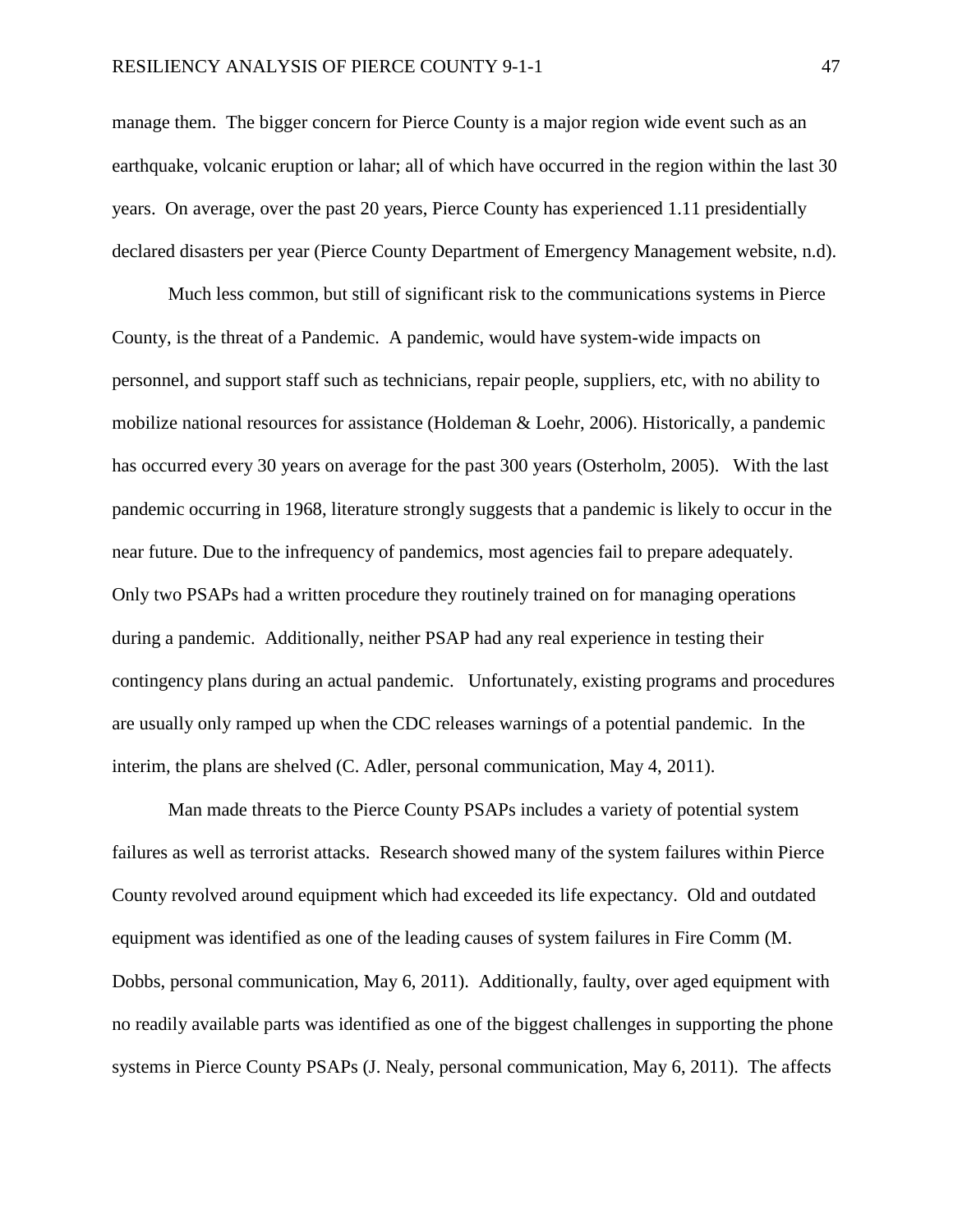of aging are not limited to the equipment inside the PSAPs, but apply equally to the PSAPs themselves. With rapidly changing operational needs and technological advancements, PSAPs begin to lose their ability to maintain effective operations over time (NENA, 2007). With an average age of 36 years, the majority of the PSAPs are challenged to meet current industry standards for CIKR.

 Terrorism, like a pandemic, is much less likely, but the effects on communications could be catastrophic. Terrorism has been one of the driving forces in defining the Nation's CIKR protection policies. In response to the events of 9/11, sweeping changes were made to CIKR protection plans. In Pierce County, only one PSAP was built after the events of 9/11. All of the remaining PSAPs were designed and built to meet much less stringent CIKR protection standards, increasing their vulnerability to a terrorist attack.

The most widely recognized standard for PSAP design is NFPA 1221 (Loomis & McClure, 2007). Research showed the PSAPs in Pierce County meeting the requirements of NFPA 1221 to varying degrees. PSAPs met requirements for entry security only 62.5% of the time. Only half of the PSAPs had an independent HVAC system and none could close outside intakes from inside the operations room. Of the PSAPs with windows, only one met all the security requirements for windows. Additionally, only one Pierce County PSAP was designed to be blast resistant. Clearly, the age of the various PSAPs as well as the design standards in effect when they were built has a direct effect on how well they can meet current CIKR protection standards.

The PSAPs were able to meet standards for emergency response much better. All of the PSAPs were located well above the 100 year flood plain, and all had the ability to run on backup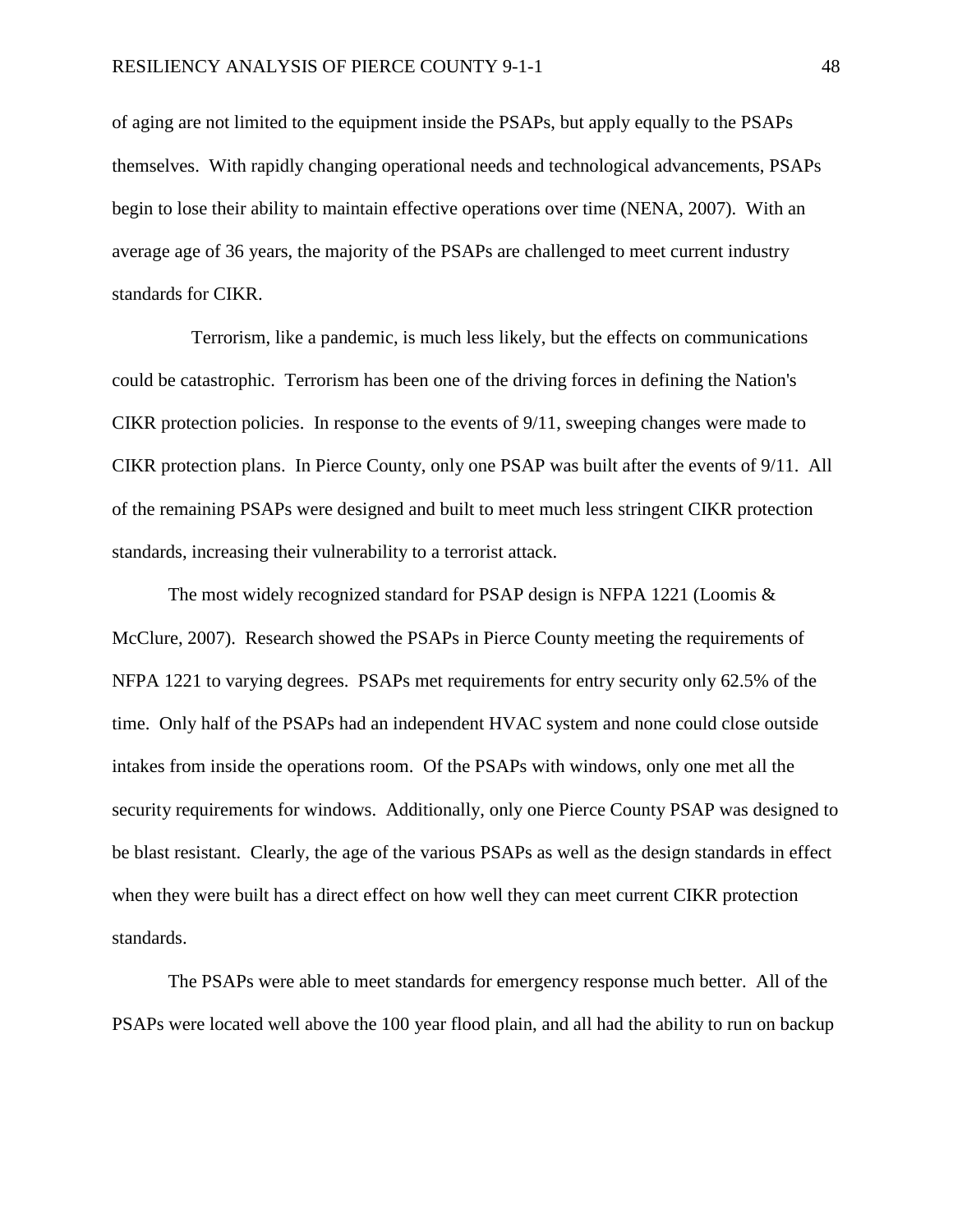power for a minimum of 24 hours. All but one PSAP was equipped with a fire alarm system, but only half of them had an automatic sprinkler system.

Literature strongly supports the need for sufficient planning to support effective resiliency. In Pierce County, each of the PSAPs had differing levels of planning in place. None of the PSAPs met all of the NFPA 1221 standards for planning. Several PSAPs had formal written plans in place to address various emergencies, but not all of them trained on the plans. Within Pierce County, the percentage of PSAPs that had an established plan and routinely trained on it was almost always lower than the percentage of PSAPs with an established plan and no routine training (see Table 1).

Backup planning in Pierce County has traditionally been performed independently by each PSAP. Coordinated efforts were limited prior to the implementation of the PSAP Backup Development Committee. The committee is made up of representatives from each of the PSAPs and DEM. The stated goal of the committee is to "create a back-up plan to cover centers in the event of a minor interruption to a major catastrophe and total evacuation" (Ackerman, 2010, p. 1) Established in late 2010, the committee is still in the early stages of implementing countywide backup plans. While operational capabilities and requirements of the PSAPs are somewhat diverse, each PSAP needs an effective backup plan for critical resources such as phones, radios and personnel at a minimum.

Each of the PSAPs had Positron phone systems; however several still relied on the older Life Line 100 platform. While having a single vendor and maintenance contract streamlines service issues, the older legacy equipment is difficult to maintain due to the limited availability of replacement parts. Maintaining phone systems is increasingly challenged by the limited number of technicians readily available in Pierce County. The number of service technicians in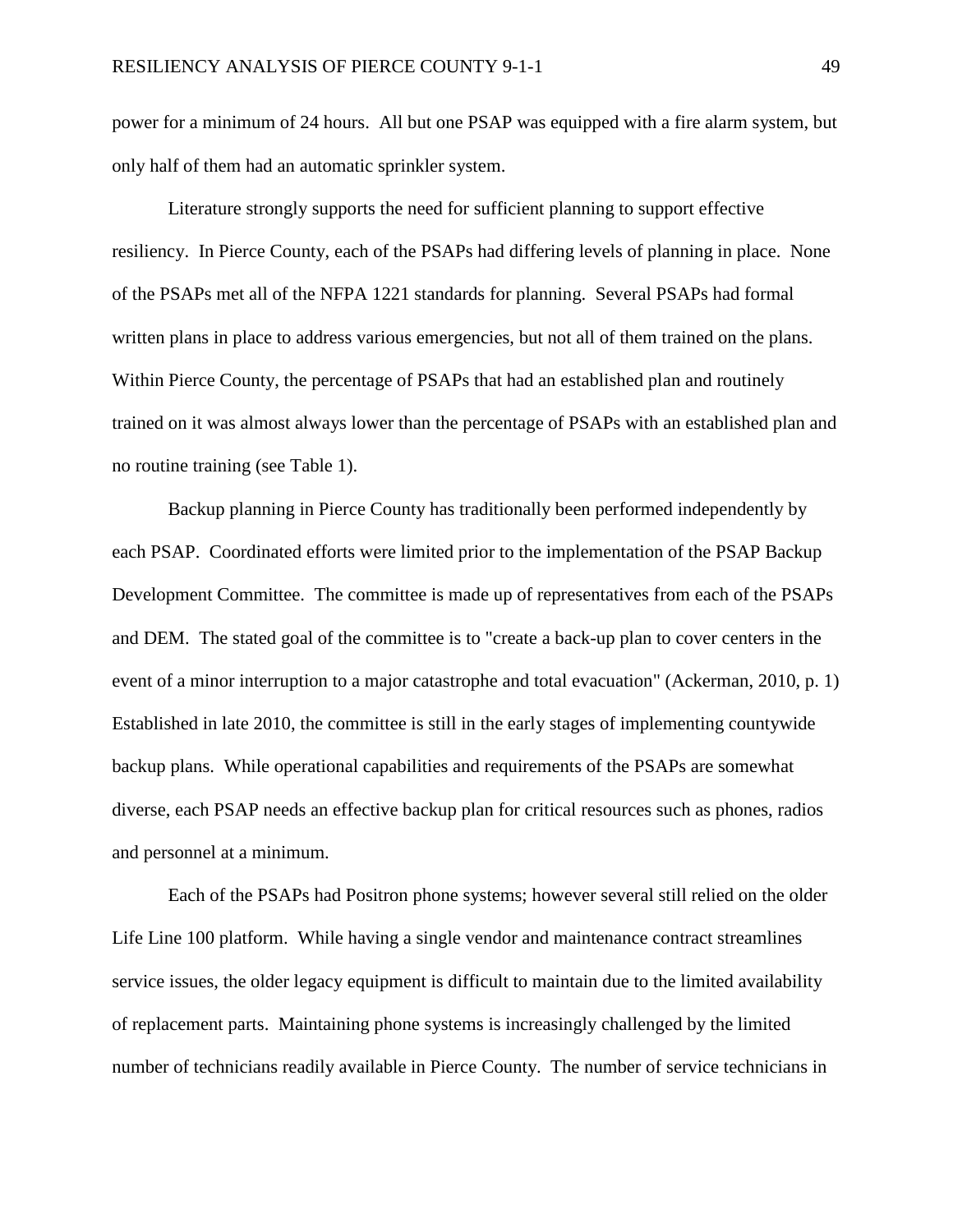Pierce County has been reduced from four to only one over the past four years (J. Nealy, personal communication, May 6, 2011).

Each of the PSAPs had the ability to transfer phones to their backup facility, however only 62.5% of the PSAPs actually trained routinely on this procedure. As outlined in the backup plan (Appendix C), each PSAP had only one designated backup where they could transfer their phones. If the backup facility was lost, during a major disaster, there would be no secondary option for call routing. In order to minimize risks of a system failure and maximize PSAP uptime, literature suggests the need for maintaining reliable networks and systems through effective redundancy and diversity. Moving the phone systems of Pierce County off of their legacy systems and onto the ESInet will reduce the problems created by old equipment as well as provide greater route diversity options should a PSAP need to transfer their phones (J. Nealy, personal communication, May 6, 2011).

As with telephone systems, radio systems need to provide sufficient redundancy to meet the mission critical goals of the PSAPs. Literature supports the need to maintain system uptimes as close to 100% as possible. As with moving telephones, there are limitations to a PSAPs ability to transfer radios, potentially jeopardizing system uptimes. At 37.5%, far fewer PSAPs routinely trained on a formal plan for transferring radios. Only six of the PSAPs were on the GECN, requiring Buckley and JBLM to develop unique radio backup plans. Improving radio transfers was a key objective being worked on by the PSAP Backup Development Committee.

Transferring radio resources through the GECN requires the CEB and backhaul remain intact as well as having the resources available on the consoles at the backup facility. If either the CEB or the backhaul is lost due to a major disaster, radios could not be transferred to the backup facility. The Fire Comm resources were not available on the consoles at FCC, therefore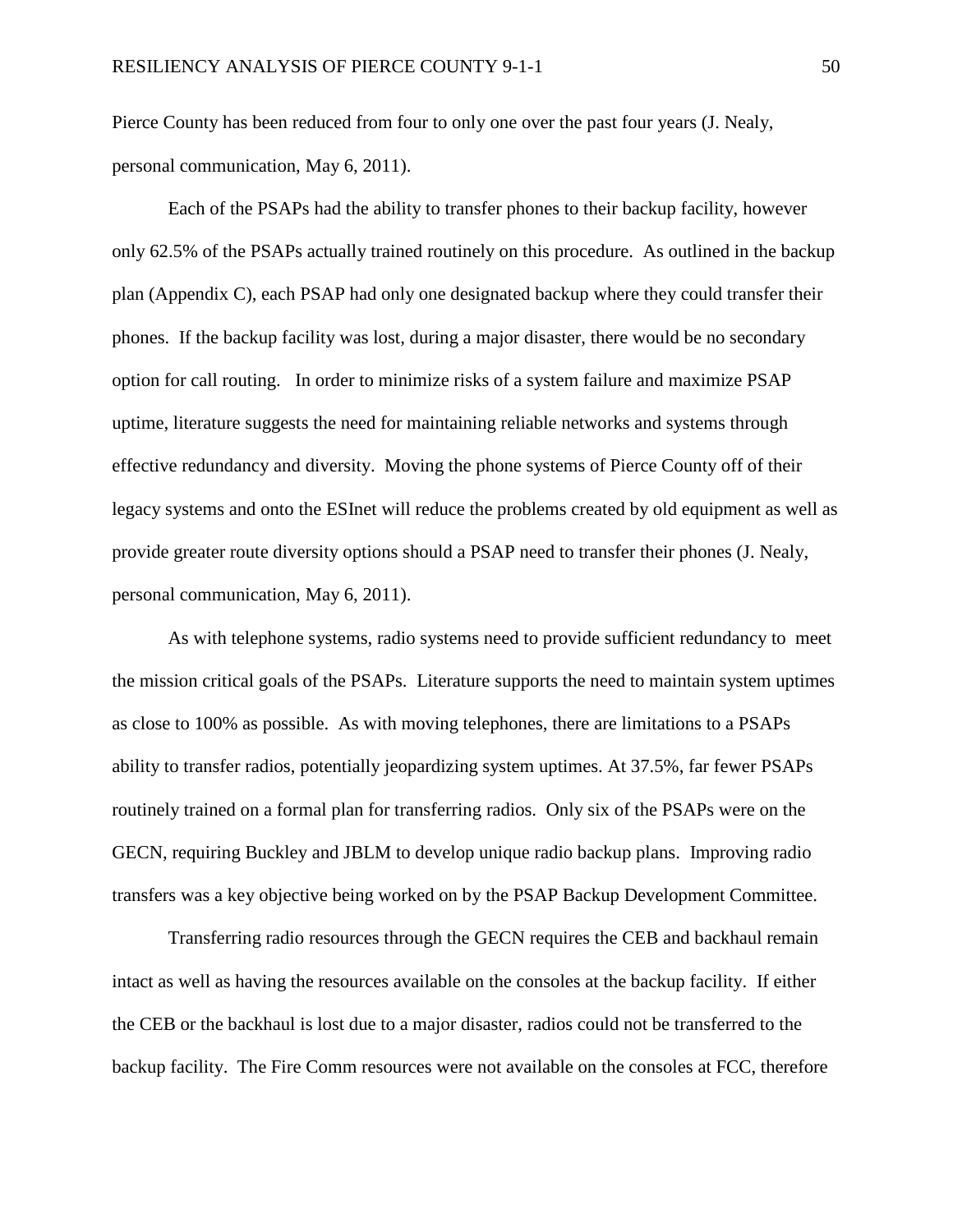radios could not be transferred even if the CEB and backhaul were unaffected (M. Dobbs, personal communication, May 6, 2011).

The ability to maintain radio system uptime with the loss of a CEB will be highly dependent on the architecture of the affected radio network. The 800 MHz Tacoma/Puyallup radio network has three levels of operation, wide area trunking, site trunking and fail soft (R. Totten, personal communication, May 9, 2011). In each level of failure, some features are lost, but overall radio communications are maintained. However, a non-repeated simplex radio network such as Fire Comm's will fail completely with the loss of the CEB.

There were no identified plans for transferring radios redundant to the GECN, in the event of a CEB being destroyed. The best strategy for providing back up communications for this type of scenario would be to have pre-established backhaul from designated radio sites to the backup communications location (R. Totten, personal communication, May 9, 2011). With a redundant, pre-established method of transferring radio operations, flip of the switch type transfers could be made regardless of connectivity to the GECN.

Maintaining PSAP operations is not the only factor necessary to maintain an effective radio system within Pierce County. Maintaining the radio infrastructure itself is equally important. If key components of the radio infrastructure are lost, significant areas of the county could be left without communications. In the event of a major disaster that cripples the radio networks, reestablishing the infrastructure will be the first objective for the Pierce County Radio Division (T. Lenk, personal communication, May 4, 2011). The plan for re-establishing failed radio networks consisted of a hierarchy of needs: first, repair sites that support multiple radio networks or users, second, repair sites closest to the epicenter of the emergency and finally, strategically move outward from the epicenter.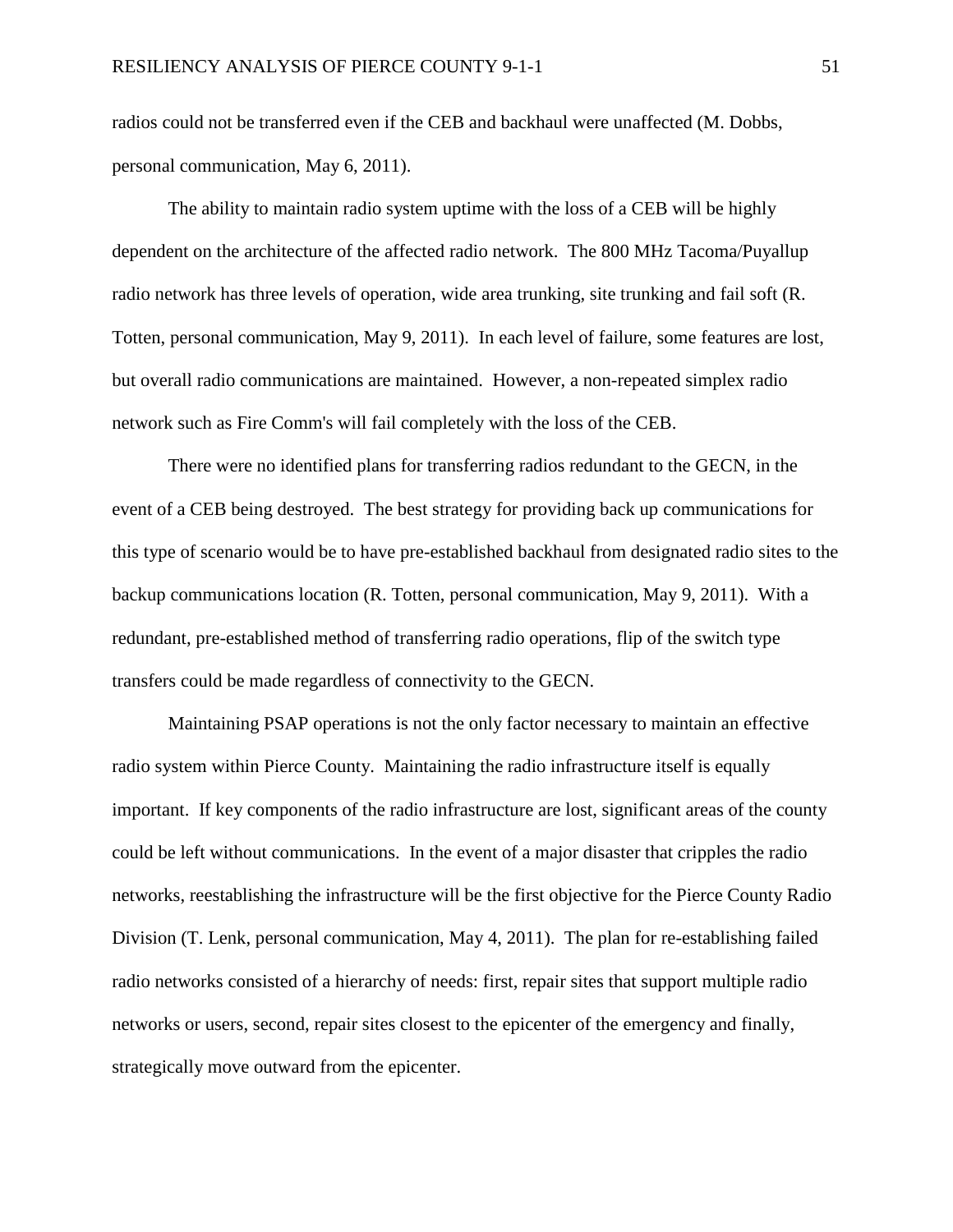While this approach provides an effective disaster recovery plan, literature strongly suggests the need to have an appropriate level of diversity and redundancy to all networked systems, including radio and data networks. In Pierce County each radio system had varying degrees of redundancy. Within Fire Comm's network, there were numerous areas of potential single point failures that would significantly reduce overall radio coverage. A failure of the microwave link between Fire Comm and the Spar Pole Hill site would negatively affect coverage to over half the fire districts in the county (M. Dobbs, personal communication, May 6, 2011). Clearly economic and geographical considerations have an impact on determining appropriate levels of diversity, however route diversity and system redundancy has to be considered a critical design factor and industry best practice in terms of providing adequate resiliency (Federal Communications Commission Public Safety and Homeland Security Bureau, n.d.).

Backup planning is not limited to telephone and radio networks. Establishing effective operational redundancy requires backup plans that factor in human resources. During a catastrophic event, it is critical to have enough people to manage communications, but during a disaster or terrorist event there is no guarantee personnel will be able or willing to come in to work. This was by far the biggest problem at Katrina (T. Lenk, personal communication, May 4, 2011). During a major disaster, staffing will be affected in every PSAP. Specifically in a pandemic, the literature identifies the potential for significant staffing shortages. During a pandemic, PSAPs could be placed in significant jeopardy if contingency plans aren't implemented to deal with excessive absenteeism (McKay, 2007). Researched showed that only 62.5% of the Pierce County PSAPs had a pandemic plan, while only 25% of the PSAPs had a plan they routinely trained on.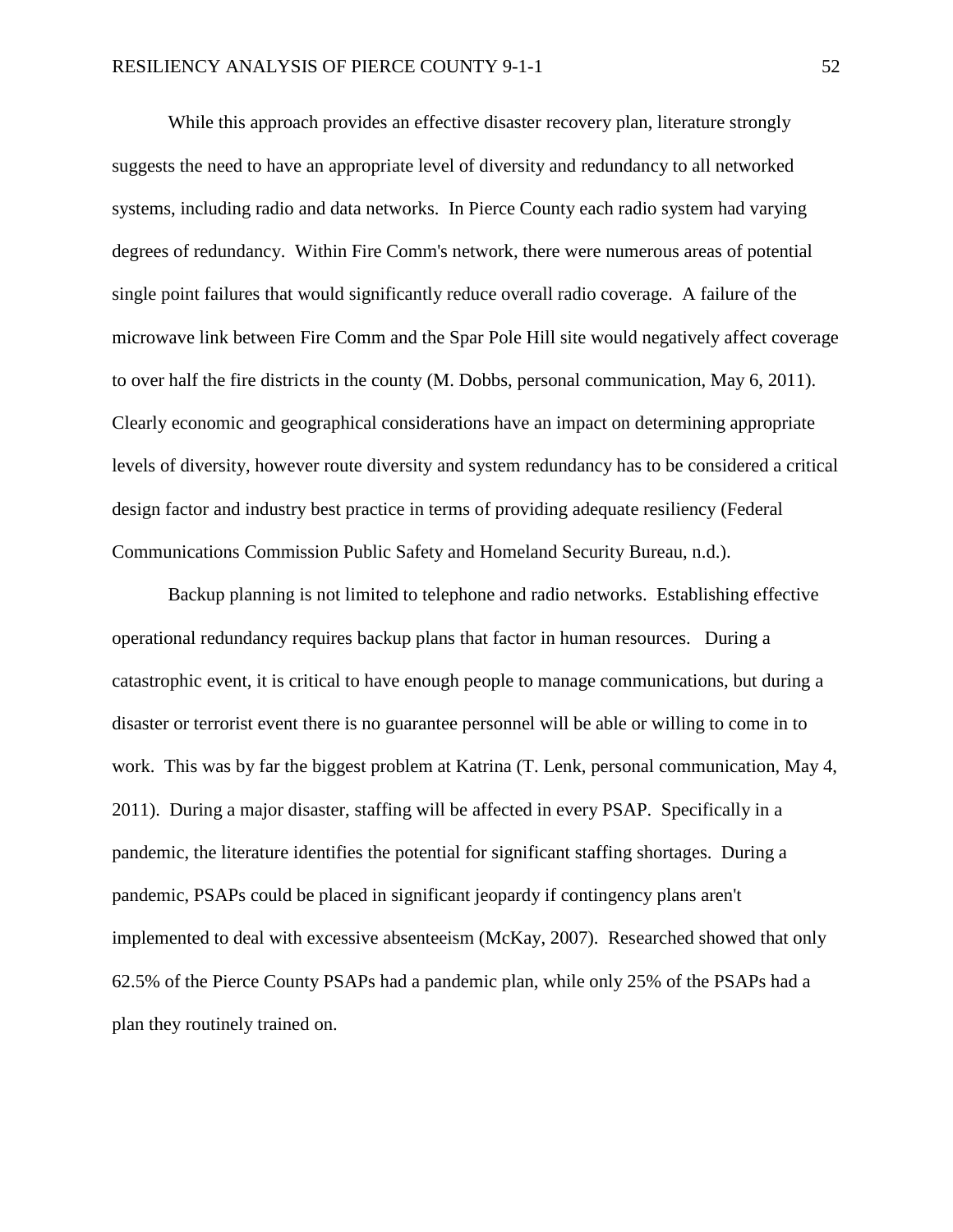Research strongly supports the need to address human continuity in any disaster planning. Braverman (2006) points out that "every crisis is a human crisis" (p. 38). He goes on to stress that providing a sufficient level of safety is critical in maintaining an adequate number of employees at work to maintain business continuity. Additionally, it must be assumed that employees will be limited in their ability to function effectively due to the effects of traumatic stress, fear, grief and physical exhaustion from understaffed conditions. For many employees these effects will be multiplied due to their fear for their families' safety. Employees will be unable to function effectively at their job if they don't know about the safety and health of their own family (C. Adler, personal communication, May 4, 2011). Implementing CEEP programs are fundamental in addressing these needs. The standards in NFPA 1600 clearly outline standards and procedures for maintaining continuity of human resources; however research showed that only one PSAP had any familiarity with this NFPA standard.

The ability to sustain effective communications during an emergency or disaster will depend heavily on the scale of the incident. Research shows the Pierce County PSAPs are much better prepared to handle high frequency, low impact events than they are to handle low frequency, high impact events. Emergencies such as the loss of commercial power can be managed almost seamlessly for virtually an indefinite period of time. However, larger scale disasters that damage infrastructure and require the evacuation of a PSAP are much more challenging to address. Sinai (2006) identifies planning and preparation as a crucial component for effective response to multi-hazard disasters. Only one PSAP had a plan established for evacuating their center and moving operations beyond 24 hours, and none of the PSAPs had a plan to address moving their operations for a period beyond one week. In the event a PSAP was lost, relocation of operations would be extremely difficult without having pre-established plans.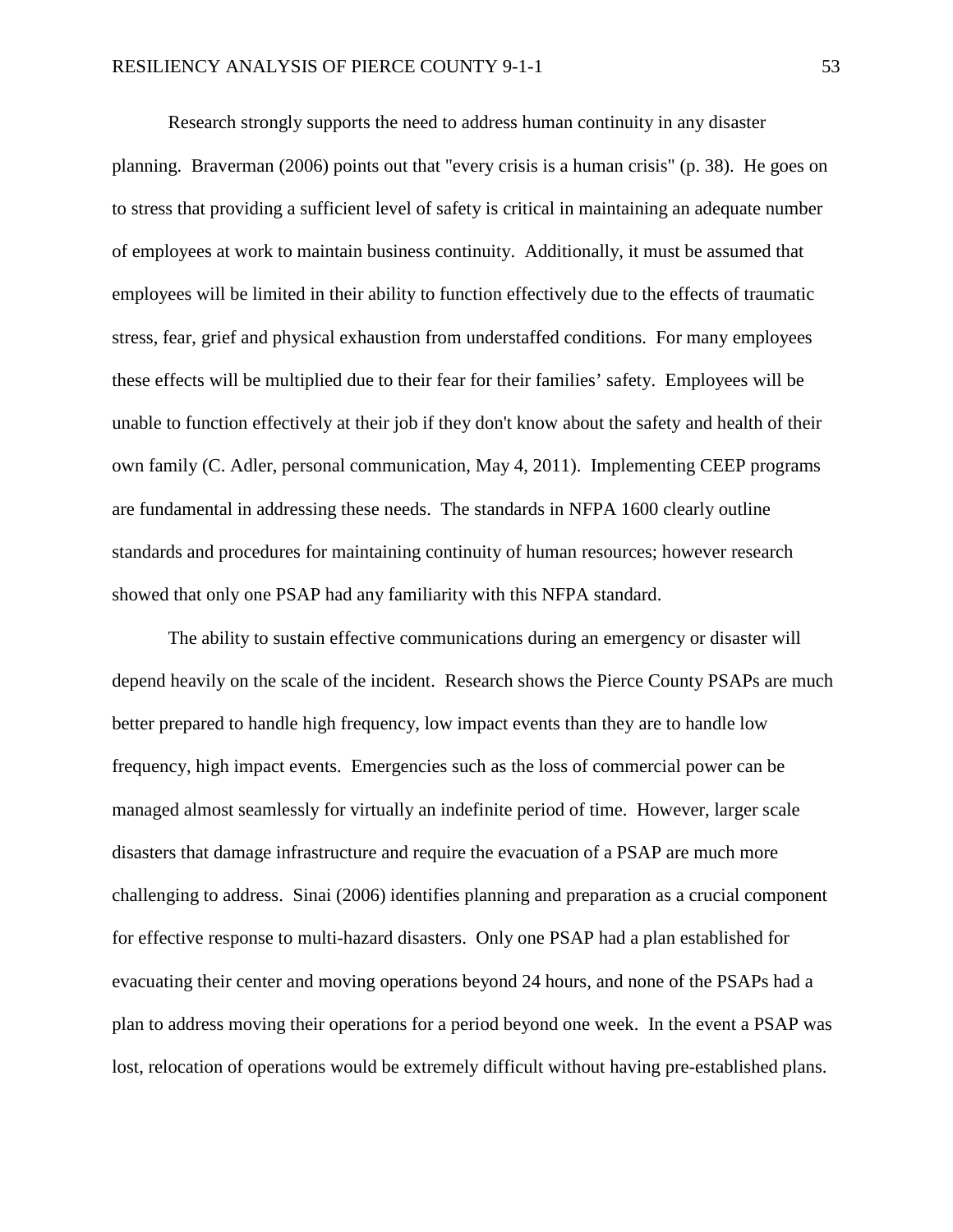While there was a backup PSAP identified for each PSAP, it is questionable if actually moving operations in all of these scenarios is possible. In two scenarios, moving Puyallup to Fife and moving LESA to Fire Comm, a smaller PSAP is backing up a larger PSAP. Both scenarios leave a shortage of dispatch consoles for managing operations. Even with minimum staffing, moving Puyallup into Fife leaves the combined center two consoles short, while moving LESA into Fire Comm leaves a shortage of three. If Puyallup was moved to a larger PSAP such as LESA, Fire Comm or FCC, consoles could be maintained for all positions.

As the largest primary PSAP in Pierce County, LESA will see a significant increase in call volume during any region-wide event. It is unlikely they will be able to maintain effective operations with staffing levels at minimum. However, without having an adequate number of consoles to begin with, adding staffing would not provide any additional resources for managing call volume.

In the event of a major disaster, the responsibility for maintaining effective emergency communications will not be limited to the PSAPs. Maintaining effective communications will require a coordinated effort between the PSAPs, radio system technicians and emergency responders. Supplies and resources that are taken for granted during normal operations can become scarce or completely unavailable during a major disaster. Significant effort will need to be put towards sustaining critical resources such as personnel, food, water, generators, fuel, batteries, etc., in order to maintain a basic level of operations. Providing adequate security toward this effort will also be critical. With no food or water available, people become desperate and normal rules of society start to break down (T. Lenk, personal communication, May 4, 2011).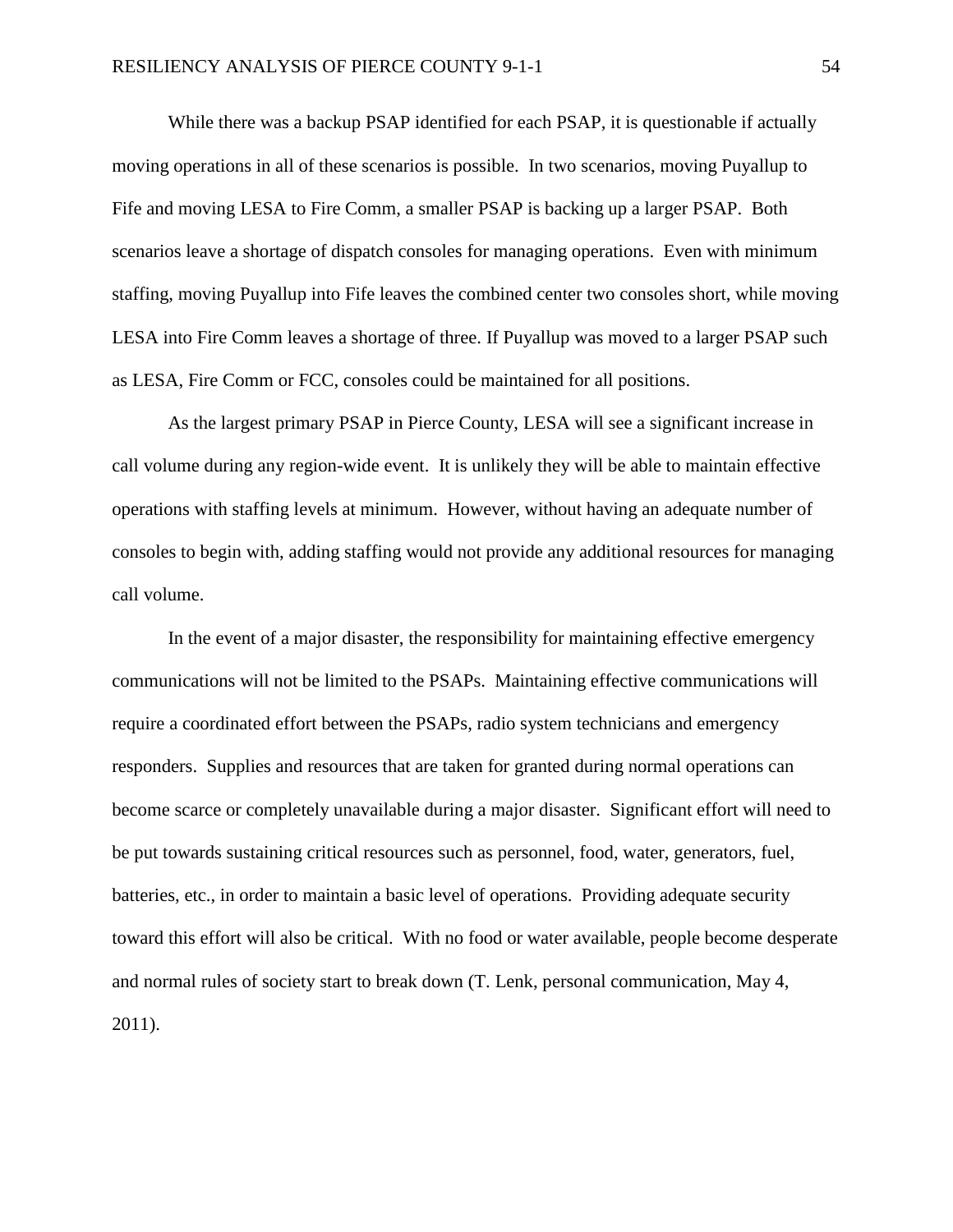Literature strongly supports the need to plan and train in a coordinated effort with all responsible agencies, in order to effectively manage communication needs during a disaster. Building partnerships to share information and implement CIKR protection programs are key requirements to achieving the goals outlined in the NIPP (DHS, 2009). In Pierce County, coordinated planning efforts were uncommon. Additionally, joint training between PSAPs on backup plans was limited. Research showed only 37.5% of the PSAPs performed ongoing joint training with its designated backup facility. The PSAP Backup Development Committee was formed to begin addressing these issues.

 Pierce County will continue to sustain emergencies and disasters that will impact emergency communications to various degrees. Providing adequate resiliency for these emergencies will require a coordinated effort of planning, implementation and training among all of the stakeholders.

#### **Recommendations**

Based on literature review, original research and data analysis it was determined that through a coordinated effort of planning, implementation, training, evaluation, and funding, resiliency in Pierce County emergency communications could be improved to better meet industry standards and best practices for CIKR protection.

The following recommendations are made to the PSAPs in Pierce County.

- Utilize the PSAP Backup Development Committee to coordinate planning and training efforts within the County and to implement the following recommendations.
- Expand preparation and training to an all hazards training model inclusive of small scale emergencies and region-wide disasters such an earthquake, volcano or lahar.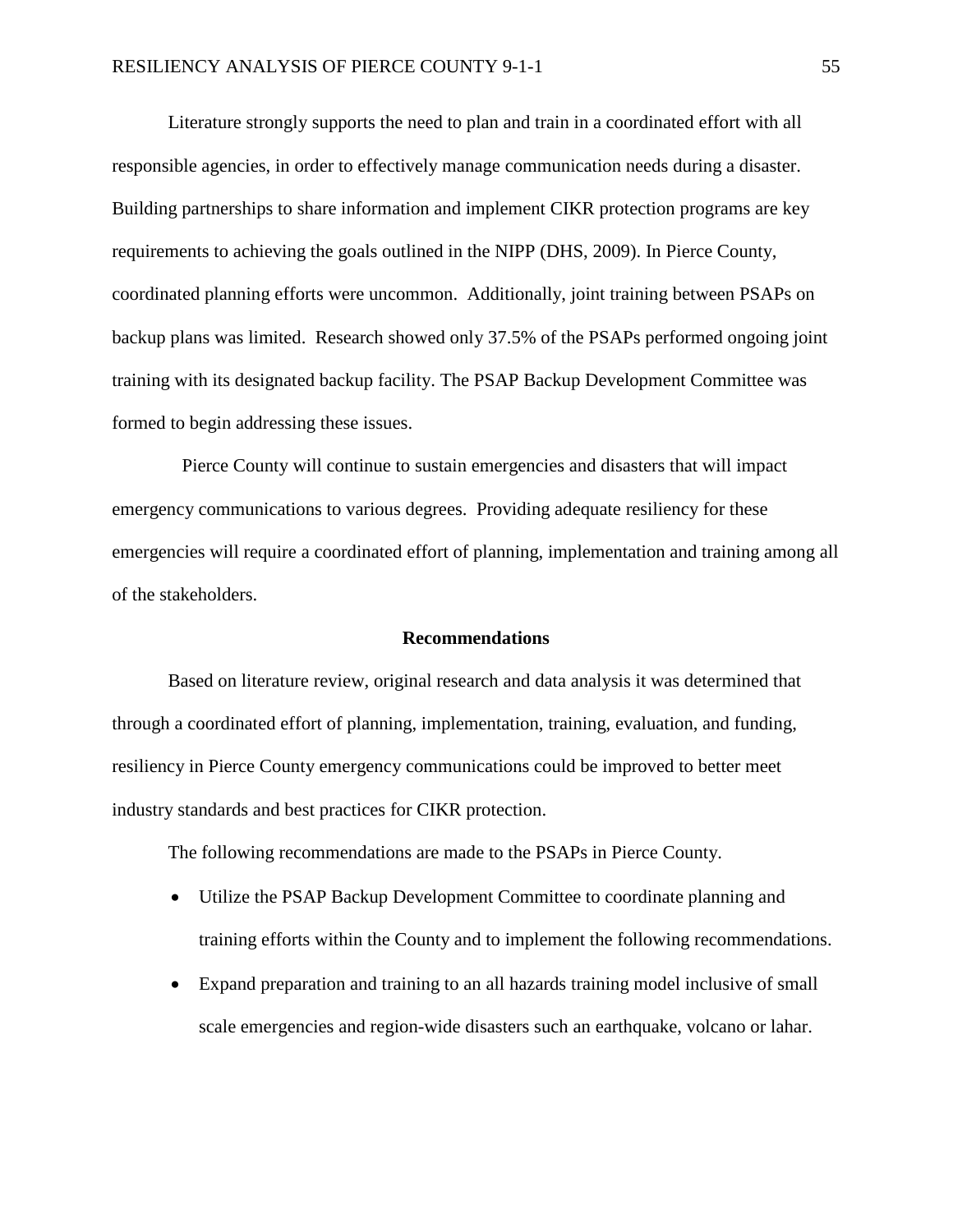- Seek funding methods to provide upgrades to the current PSAPs in order to bring them up to current industry standards for CIKR and NFPA 1221 standards.
- Develop joint plans between the PSAPs for moving phones, radios and operations both short term and long term.
- Coordinate efforts in developing disaster, pandemic and COOP plans in an effort to provide consistency in the planning efforts.
- Develop joint training programs for all implemented emergency/disaster plans.
- Seek out funding mechanisms to support joint training efforts.
- Continue implementing ESInet and replace all legacy phone equipment.
- Develop a radio backup plan that provides redundant backhaul from key communication sites back to designated backup communications centers.
- Implement NFPA 1600 standards in all of the PSAPs.
- Develop a standardized method for implementing a CEEP program in each PSAP.
- Re-evaluate the PSAP backup plan and move smaller centers into larger ones. In the case of LESA, develop a backup plan that distributes resources between multiple PSAPs.
- Consider the need to perform further research into the potential limitations and restrictions diverse technology infrastructure, radio system ownership, and PSAP governance have on implementing these recommendations.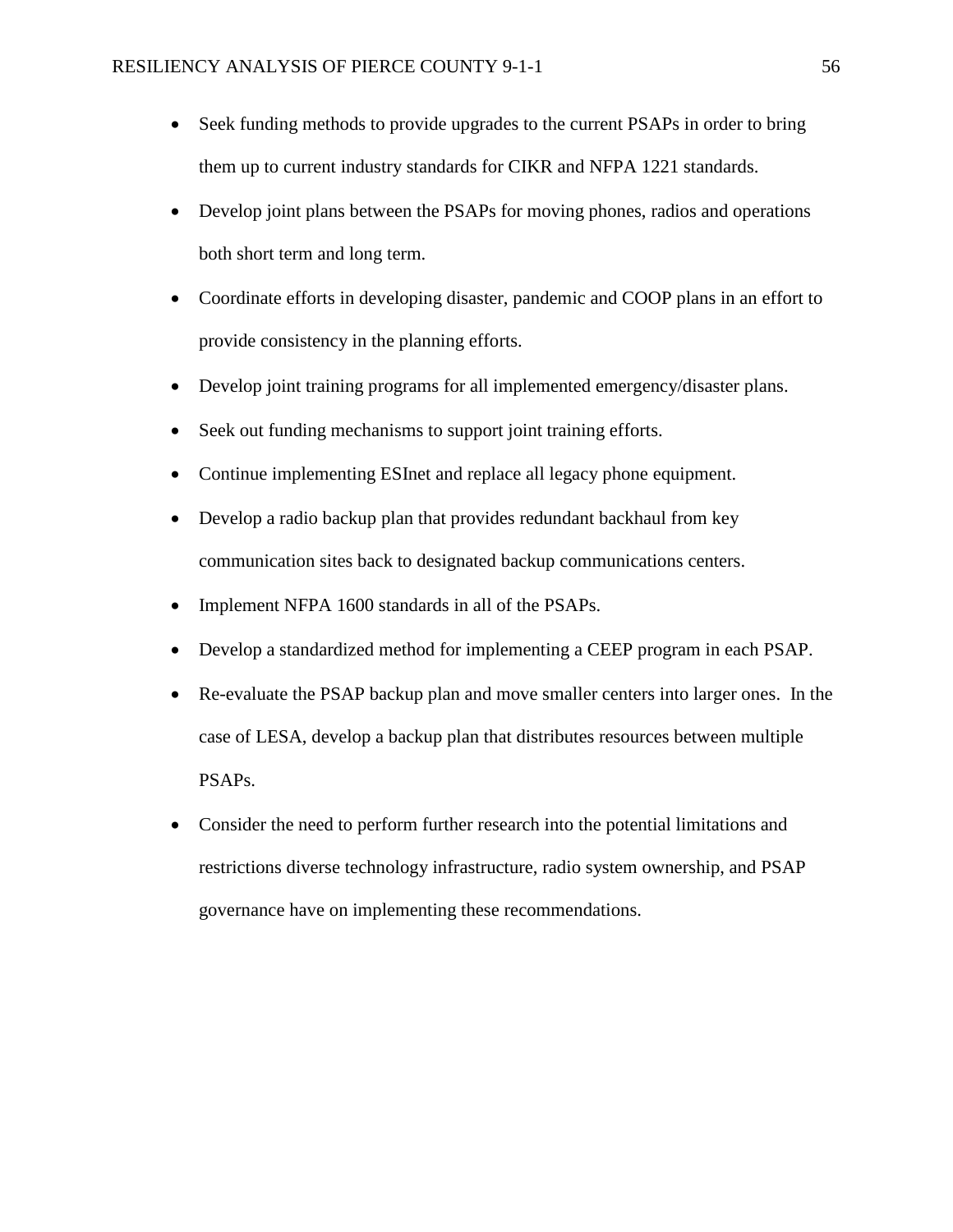#### References

- 9-1-1 Emergency Communications Task Force. (2009, May 5). *Overview and status report* (White Paper). Tacoma, WA: 9-1-1 Emergency Communications Task Force.
- Ackerman, M. (2010, November). *Meeting minutes*. Paper presented at the PSAP Development Meeting, Pierce County DEM.
- Berdan, C. (2000, July/August). NFPA's communication center standards [Magazine]. *9-1-1 MAGAZINE*, *13*(4), 24-26+.
- Boin, A. R., & McConnell, A. (2007, March). Preparing for critical infrastructure breakdowns: The limits of crisis management and the need for resilience [Journal]. *Journal of CONTINGENCIES AND CRISIS MANAGEMENT*, *15*(1), 50-59.
- Braverman, M. (2006, Summer). Planning for human continuity: Crisis management, business continuity, and the post 9/11 paradigm shift. *DISASTER RECOVERY JOURNAL*, *19*(3), 36+.
- Brotherton, H. (2010, May/June). Disaster recovery and business continuity planning: Business justification [Journal]. *Journal of EMERGENCY MANAGEMENT*, *8*(3), 57-60.
- Buck, M. (2006, Summer). Planning for the bird flu [Journal]. *DISASTER RECOVERY JOURNAL*, *19*(3), 22+.
- Bush, G. W. (2003, December 17). *Homeland security presidential directive (HSPD) 7 Critical infrastructure identification, prioritization, and protection* (Presidential Directive). Retrieved from U.S. Government Printing Office website: http://www.gpo.gov/
- Buxbaum, P. A. (2006, February). Pandemic preparedness challenges: Uncertainty makes for difficult decision making [Journal]. *Homeland Defense Journal*, *4*(2), 14-15, 18-19.
- City of Lakewood website. (2011). http://www.cityoflakewood.us/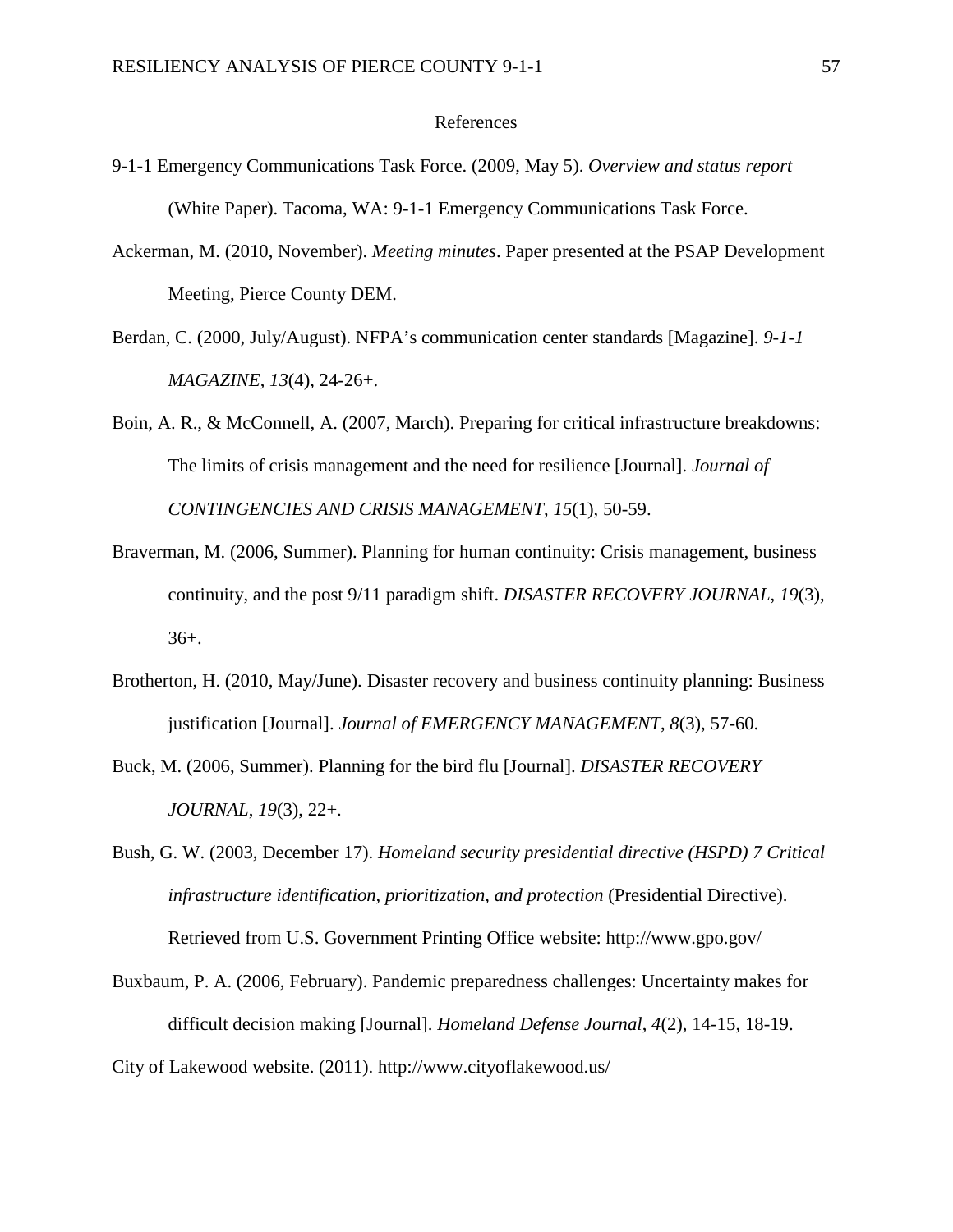City of University Place website. (2011). http://cityofup.com/

- Clinton, W. J. (1998, May 22). *Presidential decision directive/NCS 63* (Presidential Directive). Retrieved from United States Department of Justice, Computer Crime & Intellectual Property Section website: http://www.justice.gov/criminal/cybercrime/index.html
- Common Ground Alliance. (2010, July). *DIRT damage information reporting tool: CGA DIRT analysis and recommendations* (Report 2009 Vol. 6). Retrieved from Common Ground Alliance website: http://www.commongroundalliance.com/
- Congressional House Committee on Homeland Security. (2010). *Critical infrastructure protection: DHS efforts to assess and promote resiliency are evolving but program management could be strengthened* (GOA-10-772). Washington, DC: U.S. Government Printing Office.

Critical Infrastructures Protection Act, 42 U. S. C. § 5195 (United States Congress 2001).

- Delio, M. (2003, July). A failure to communicate [Journal]. *Homeland Defense Journal*, *1*(4), 34-39.
- Department of Justice. (1998, May 22). *The Clinton administration's policy on critical infrastructure protection: Presidential decision directive no. 63* (White Paper). Retrieved from United States Department of Justice, Computer Crime & Intellectual Property Section website: http://www.justice.gov/criminal/cybercrime/index.html
- Dobbs, M. (Cartographer). (2010). Pierce County PSAP Managers' phone system backup plan [Backup Diagram]. Tacoma, WA: Pierce County PSAP Managers.

Exec. Order No. 13010, 61 Federal Register 37347 (1996).

Exec. Order No. 13228, 66 Federal Register 51812 (2001).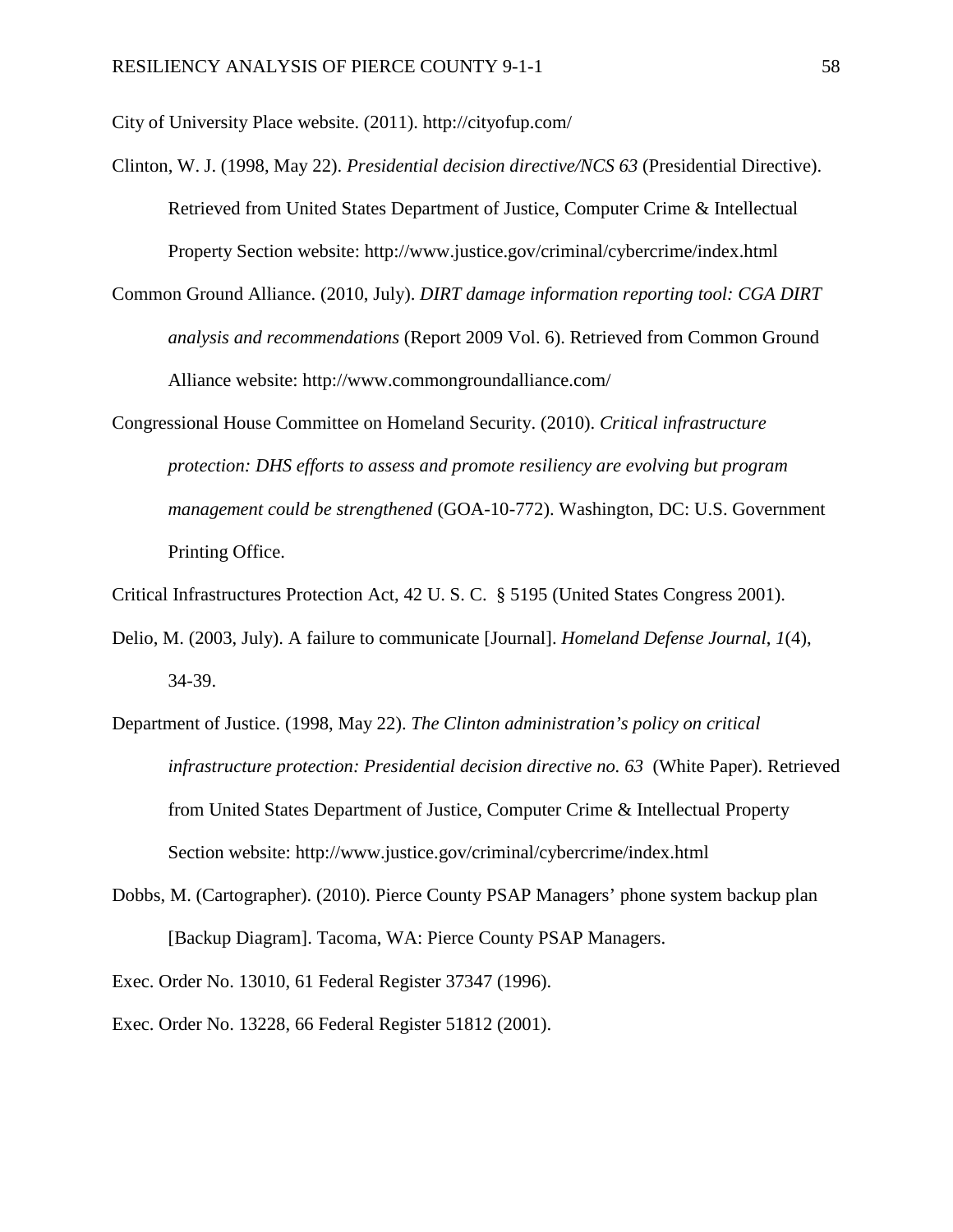- Federal Communications Commission Public Safety and Homeland Security Bureau. (n.d.). Tech topic 14: Diversity, redundancy, and resiliency - in that order. Retrieved from http://transition.fcc.gov/pshs/techtopics/techtopics14.html
- Federal Emergency Management Agency. (2011, April 7). *Ready business fact sheet* (Fact Sheet). Retrieved from Federal Emergency Management Agency Ready America website:
	- http://www.ready.gov/america/\_downloads/factsheets/Ready\_Biz\_Factsheet\_20110407.p df
- Federal Emergency Management Agency Ready Business website. (2010). http://www.ready.gov/business/overview/index.html
- Furey, B. T. (2003, September/October). Contingency planning: Dotting the I's and crossing the T's [Magazine]. *9-1-1 MAGAZINE*, *16*(6), 61,67.
- Hall, K. T. (2006, Winter). The need to characterize redundancy, performance requirements [Journal]. *DISASTER RECOVERY JOURNAL*, *19*(1), 73-75.
- Heifetz, R. A., & Linsky, M. (2002). *Leadership on the line Staying alive through the dangers of leading*. Boston, MA: Harvard Business School.
- Holdeman, E., & Loehr, M. (2006, November). Preparing for a flu pandemic: A Northwest perspective [Journal]. *Natural Hazards Observer*, *31*(2), 1-3.

Homeland Security Organization, 6 U. S. C. § 101 (United States Congress 2002).

International CPTED Association. (2011). http://www.cpted.net/

Kalt, H. (2006, Summer). Preparing for an influenza pandemic [Journal]. *DISASTER RECOVERY JOURNAL*, *19*(3), 18.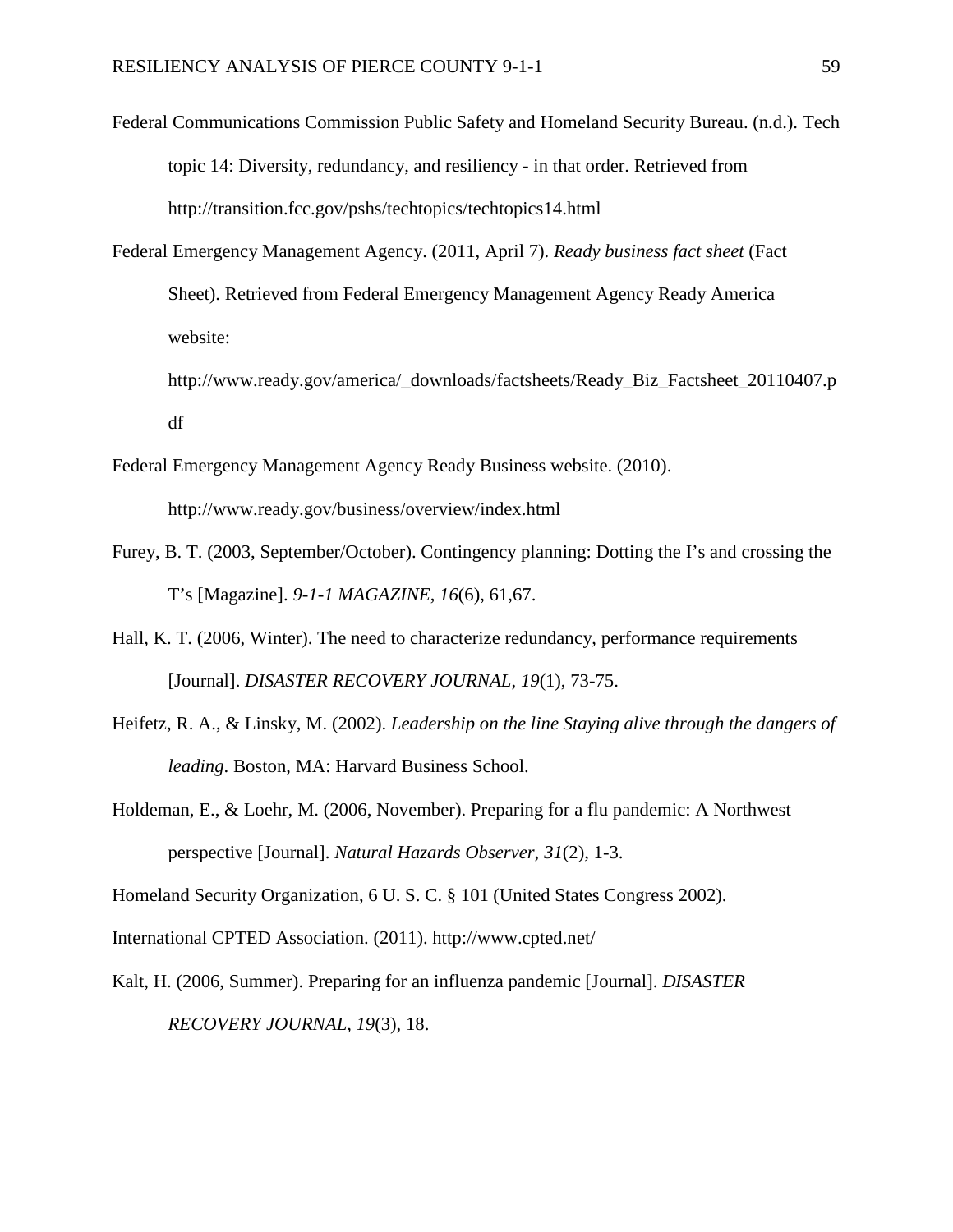Kerben, J. (2002, March). Redundancy, access and interference [Magazine]. *Public Safety Communications*, *68*(3), 52-53, 58.

Law Enforcement Support Agency website. (n.d.). http://www.lesa.net/

- Leibert Corporation (2000, Winter). Distributive redundancy: Maximum availability at minimal cost [Journal]. *DISASTER RECOVERY JOURNAL*, *13*(1), 24-26.
- Loomis, S. E. (2005, May). Ideals and standards that impact critical communication center design [Magazine]. *9-1-1 MAGAZINE*, *18*(4), 50-52.
- Loomis, S. E., & McClure, N. D. (2007, October). Man & machine: Evolving trends in PSAP design [Magazine]. *Public Safety Communications*, *73*(10), 60.
- McKay, J. (2007, Winter). When redundancy isn't. *GOVERNMENT TECHNOLOGY'S EMERGENCY MANAGEMENT*, *2*(1), 52-55.
- Moteff, J., & Parfomak, P. (Ed.). (2004). *Critical infrastructure and key assets: Definition and identification*. Retrieved from Congressional Research Service website: http://www.fas.org/sgp/crs/RL32631.pdf
- Myers, J. (2006, Summer). Business continuity and the Avian flu [Journal]. *DISASTER RECOVERY JOURNAL*, *19*(3), 26+.
- National Emergency Number Association. (2007, July 17). *Public safety answering point site selection criteria:* (Operations Information Document NENA 56-506). Arlington, VA: National Emergency Number Association.
- National Fire Protection Association. (2010). *NFPA 1221 standard for the installation, maintenance, and use of emergency services communication systems* (Technical Standard). Quincy, MA: National Fire Protection Association.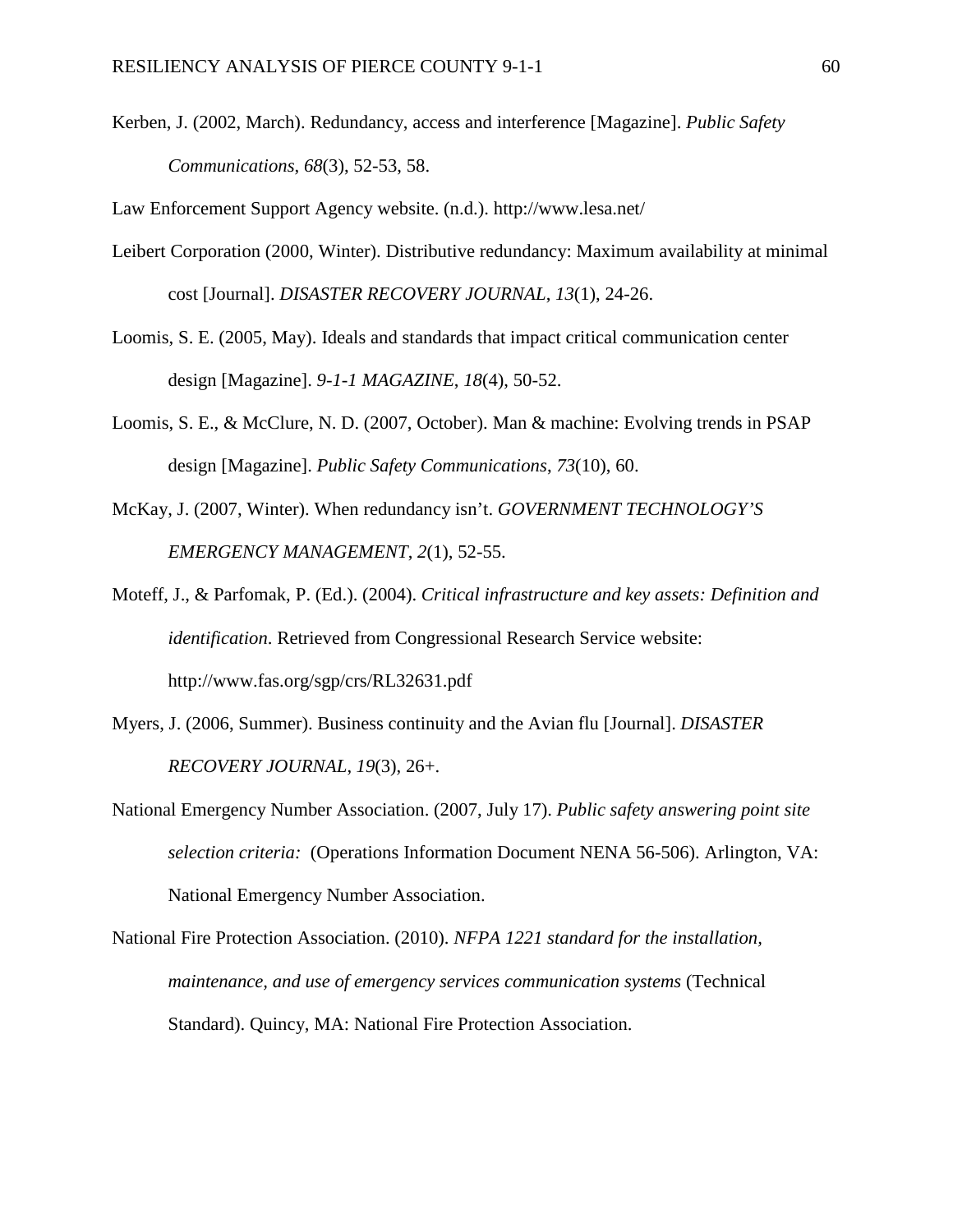National Fire Protection Association. (2010). *NFPA 1600 standard on disaster/emergency management and business continuity programs* (Technical Standard). Quincy, MA: National Fire Protection Association.

Oliver, C. E. (2011). *Catastrophic disaster planning and response*. Boca Raton, FL: CRC Press.

- Osterholm, M. T. (2005, May 5). Preparing for the next pandemic [Journal]. *New England Journal of Medicine*, *352*(18), 1839-1842.
- Pierce County Department of Emergency Management website. (2011). http://www.co.pierce.wa.us/pc/abtus/ourorg/dem/abtusdem.htm
- Public Safety and Homeland Security Bureau. (n.d.). Tech topic 14: Diversity, redundancy, and resiliency - in that order. Retrieved from http://www.fcc.gov/pshs/techtopics/techtopics14.html
- Randall, L. (1992, February). Teal world disaster communications: Planning for the unforeseeable, part 1 [Journal]. *APCO BULLETIN*, *58*(2), 38-39+.
- Sinai, J. (2006, Summer). A framework for critical infrastructure resilience to terrorism [Journal]. *The Journal of Counterterrorism and Homeland Security International*, *12*(2), 24-28, 30.
- Smith, B. (2007, March). Secure designs: Anticipate the worst to mitigate the damage [Magazine]. *Public Safety Communications*, *73*(3), 22-23.
- Staples, J. (2006, May). Preparing for a pandemic: A new type of threat [Journal]. *Harvard business review*, *84*(5), 20-22.
- Suburban Emergency Management Project. (2009, February 20). *History of national infrastructure protection plan (NIPP) 2001-2009* (Report SEMP Biot Report No. 594 ).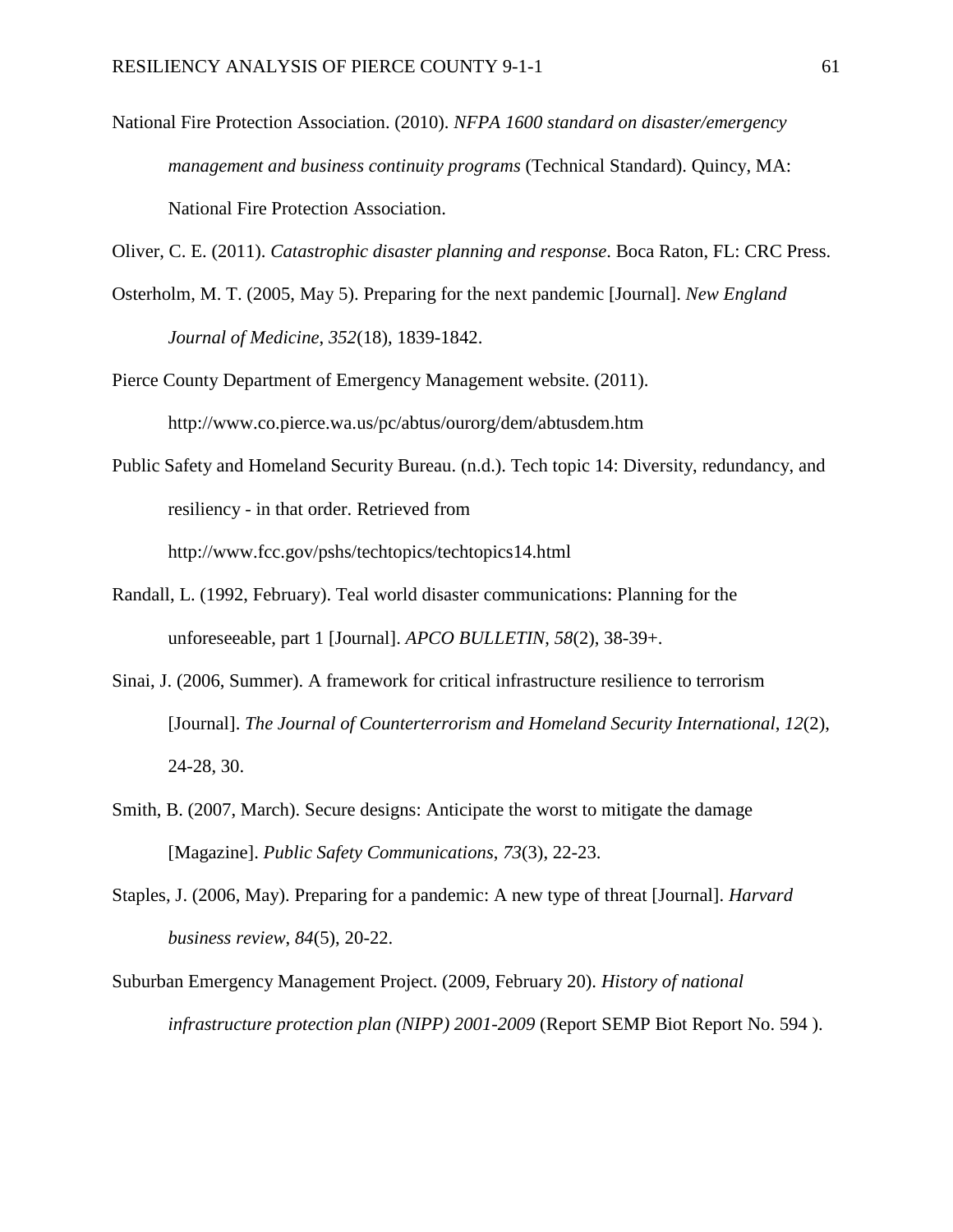Retrieved from Suburban Emergency Management Project website:

http://www.semp.us/index.php

- Totten, R. (Cartographer). (2011). Gold Elite console network [Network Diagram]. . Tacoma, WA: Pierce County PSAP Managers.
- U. S. Department of Homeland Security. (2009). *National infrastructure protection plan: Partnering to enhance protection and resiliency* (White Paper). Washington, DC: U. S. Government Printing Office.

U. S. Geological Survey website. (1999). http://pubs.usgs.gov/gip/dynamic/fire.html

- United States Congress. (2001). *Uniting and strengthening America by providing appropriate tools required to intercept and obstruct terrorism (USA patriot act) act of 2001* (115 STAT. 272). Washington, DC: U.S. Government Printing Office.
- United States Congress. (2002). *Homeland security act of 2002* (116 STAT. 2135). Washington, DC: U.S. Government Printing Office.
- Washington Military Department Emergency Management Division website. (2011). http://www.emd.wa.gov/hazards/haz\_natural.shtml

Washington State Patrol website. (2008). http://www.wsp.wa.gov/

West Pierce Fire & Rescue. (2011, February 1). *Fire comm and pierce county communications: WPFR board of fire commissioners report* (Report). Lakewood, WA: West Pierce Fire & Rescue.

West Pierce Fire & Rescue website. (n.d.). http://www.westpierce.org/

Woods, T. (2009, August). Start with site selection: Perform a site threat & risk assessment [Magazine]. *Public Safety Communications*, *75*(8), 86.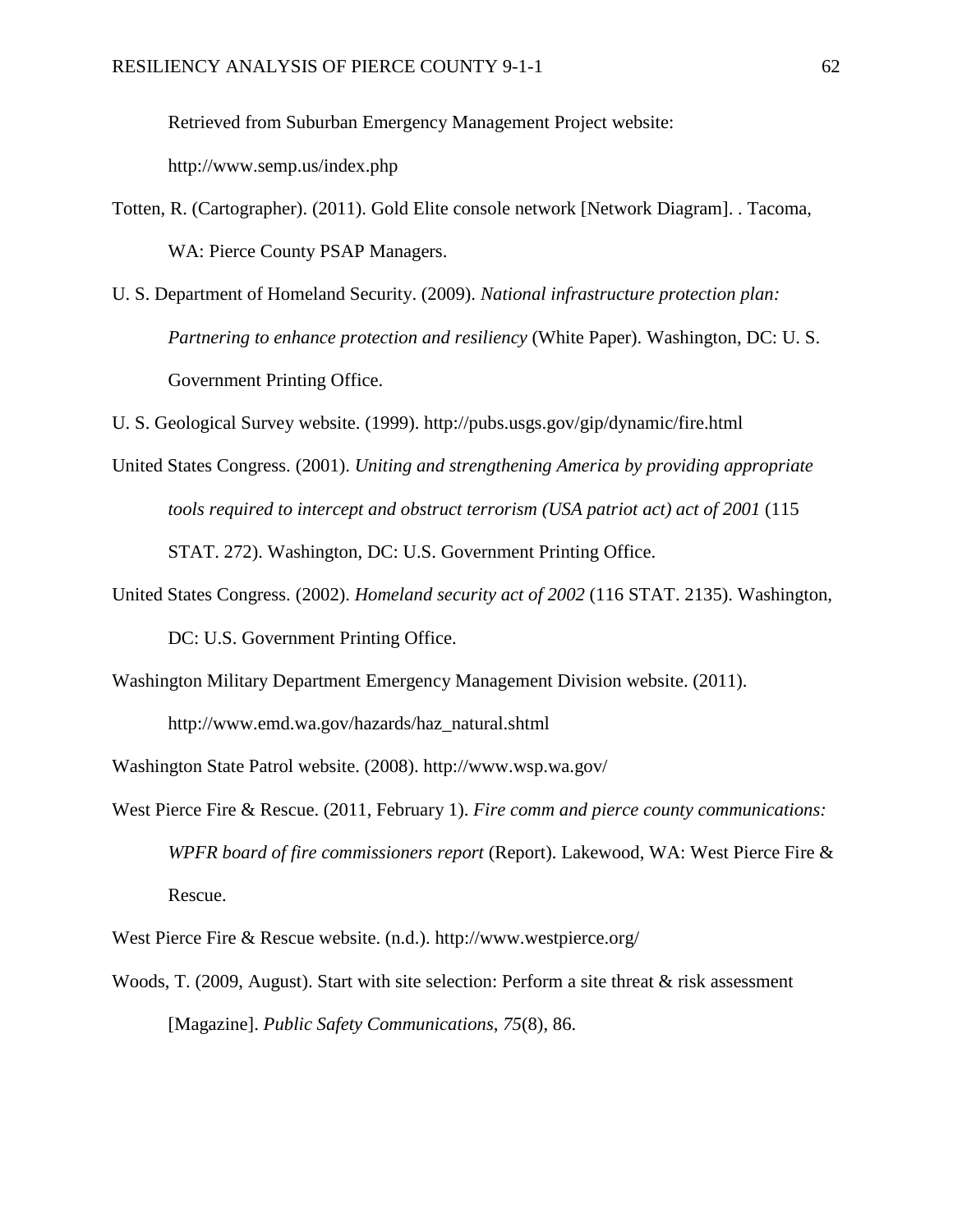#### Table 1.

| Type of Plan                                                            | Percentage of Pierce<br>County PSAPs with an<br>established, formal<br>written plan | Percentage of Pierce<br>County PSAPs who<br>routinely train on a formal<br>written plan |
|-------------------------------------------------------------------------|-------------------------------------------------------------------------------------|-----------------------------------------------------------------------------------------|
| Transfer telephones to backup PSAP                                      | 87.5%                                                                               | 62.5%                                                                                   |
| Transfer radios to backup PSAP                                          | 50.0%                                                                               | 37.5%                                                                                   |
| Move operations to backup PSAP<br>(less than 24 hours)                  | 37.5%                                                                               | 25.0%                                                                                   |
| Move operations to backup PSAP<br>$(24 hours - 7 days)$                 | 12.5%                                                                               | 12.5%                                                                                   |
| Move operations to backup PSAP<br>$(7 \text{ days} - 4 \text{ months})$ | 0.0%                                                                                | 0.0%                                                                                    |
| Disaster Plan                                                           | 50.0%                                                                               | 12.5%                                                                                   |
| Pandemic Plan                                                           | 62.5%                                                                               | 25.0%                                                                                   |
| <b>Continuity of Operations Plan</b>                                    | 25.0%                                                                               | 25.0%                                                                                   |

#### *PSAP Disaster Preparedness Planning and Training*

*Note.* Reductions in the number of PSAPs that have a plan and train on it over the number that only have a plan without training are marked in boldface.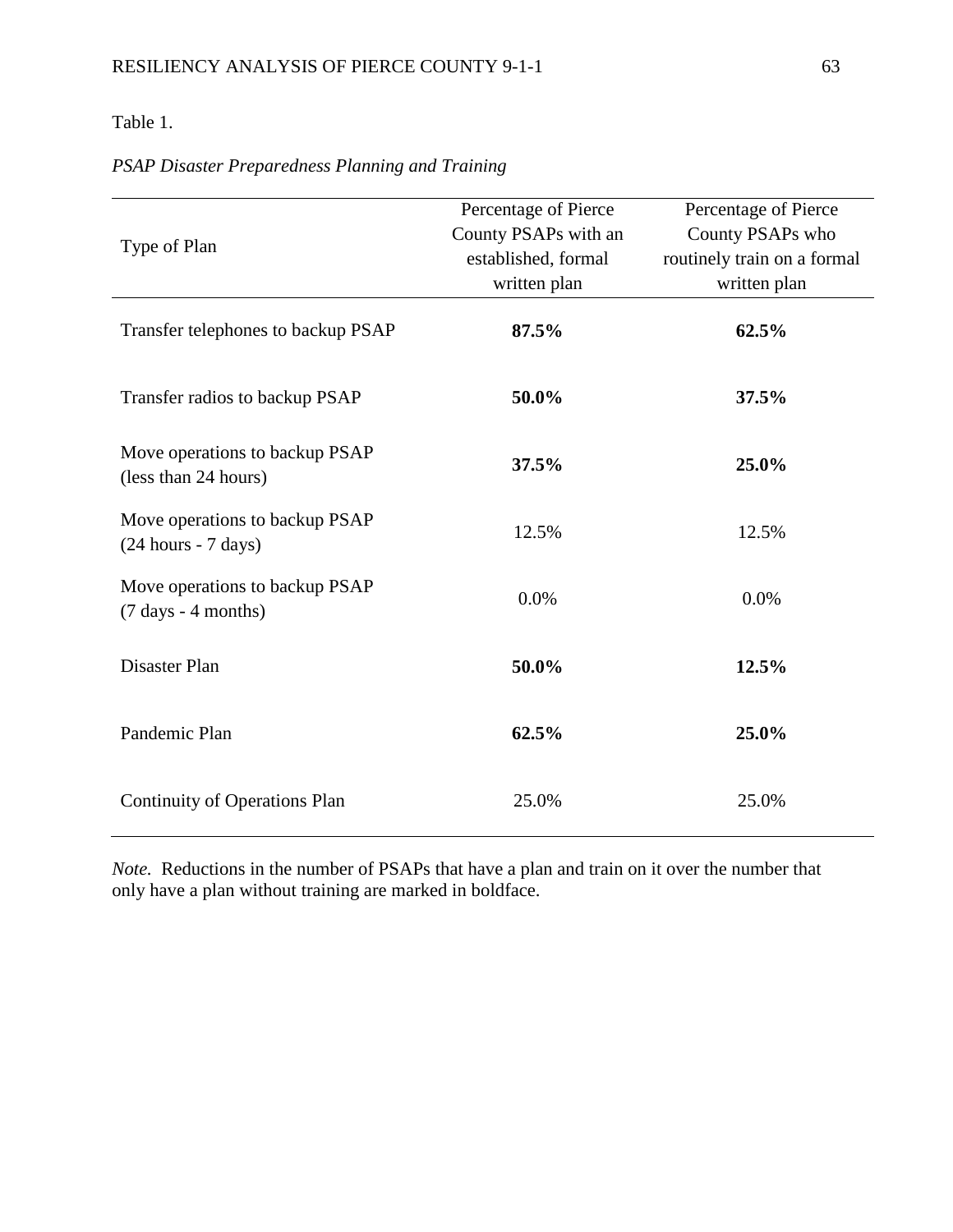

*Figure 1.* Aggregate average of the state of PSAP readiness as assessed by each individual PSAP. The state of readiness was rated from 1-5 for each event. 1-completely unprepared, 2 somewhat prepared, 3-adequately prepared, 4-well prepared, 5-fully prepared.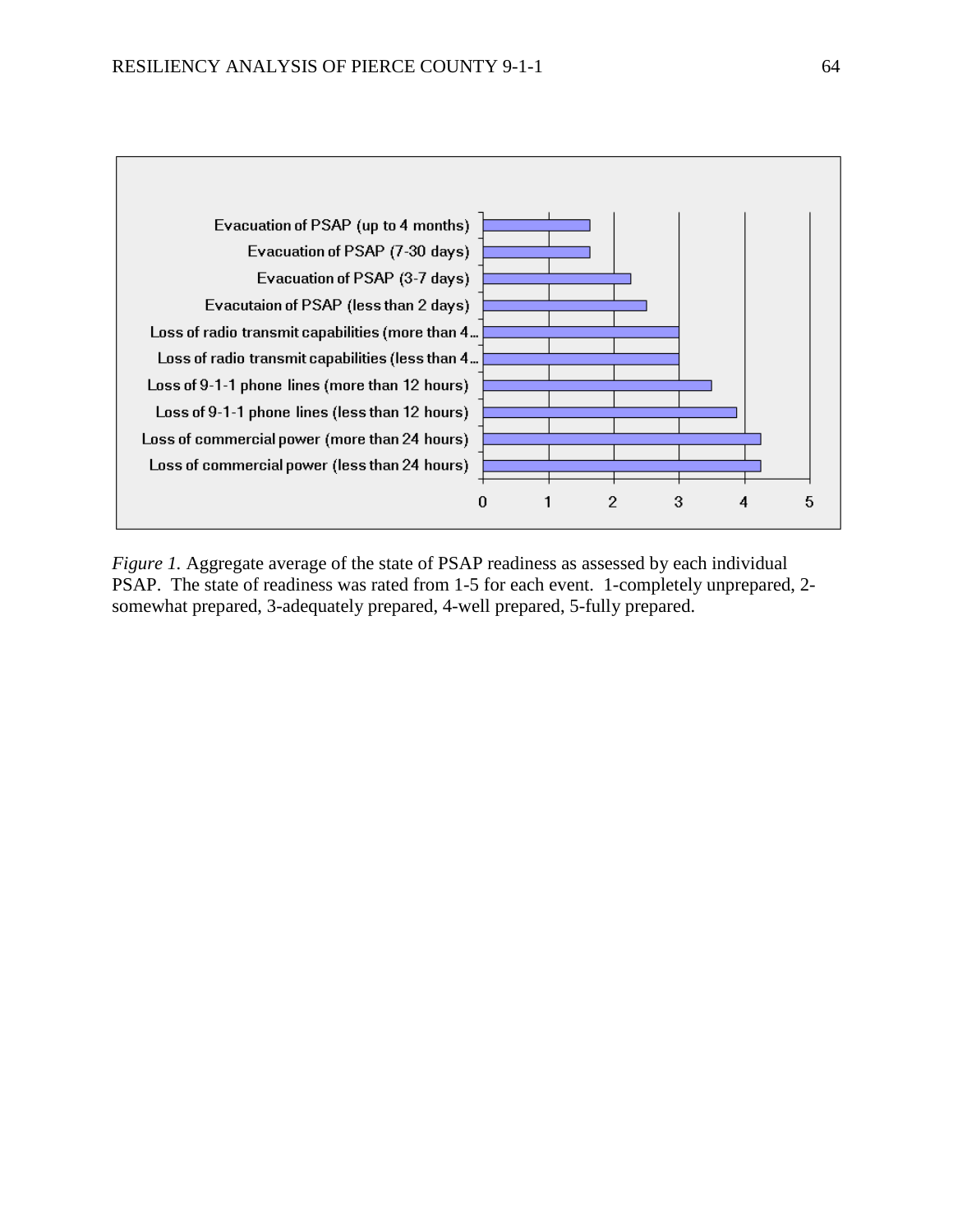

*Figure 2.* Comparison of available console positions to the minimum number of required positions in the event a PSAP was required to evacuate and operate in their designated backup facility.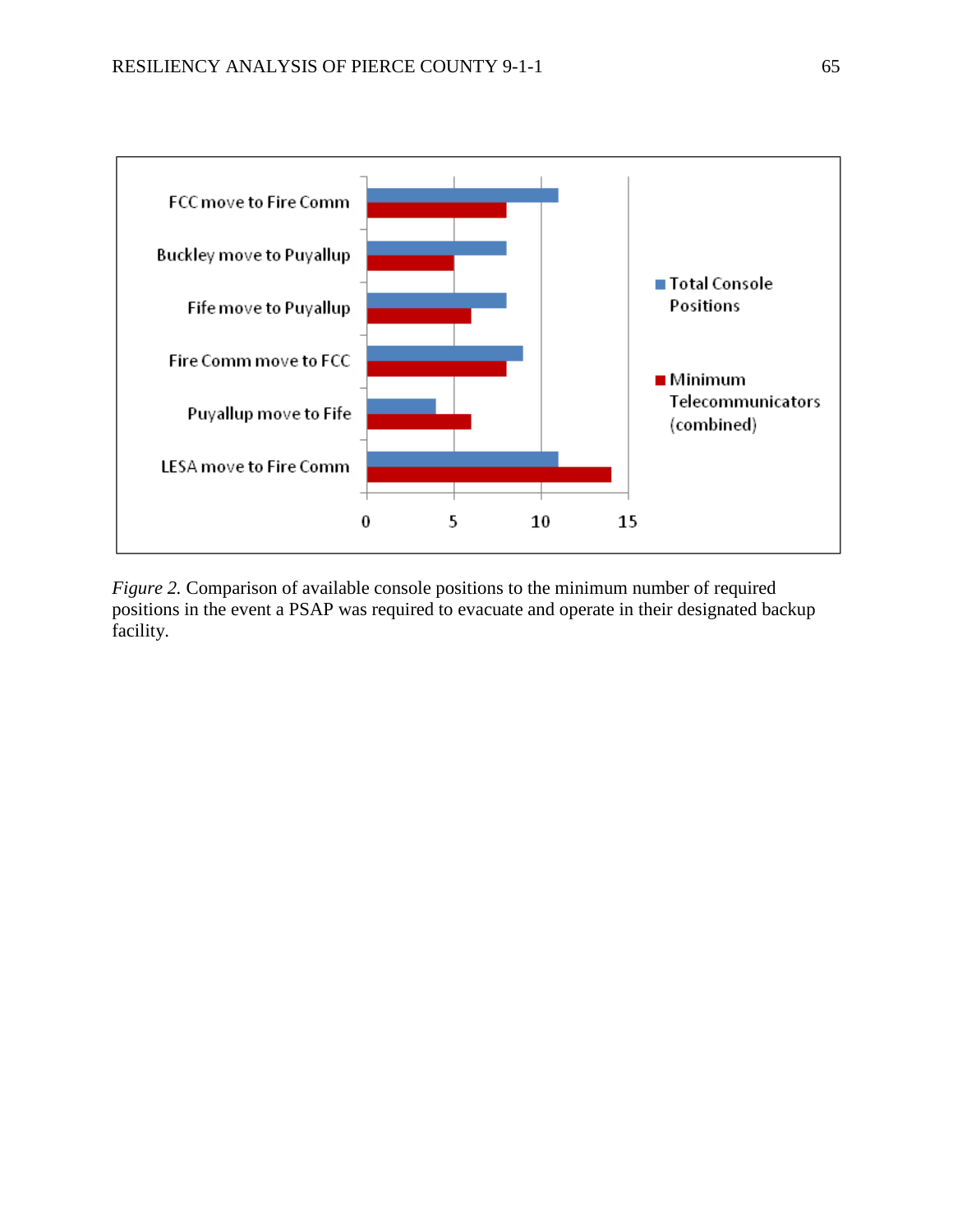#### Appendix A

#### Pierce County PSAP Questionnaire Summary

#### **Question 1.**

| Total number of agency employees and number of employees assigned as Call Receivers<br>and/or Dispatchers. |                     |                   |                   |  |  |
|------------------------------------------------------------------------------------------------------------|---------------------|-------------------|-------------------|--|--|
| <b>Answer Options</b>                                                                                      | Response<br>Average | Response<br>Total | Response<br>Count |  |  |
| <b>Total Agency Employees</b>                                                                              | 36.50               | 292               | 8                 |  |  |
| <b>Total Call Receivers</b>                                                                                | 43.00               | 43                |                   |  |  |
| <b>Total Dispatchers</b>                                                                                   | 37.00               | 37                |                   |  |  |
| <b>Total Cross-trained Call Receiver/Dispatchers</b>                                                       | 15.25               | 122               |                   |  |  |
| <b>Total Telecommunicators</b>                                                                             | 26.13               | 209               | 8                 |  |  |

#### **Question 2.**

| Total number of console positions.  |   |   |  |                |          |   |                |   |                    |  |                   |
|-------------------------------------|---|---|--|----------------|----------|---|----------------|---|--------------------|--|-------------------|
| <b>Number of Consoles</b>           |   |   |  |                |          |   |                |   |                    |  |                   |
| <b>Answer Options</b>               |   | 2 |  | $\overline{4}$ | 5        | 6 | 8 <sup>1</sup> |   | │ 9 │ 10 │ 11 │ 12 |  | Response<br>Count |
| <b>Telephone Only Position</b>      | ົ | າ |  | 0              | 0        |   |                | 0 |                    |  | 6                 |
| <b>Radio Only Position</b>          |   | 0 |  | 0              | $\Omega$ |   |                | 0 |                    |  |                   |
| <b>Telephone and Radio Position</b> | 0 |   |  | 0              |          |   |                |   |                    |  |                   |

#### **Question 3.**

Normal minimum and maximum staffing for call receivers and/or dispatchers. (Excluding days when staffing is increased for a special event or holiday) Number of Positions

| Number of Positions                                         |             |              |   |              |   |   |  |   |             |    |    |          |                   |
|-------------------------------------------------------------|-------------|--------------|---|--------------|---|---|--|---|-------------|----|----|----------|-------------------|
| <b>Answer Options</b>                                       |             | $\mathbf{2}$ | 3 | 4            | 5 | 6 |  | 8 | 9           | 10 | 11 | 12       | Response<br>Count |
| Minimum Call Receiver(s)                                    | 0           | 0            |   |              | 0 | 0 |  | 0 | $\Omega$    | 0  |    | $\Omega$ |                   |
| Maximum Call Receiver(s)                                    | $\Omega$    | 0            | 0 | $\Omega$     | 0 | 0 |  | 0 | $\Omega$    | 0  | 0  |          |                   |
| Minimum Dispatcher(s)                                       | $\mathbf 0$ | 0            | 0 | $\mathbf{0}$ | 0 | 0 |  | 0 | $\mathbf 0$ | 0  |    | 0        |                   |
| Maximum Dispatcher(s)                                       | $\Omega$    | 0            | 0 | $\mathbf 0$  | 0 | 0 |  |   | $\mathbf 0$ |    |    | 0        |                   |
| Minimum Cross Trained Call<br>Receiver/Dispatcher(s)        |             |              | າ | 3            | 0 | 0 |  | 0 | $\Omega$    |    |    | $\Omega$ |                   |
| <b>Maximum Cross Trained Call</b><br>Receiver/Dispatcher(s) | 0           |              | 0 | 2            | 3 |   |  | 0 | 0           |    |    | O        |                   |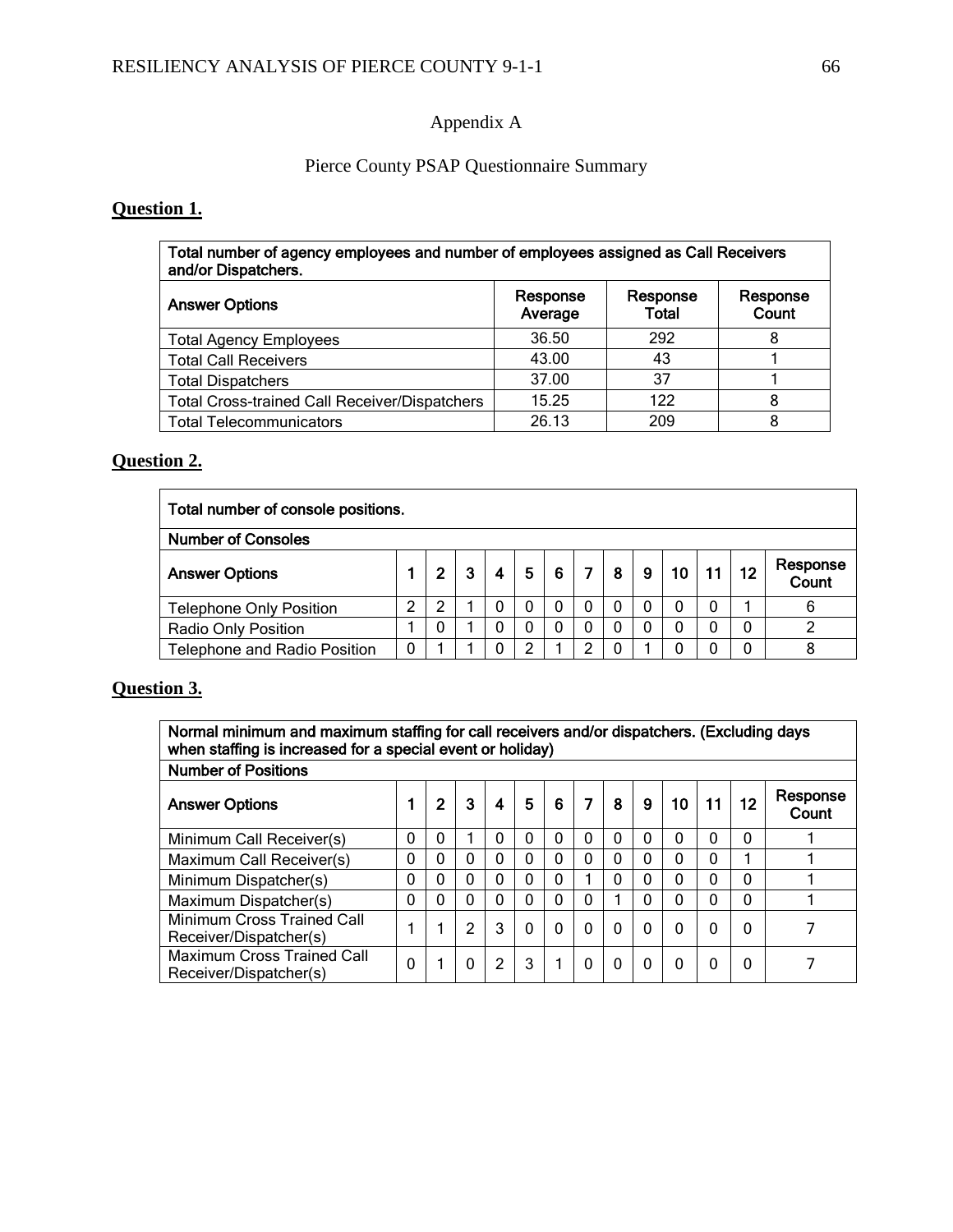## **Question 4.**

| Does your agency have a formal written procedure for<br>transferring incoming calls to your designated backup<br>facility? |                     |                   |  |  |  |
|----------------------------------------------------------------------------------------------------------------------------|---------------------|-------------------|--|--|--|
| <b>Answer Options</b>                                                                                                      | Response<br>Percent | Response<br>Count |  |  |  |
| Yes                                                                                                                        | 87.5%               |                   |  |  |  |
| No                                                                                                                         | 12.5%               |                   |  |  |  |
| Unknown                                                                                                                    | $0.0\%$             |                   |  |  |  |

#### **Question 5.**  $\mathsf{r}$

| Does your agency routinely train on this procedure? |                     |                   |  |  |
|-----------------------------------------------------|---------------------|-------------------|--|--|
| <b>Answer Options</b>                               | Response<br>Percent | Response<br>Count |  |  |
| Yes                                                 | 71.4%               | 5                 |  |  |
| No                                                  | 28.6%               |                   |  |  |
| Unknown                                             | $0.0\%$             |                   |  |  |

## **Question 6.**

| Does your agency have a formal written procedure for<br>transferring dispatching and radio communications to<br>your designated backup facility? |                     |  |  |  |  |  |
|--------------------------------------------------------------------------------------------------------------------------------------------------|---------------------|--|--|--|--|--|
| <b>Answer Options</b>                                                                                                                            | Response<br>Percent |  |  |  |  |  |
| Yes                                                                                                                                              | 50.0%               |  |  |  |  |  |
| No                                                                                                                                               | 50.0%               |  |  |  |  |  |
| Unknown                                                                                                                                          | 0.0%                |  |  |  |  |  |

# **Question 7.**

| Does your agency routinely train on this procedure? |                     |                   |  |  |
|-----------------------------------------------------|---------------------|-------------------|--|--|
| <b>Answer Options</b>                               | Response<br>Percent | Response<br>Count |  |  |
| Yes                                                 | 75.0%               |                   |  |  |
| No                                                  | 25.0%               |                   |  |  |
| Unknown                                             | 0.0%                |                   |  |  |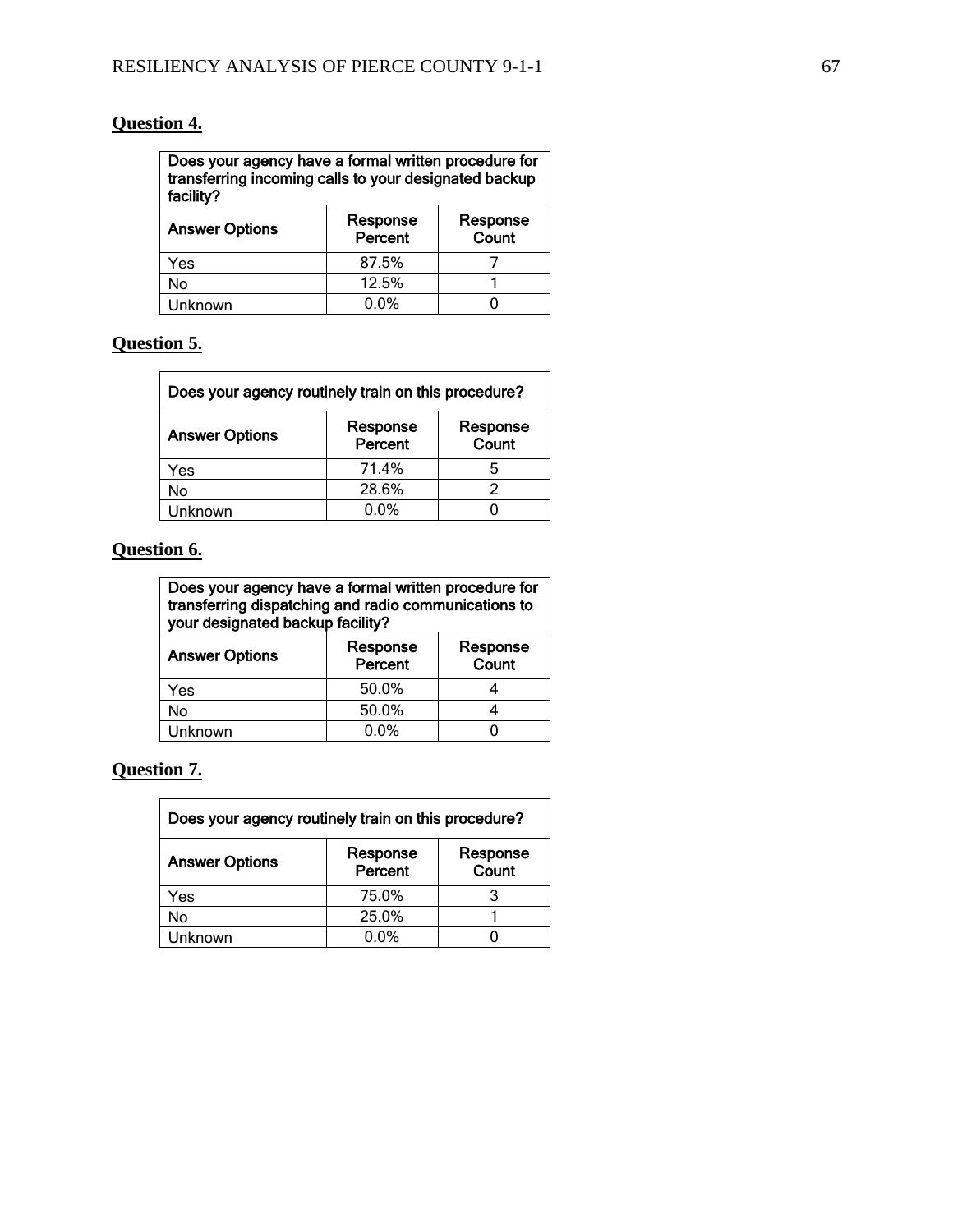## **Question 8.**

| Does your agency have a formal written procedure for<br>sustaining short term operations at your designated<br>backup facility? (less than 24 hours) |                   |   |  |  |  |
|------------------------------------------------------------------------------------------------------------------------------------------------------|-------------------|---|--|--|--|
| <b>Answer Options</b>                                                                                                                                | Response<br>Count |   |  |  |  |
| Yes                                                                                                                                                  | 37.5%             | 3 |  |  |  |
| No                                                                                                                                                   | 62.5%             | 5 |  |  |  |
| Unknown                                                                                                                                              | $0.0\%$           |   |  |  |  |

# **Question 9.**

| Does your agency routinely train on this procedure? |                     |                   |  |  |
|-----------------------------------------------------|---------------------|-------------------|--|--|
| <b>Answer Options</b>                               | Response<br>Percent | Response<br>Count |  |  |
| Yes                                                 | 66.7%               |                   |  |  |
| No                                                  | $0.0\%$             |                   |  |  |
| Unknown                                             | 33.3%               |                   |  |  |

## **Question 10.**

| Does your agency have a formal written procedure for<br>sustaining transitional operations at your designated<br>backup facility? (up to several days) |                     |  |  |  |  |
|--------------------------------------------------------------------------------------------------------------------------------------------------------|---------------------|--|--|--|--|
| <b>Answer Options</b>                                                                                                                                  | Response<br>Percent |  |  |  |  |
| Yes                                                                                                                                                    | 12.5%               |  |  |  |  |
| No                                                                                                                                                     | 87.5%               |  |  |  |  |
| Unknown                                                                                                                                                | 0.0%                |  |  |  |  |

**Question 11.**

| Does your agency routinely train on this procedure? |                     |                   |  |  |
|-----------------------------------------------------|---------------------|-------------------|--|--|
| <b>Answer Options</b>                               | Response<br>Percent | Response<br>Count |  |  |
| Yes                                                 | 100.0%              |                   |  |  |
| No                                                  | 0.0%                |                   |  |  |
| Unknown                                             | $0.0\%$             |                   |  |  |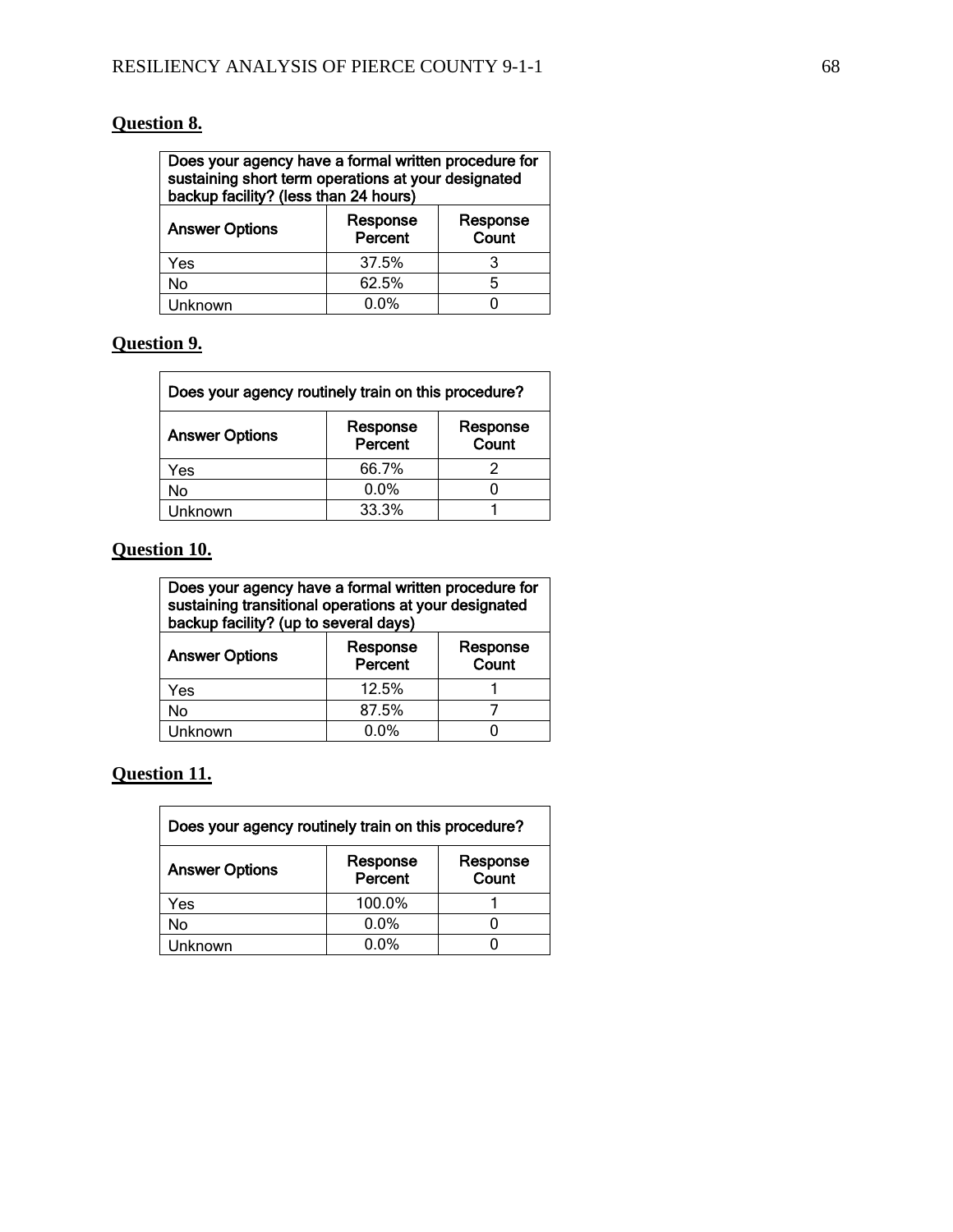## **Question 12.**

| Does your agency have a formal written procedure for |  |  |
|------------------------------------------------------|--|--|
| sustaining long term operations at your designated   |  |  |
| backup facility? (beyond a week and up to several    |  |  |
| months)                                              |  |  |
|                                                      |  |  |

| <b>Answer Options</b> | Response<br>Percent | Response<br>Count |
|-----------------------|---------------------|-------------------|
| Yes                   | $0.0\%$             |                   |
| No                    | 100.0%              |                   |
| Unknown               | $0.0\%$             |                   |

#### **Question 13.**

| Does your agency routinely train on this procedure? |                     |                   |  |
|-----------------------------------------------------|---------------------|-------------------|--|
| <b>Answer Options</b>                               | Response<br>Percent | Response<br>Count |  |
| Yes                                                 | 0.0%                |                   |  |
| No                                                  | 0.0%                |                   |  |
| Unknown                                             | <u>በ በ%</u>         |                   |  |

## **Question 14.**

| Does your communication center perform ongoing<br>joint training with its designated backup facility? |                     |                   |  |
|-------------------------------------------------------------------------------------------------------|---------------------|-------------------|--|
| <b>Answer Options</b>                                                                                 | Response<br>Percent | Response<br>Count |  |
| Yes                                                                                                   | 37.5%               | 3                 |  |
| No                                                                                                    | 62.5%               | 5                 |  |
| Unknown                                                                                               | $0.0\%$             |                   |  |

# **Question 15**

| Does your agency have a formal written disaster<br>plan? |                     |                   |
|----------------------------------------------------------|---------------------|-------------------|
| <b>Answer Options</b>                                    | Response<br>Percent | Response<br>Count |
| Yes                                                      | 50.0%               |                   |
| No                                                       | 25.0%               |                   |
| Unknown                                                  | 25.0%               |                   |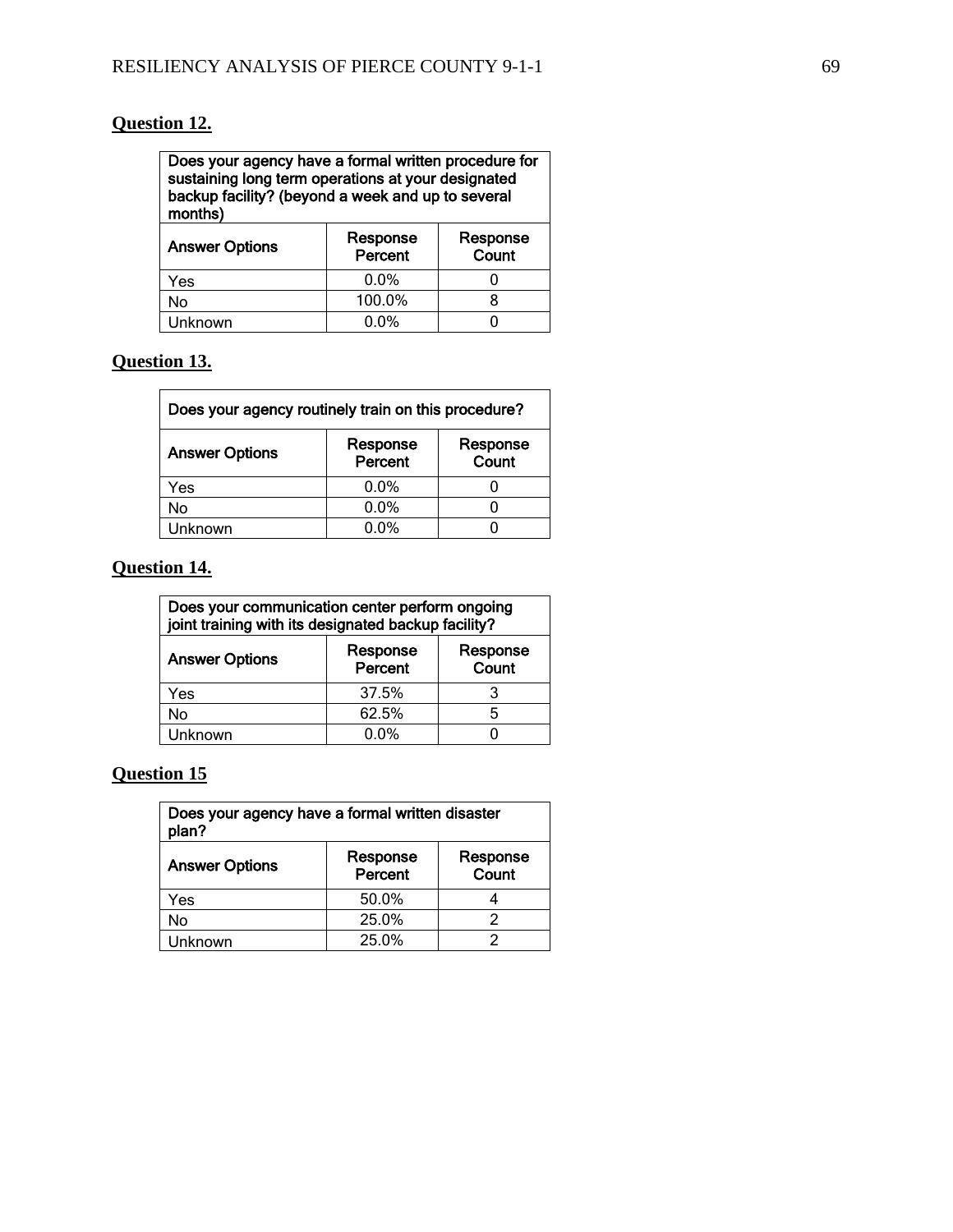## **Question 16.**

| Does your agency routinely train on this plan? |                     |                   |
|------------------------------------------------|---------------------|-------------------|
| <b>Answer Options</b>                          | Response<br>Percent | Response<br>Count |
| Yes                                            | 25.0%               |                   |
| No                                             | 50.0%               |                   |
| Unknown                                        | 25.0%               |                   |

## **Question 17.**

| Does your agency have a formal written procedure for<br>managing operations during a pandemic? |                     |                   |
|------------------------------------------------------------------------------------------------|---------------------|-------------------|
| <b>Answer Options</b>                                                                          | Response<br>Percent | Response<br>Count |
| Yes                                                                                            | 62.5%               |                   |
| No                                                                                             | 12.5%               |                   |
| Unknown                                                                                        | 25.0%               |                   |

## **Question 18.**

| Does your agency routinely train on this procedure? |                     |                   |
|-----------------------------------------------------|---------------------|-------------------|
| <b>Answer Options</b>                               | Response<br>Percent | Response<br>Count |
| Yes                                                 | 40.0%               |                   |
| No                                                  | 20.0%               |                   |
| Unknown                                             | 40.0%               |                   |

## **Question 19.**

| Does your agency have a formal written Continuity of<br>Operations Plan (COOP)? |                     |                   |
|---------------------------------------------------------------------------------|---------------------|-------------------|
| <b>Answer Options</b>                                                           | Response<br>Percent | Response<br>Count |
| Yes                                                                             | 25.0%               |                   |
| No                                                                              | 50.0%               |                   |
| Unknown                                                                         | 25.0%               |                   |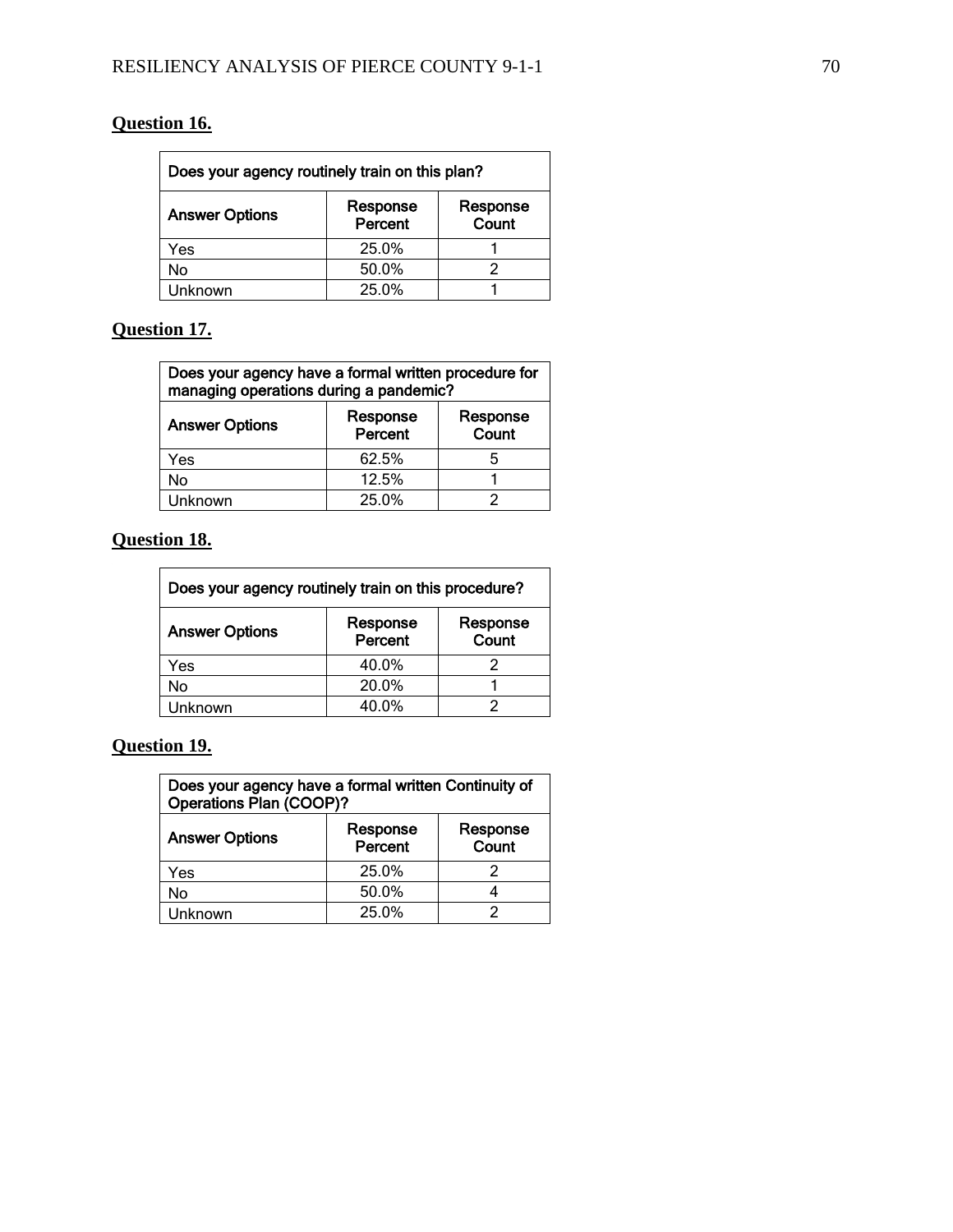## **Question 20.**

| Does your agency routinely train on this plan? |                     |                   |
|------------------------------------------------|---------------------|-------------------|
| <b>Answer Options</b>                          | Response<br>Percent | Response<br>Count |
| Yes                                            | 100.0%              |                   |
| No                                             | 0.0%                |                   |
| Unknown                                        | $0.0\%$             |                   |

# **Question 21.**

| Are you familiar with NFPA 1600 Standard on<br><b>Disaster/Emergency and Business Continuity</b><br>Programs? |                     |                   |  |
|---------------------------------------------------------------------------------------------------------------|---------------------|-------------------|--|
| <b>Answer Options</b>                                                                                         | Response<br>Percent | Response<br>Count |  |
| Yes                                                                                                           | 12.5%               |                   |  |
| N٥                                                                                                            | 87.5%               |                   |  |

## **Question 22.**

| How would you rate your agencies preparedness to maintain operations in the following |  |
|---------------------------------------------------------------------------------------|--|
| emergency/disaster situations?                                                        |  |

| <b>Answer Options</b>                                         | Completely<br>unprepared | Somewhat<br>prepared | Adequately<br>prepared | Well<br>prepared | <b>Fully</b><br>prepared | Rating<br>Average | Response<br>Count |
|---------------------------------------------------------------|--------------------------|----------------------|------------------------|------------------|--------------------------|-------------------|-------------------|
| Loss of commercial<br>power (less than 24<br>hours)           | $\Omega$                 | 1                    | $\Omega$               | 3                | 4                        | 4.25              | 8                 |
| Loss of commercial<br>power (more than 24<br>hours)           | $\overline{0}$           | 1                    | $\mathbf 0$            | 3                | 4                        | 4.25              | 8                 |
| Loss of 9-1-1 phone<br>lines (less than 12<br>hours)          | 0                        | 0                    | 2                      | 5                | 1                        | 3.88              | 8                 |
| Loss of 9-1-1 phone<br>lines (more than 12<br>hours)          | $\Omega$                 | 1                    | $\overline{2}$         | 5                | $\Omega$                 | 3.50              | 8                 |
| Loss of radio transmit<br>capabilities (less than<br>4 hours) | 0                        | $\overline{2}$       | 5                      | $\Omega$         | 1                        | 3.00              | 8                 |
| Loss of radio transmit<br>capabilities (more than<br>4 hours) | 0                        | $\overline{2}$       | 5                      | $\mathbf 0$      | 1                        | 3.00              | 8                 |
| <b>Evacuation of PSAP</b><br>(less than 2 days)               | 1                        | 4                    | 1                      | $\mathcal{P}$    | 0                        | 2.50              | 8                 |
| <b>Evacuation of PSAP</b><br>$(3-7 \text{ days})$             | $\overline{2}$           | 4                    | $\mathbf 0$            | $\overline{2}$   | 0                        | 2.25              | 8                 |
| <b>Evacuation of PSAP</b><br>$(7-30 \text{ days})$            | 4                        | 3                    | 1                      | $\Omega$         | $\Omega$                 | 1.63              | 8                 |
| <b>Evacuation of PSAP</b><br>(up to 4 months)                 | 4                        | 3                    | 1                      | $\mathbf{0}$     | 0                        | 1.63              | 8                 |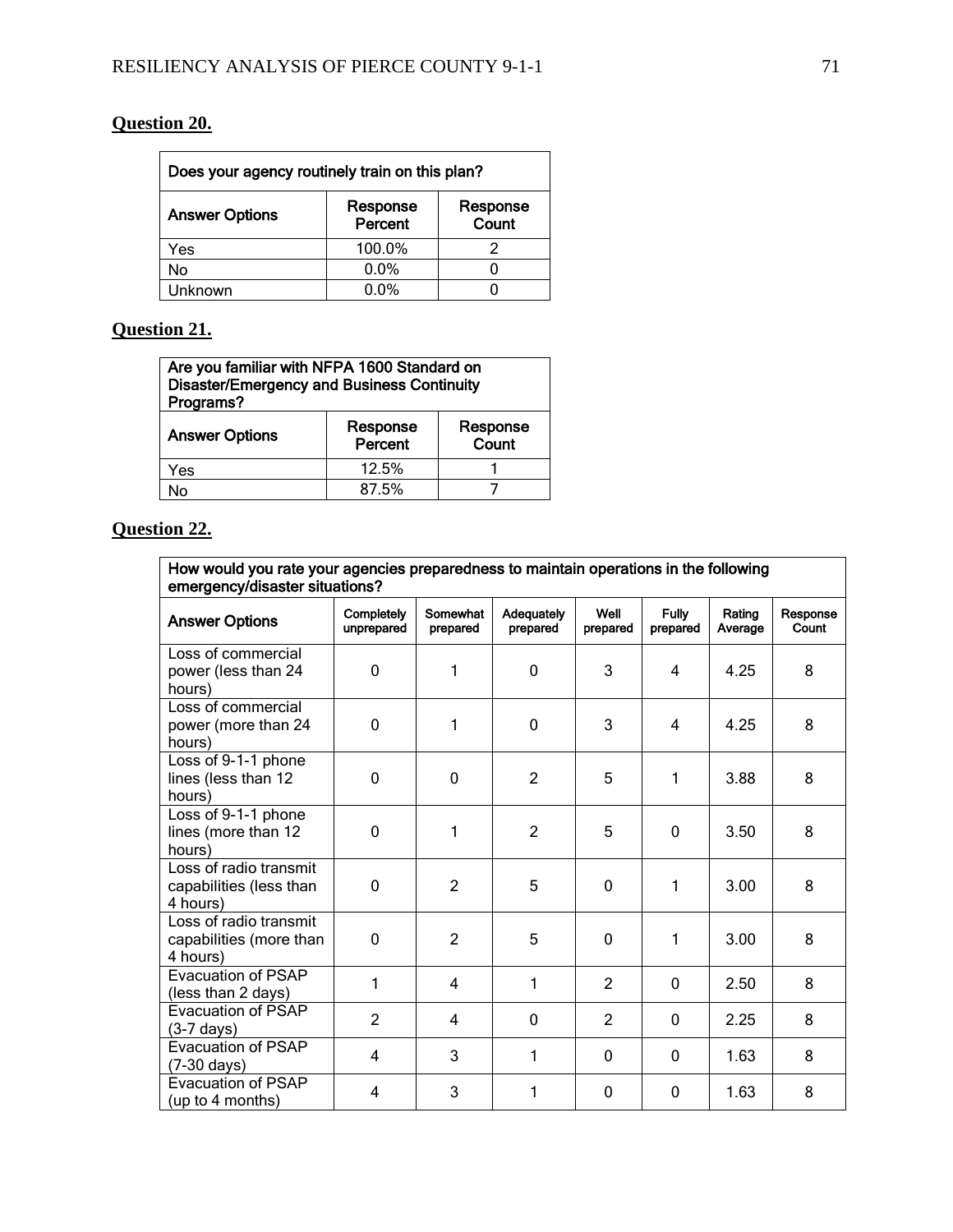## **Question 23.**

| In what year was the building your<br>communications center is located in<br>built? (If the exact year is unknown, try<br>to identify the decade.) |  |  |  |  |
|----------------------------------------------------------------------------------------------------------------------------------------------------|--|--|--|--|
| 1929                                                                                                                                               |  |  |  |  |
| 1940                                                                                                                                               |  |  |  |  |
| 1950                                                                                                                                               |  |  |  |  |
| 1990                                                                                                                                               |  |  |  |  |
| 1991                                                                                                                                               |  |  |  |  |
| 1995                                                                                                                                               |  |  |  |  |
| 1998                                                                                                                                               |  |  |  |  |
| 2006                                                                                                                                               |  |  |  |  |

## **Question 24.**

| Was your facility originally designed to be a<br>communications center? |                     |                   |  |  |  |  |
|-------------------------------------------------------------------------|---------------------|-------------------|--|--|--|--|
| <b>Answer Options</b>                                                   | Response<br>Percent | Response<br>Count |  |  |  |  |
| Yes                                                                     | 75.0%               | 6                 |  |  |  |  |
| No                                                                      | 25.0%               | 2                 |  |  |  |  |
| Unknown                                                                 | $0.0\%$             |                   |  |  |  |  |

# **Question 25.**

| In what year was it repurposed to be a<br>communications center? (If the exact<br>year is unknown, try to identify the<br>decade.) |  |  |
|------------------------------------------------------------------------------------------------------------------------------------|--|--|
| unknown                                                                                                                            |  |  |
| 1980                                                                                                                               |  |  |

# **Question 26.**

| Is your communication center a standalone facility or<br>is the building occupied for other purposes in addition<br>to emergency communications? |                     |                   |  |  |  |  |
|--------------------------------------------------------------------------------------------------------------------------------------------------|---------------------|-------------------|--|--|--|--|
| <b>Answer Options</b>                                                                                                                            | Response<br>Percent | Response<br>Count |  |  |  |  |
| Standalone (only the<br>comm center is in the<br>building)                                                                                       | 50.0%               |                   |  |  |  |  |
| Multi-purpose<br>(building is shared<br>with other services)                                                                                     | 50.0%               |                   |  |  |  |  |
| Unknown                                                                                                                                          | 0.0%                |                   |  |  |  |  |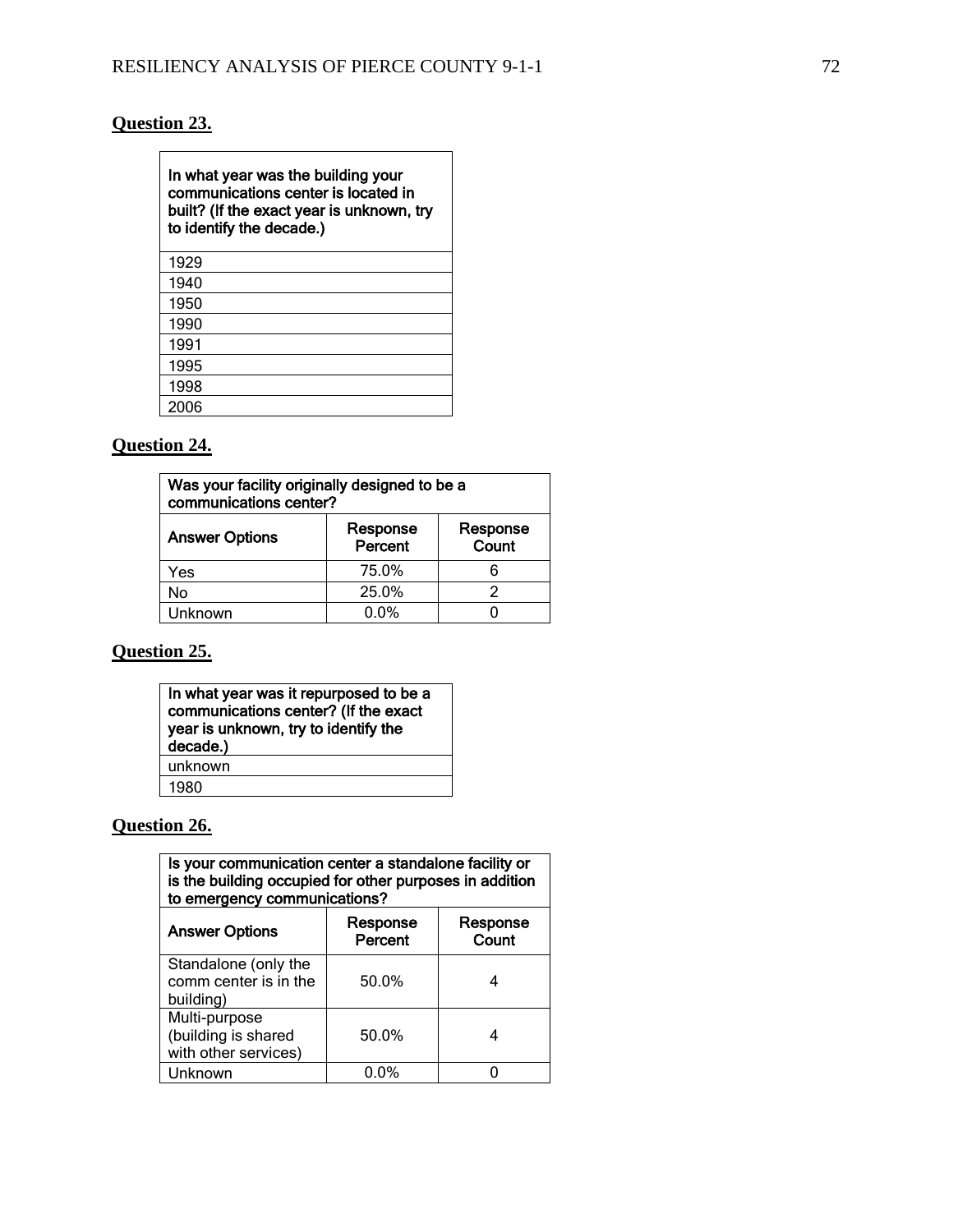# **Question 27.**

| What other type of services are co-located in<br>your building? |
|-----------------------------------------------------------------|
| Patrol, Evidence, Jail, Command Staff,                          |
| Records                                                         |

Jail Facility

DOL, WSDOT, Crime Lab, VIN

Fire Department

## **Question 28.**

| Is the emergency communications center separated       |
|--------------------------------------------------------|
| from other areas and services housed in the building   |
| by fire barriers having a fire resistance rating of at |
| least 2 hours?                                         |
|                                                        |

| <b>Answer Options</b> | Response<br>Percent | Response<br>Count |
|-----------------------|---------------------|-------------------|
| Yes                   | 75.0%               |                   |
| No                    | $0.0\%$             |                   |
| Unknown               | 25.0%               |                   |

# **Question 29.**

| Is your communication center seismically protected in |
|-------------------------------------------------------|
| compliance with NFPA 5000 Building Construction       |
| and Safety Code?                                      |

| <b>Answer Options</b> | Response<br>Percent | Response<br>Count |
|-----------------------|---------------------|-------------------|
| Yes                   | 50.0%               |                   |
| No                    | 12.5%               |                   |
| Unknown               | 37.5%               |                   |

**Question 30.**

| Is your PSAP facility within 150 feet of the potential<br>collapse zone of a taller structure? |                     |                   |
|------------------------------------------------------------------------------------------------|---------------------|-------------------|
| <b>Answer Options</b>                                                                          | Response<br>Percent | Response<br>Count |
| Yes                                                                                            | 12.5%               |                   |
| No                                                                                             | 75.0%               | 6                 |
| Unknown                                                                                        | 12.5%               |                   |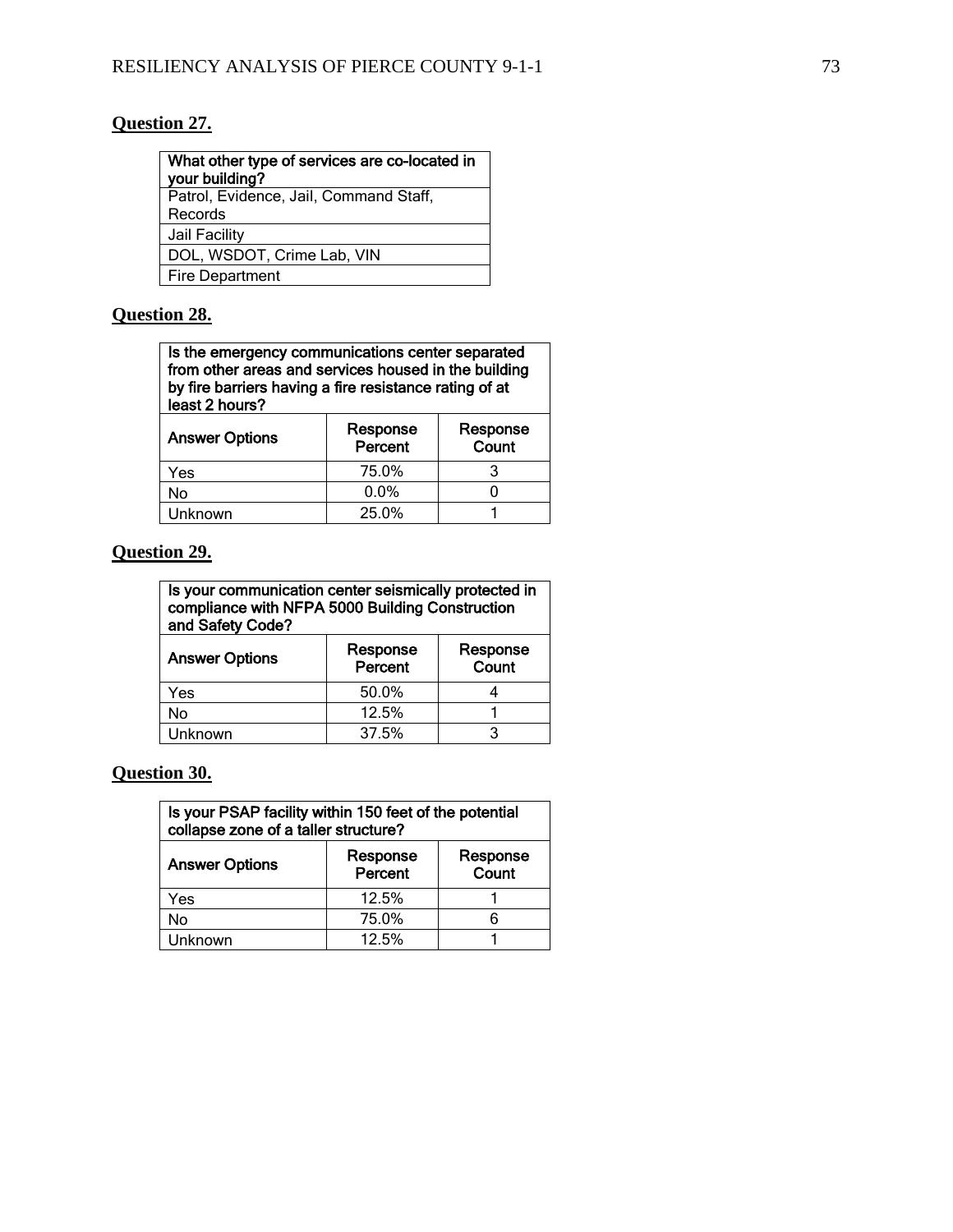## **Question 31.**

| Is the roof of the communications center designed to<br>resist damage from collapse of the exposing<br>structure? |                     |                   |  |
|-------------------------------------------------------------------------------------------------------------------|---------------------|-------------------|--|
| <b>Answer Options</b>                                                                                             | Response<br>Percent | Response<br>Count |  |
| Yes                                                                                                               | 0.0%                |                   |  |
| No                                                                                                                | 0.0%                |                   |  |
| 100.0%<br>Unknown                                                                                                 |                     |                   |  |

#### **Question 32.**

| Is the lowest level of your communications center 100<br>feet above the 100-year flood plain established by<br><b>FEMA?</b> |  |
|-----------------------------------------------------------------------------------------------------------------------------|--|
|                                                                                                                             |  |

| <b>Answer Options</b> | Response<br>Percent | Response<br>Count |
|-----------------------|---------------------|-------------------|
| Yes                   | 75.0%               |                   |
| No                    | $0.0\%$             |                   |
| Unknown               | 25.0%               |                   |

### **Question 33.**

| Is the HVAC system for your communication center<br>independent and designed to only service the<br>communication center? |       |  |  |
|---------------------------------------------------------------------------------------------------------------------------|-------|--|--|
| Response<br>Response<br><b>Answer Options</b><br>Percent<br>Count                                                         |       |  |  |
| Yes                                                                                                                       | 50.0% |  |  |
| No                                                                                                                        | 50.0% |  |  |
| Unknown                                                                                                                   | 0.0%  |  |  |

### **Question 34.**

Are the HVAC system intakes for fresh air arranged to minimize smoke intake from a fire inside or outside the building and to resist intentional introduction of irritating, noxious, toxic, or poisonous substances into the HVAC system?

| <b>Answer Options</b> | Response<br>Percent | Response<br>Count |
|-----------------------|---------------------|-------------------|
| Yes                   | 37.5%               |                   |
| No                    | 50.0%               |                   |
| Unknown               | 12.5%               |                   |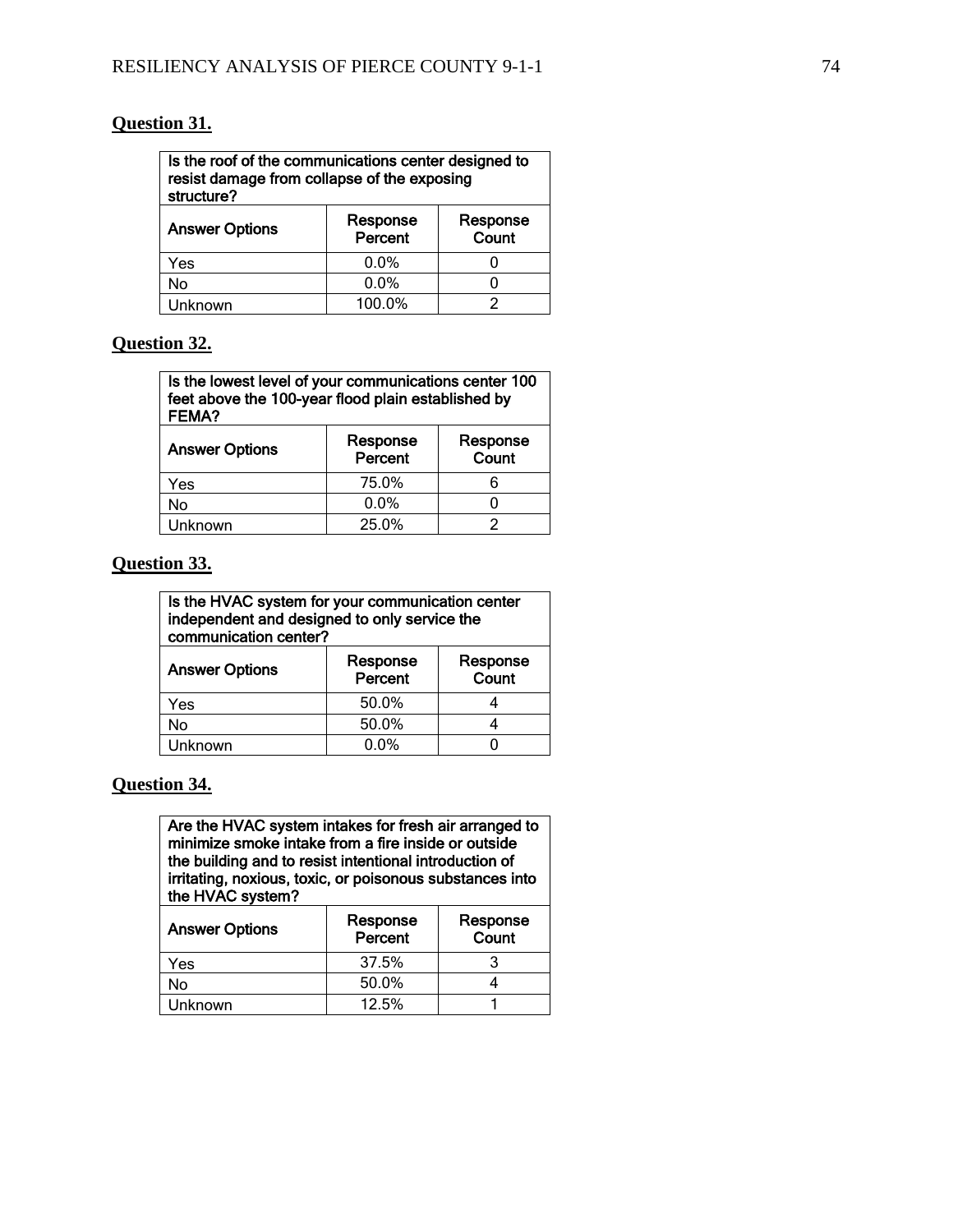## **Question 35.**

| Does your center have emergency controls to permit<br>closing of outside air intakes? |                     |                   |
|---------------------------------------------------------------------------------------|---------------------|-------------------|
| <b>Answer Options</b>                                                                 | Response<br>Percent | Response<br>Count |
| Yes                                                                                   | $0.0\%$             |                   |
| No                                                                                    | 75.0%               |                   |
| Unknown                                                                               | 25.0%               |                   |

#### **Question 36.**

| Does your center have backup HVAC systems for the   |
|-----------------------------------------------------|
| operations room and other spaces housing electronic |
| equipment essential to the operations?              |

| <b>Answer Options</b> | Response<br>Percent | Response<br>Count |
|-----------------------|---------------------|-------------------|
| Yes                   | 50.0%               |                   |
| No                    | 37.5%               |                   |
| Unknown               | 12.5%               |                   |

#### **Question 37.**

| Is your center capable of maintaining uninterrupted<br>operations with the largest single HVAC unit or |  |  |
|--------------------------------------------------------------------------------------------------------|--|--|
| component out of service? (year round summer or<br>winter)                                             |  |  |
|                                                                                                        |  |  |

| <b>Answer Options</b> | Response<br>Percent | Response<br>Count |
|-----------------------|---------------------|-------------------|
| Yes                   | 50.0%               |                   |
| No                    | $0.0\%$             |                   |
| Unknown               | 50.0%               |                   |

#### **Question 38.**

Does your communication center have two independent and reliable power sources, one primary (commercial) and one secondary (generator), each of which provide adequate capacity for operation of the communication center?

| Response<br>Percent | Response<br>Count |
|---------------------|-------------------|
| 100.0%              |                   |
| $0.0\%$             |                   |
| $0.0\%$             |                   |
|                     |                   |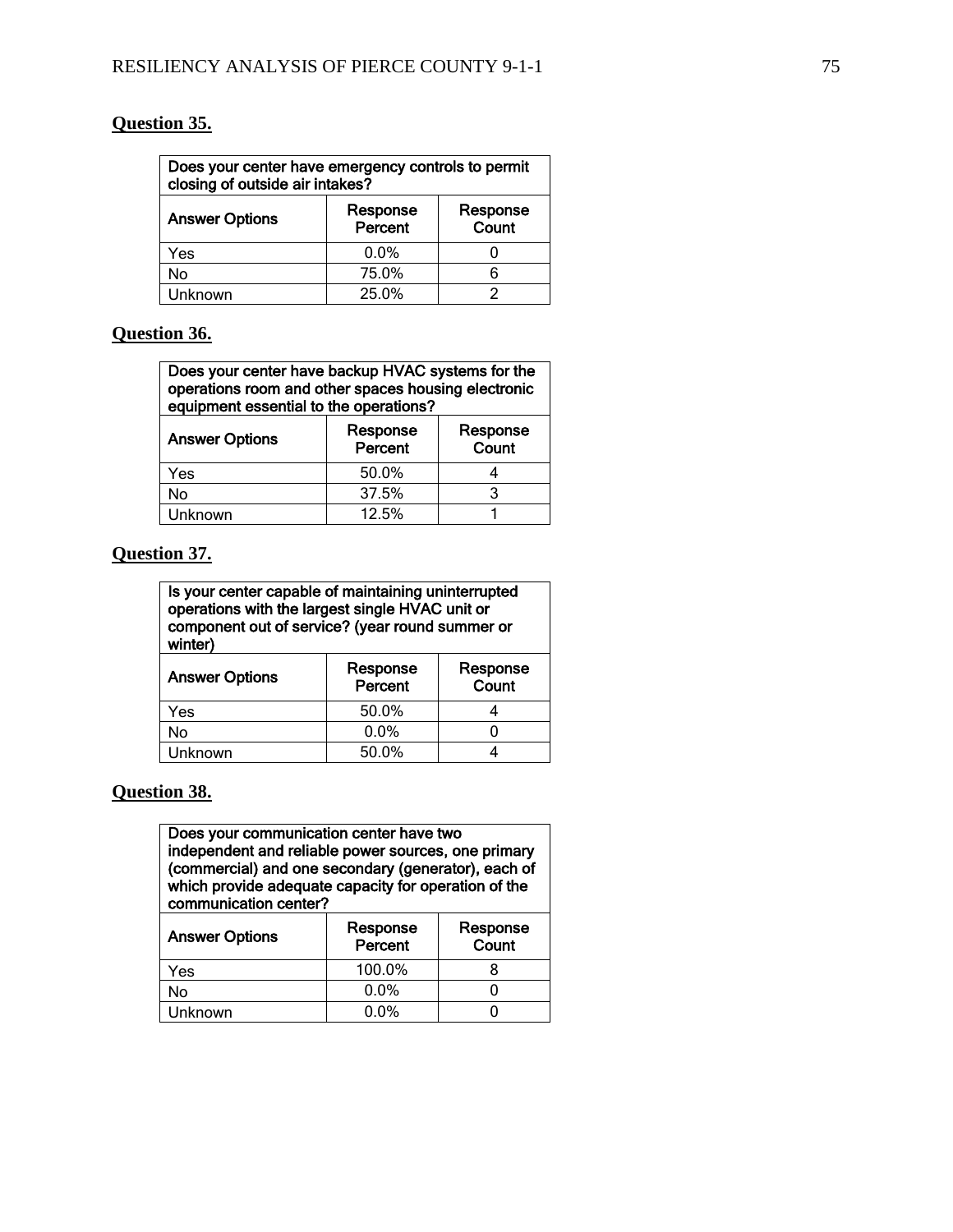## **Question 39.**

| Upon failure of the primary power, is power<br>transferred to the secondary source automatically? |         |                   |
|---------------------------------------------------------------------------------------------------|---------|-------------------|
| Response<br><b>Answer Options</b><br>Percent                                                      |         | Response<br>Count |
| Yes                                                                                               | 100.0%  |                   |
| No                                                                                                | 0.0%    |                   |
| Unknown                                                                                           | $0.0\%$ |                   |

# **Question 40.**

| Is the generator for your communication center<br>located inside or outside of the communications<br>center building? |                     |                   |
|-----------------------------------------------------------------------------------------------------------------------|---------------------|-------------------|
| <b>Answer Options</b>                                                                                                 | Response<br>Percent | Response<br>Count |
| Inside                                                                                                                | 37.5%               |                   |
| Outside                                                                                                               | 62.5%               | 5                 |

# **Question 41.**

| Is the generator located in a ventilated and secured<br>area that is separated from the communication center<br>by fire barriers having a fire resistance rating of at<br>least 2 hours? |                     |                   |
|------------------------------------------------------------------------------------------------------------------------------------------------------------------------------------------|---------------------|-------------------|
| <b>Answer Options</b>                                                                                                                                                                    | Response<br>Percent | Response<br>Count |
| Yes                                                                                                                                                                                      | 100.0%              | 3                 |
| No                                                                                                                                                                                       | 0.0%                |                   |
| l Inknown                                                                                                                                                                                | 0.0%                |                   |

# **Question 42.**

| Is the generator located in a secure enclosure? |                     |                   |
|-------------------------------------------------|---------------------|-------------------|
| <b>Answer Options</b>                           | Response<br>Percent | Response<br>Count |
| Yes                                             | 100.0%              | b                 |
| No                                              | 0.0%                |                   |
| Unknown                                         | 0.0%                |                   |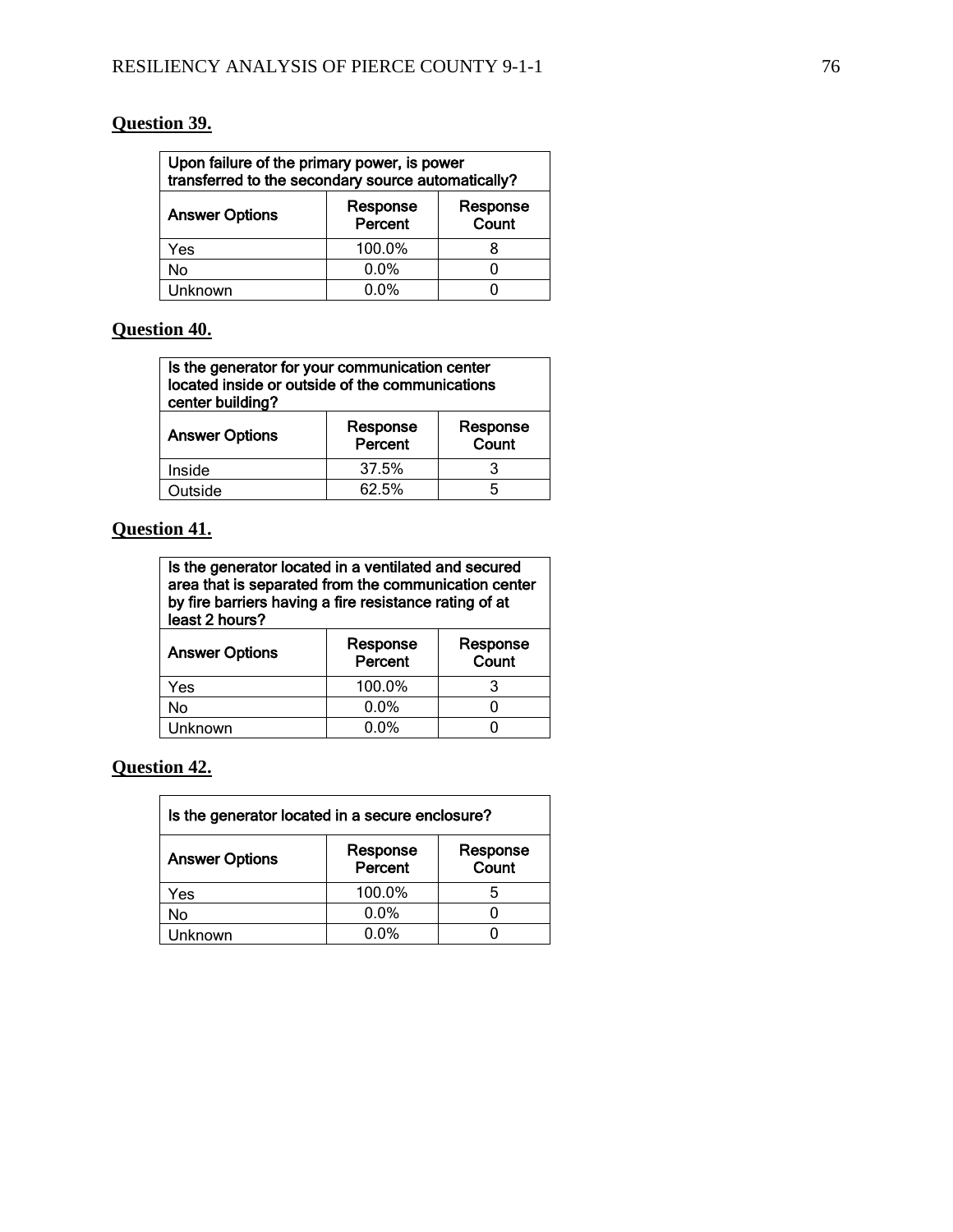# **Question 43.**

| Is the enclosure capable of resisting the entrance of<br>precipitation at the maximum wind velocities |          |          |
|-------------------------------------------------------------------------------------------------------|----------|----------|
| referenced in NFPA 5000 Building Construction and                                                     |          |          |
| <b>Safety Code?</b>                                                                                   |          |          |
|                                                                                                       | Doopopoo | Doononoo |

| <b>Answer Options</b> | Response<br>Percent | Response<br>Count |
|-----------------------|---------------------|-------------------|
| Yes                   | 40.0%               |                   |
| No                    | $0.0\%$             |                   |
| Unknown               | 60.0%               |                   |

# **Question 44.**

| Is the area that houses the generator used to store<br>any other spare parts or equipment? |                     |                   |
|--------------------------------------------------------------------------------------------|---------------------|-------------------|
| <b>Answer Options</b>                                                                      | Response<br>Percent | Response<br>Count |
| Yes                                                                                        | $0.0\%$             |                   |
| No                                                                                         | 87.5%               |                   |
| Unknown                                                                                    | 12.5%               |                   |

## **Question 45.**

| What type of fuel source is utilized to run the<br>generator? |                     |                   |
|---------------------------------------------------------------|---------------------|-------------------|
| <b>Answer Options</b>                                         | Response<br>Percent | Response<br>Count |
| Gasoline                                                      | 37.5%               | 3                 |
| <b>Natural Gas</b>                                            | 0.0%                |                   |
| <b>Liquefied Petroleum</b><br>Gas                             | $0.0\%$             |                   |
| Other                                                         | 50.0%               |                   |
| Unknown                                                       | 12.5%               |                   |

# **Question 46.**

| Do you have enough fuel onsite to operate the<br>generator at full load for 24 hours? |                     |                   |
|---------------------------------------------------------------------------------------|---------------------|-------------------|
| <b>Answer Options</b>                                                                 | Response<br>Percent | Response<br>Count |
| Yes                                                                                   | 87.5%               |                   |
| No                                                                                    | 0.0%                |                   |
| <b>Unknown</b>                                                                        | 12.5%               |                   |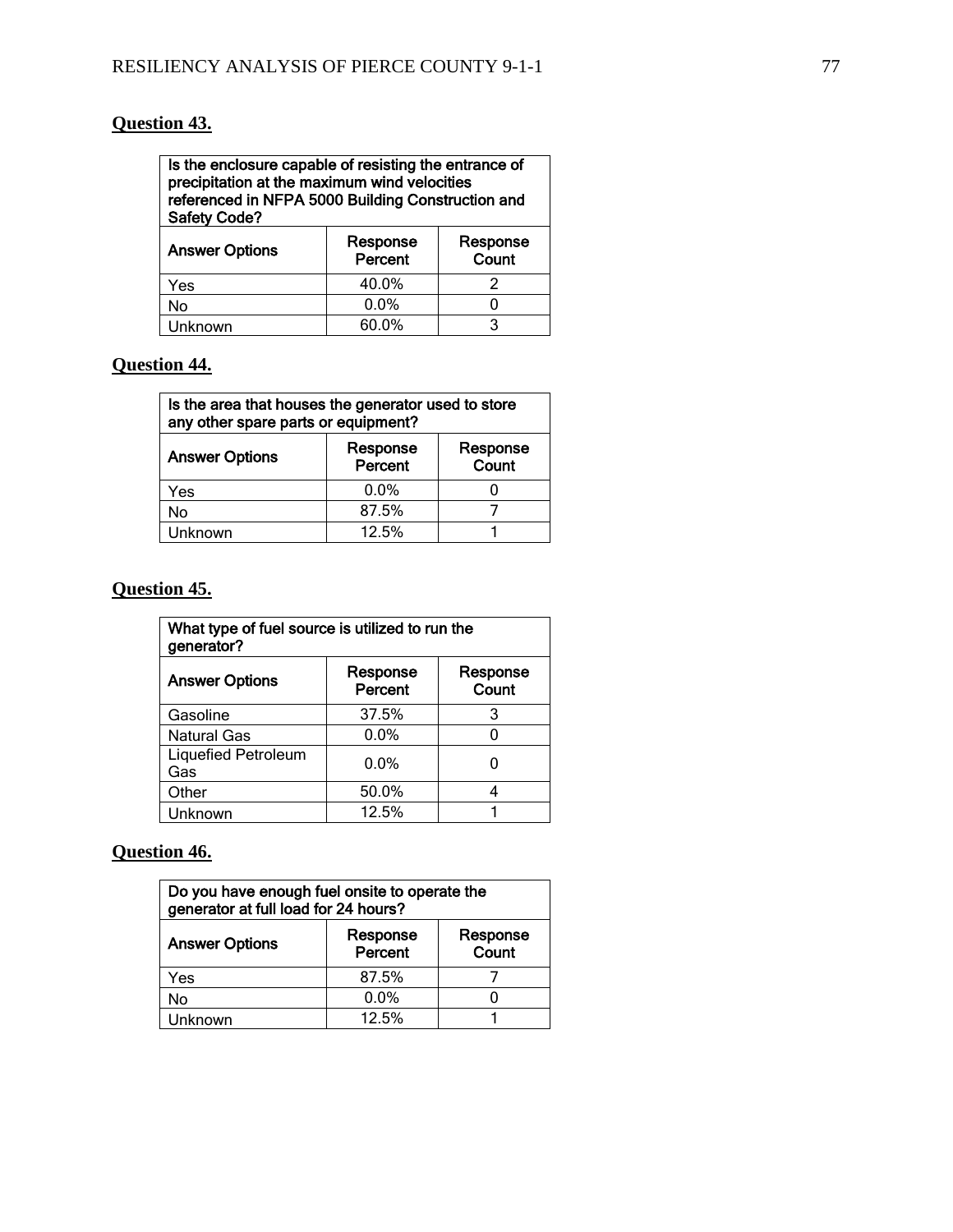## **Question 47.**

| Are power sources for the communication center<br>monitored for integrity with annunciation provided in<br>the operations room? |                     |                   |
|---------------------------------------------------------------------------------------------------------------------------------|---------------------|-------------------|
| <b>Answer Options</b>                                                                                                           | Response<br>Percent | Response<br>Count |
| Yes                                                                                                                             | 75.0%               |                   |
| No                                                                                                                              | 0.0%                |                   |
| l Inknown                                                                                                                       | 25.0%               |                   |

# **Question 48.**

| Is your center equipped with a fire detection, alarm<br>and notification system? |                     |                   |
|----------------------------------------------------------------------------------|---------------------|-------------------|
| <b>Answer Options</b>                                                            | Response<br>Percent | Response<br>Count |
| Yes                                                                              | 87.5%               |                   |
| No                                                                               | 12.5%               |                   |
| Unknown                                                                          | 0.0%                |                   |

# **Question 49.**

| Is the fire detection, alarm and notification system,<br>monitored in the operations room? |                     |                   |
|--------------------------------------------------------------------------------------------|---------------------|-------------------|
| <b>Answer Options</b>                                                                      | Response<br>Percent | Response<br>Count |
| Yes                                                                                        | 71.4%               | 5                 |
| No                                                                                         | 28.6%               | っ                 |
| Unknown                                                                                    | 0.0%                |                   |

# **Question 50.**

| Is the building that houses your communications<br>center protected throughout by an approved,<br>supervised automatic sprinkler system? |                     |                   |
|------------------------------------------------------------------------------------------------------------------------------------------|---------------------|-------------------|
| <b>Answer Options</b>                                                                                                                    | Response<br>Percent | Response<br>Count |
| Yes                                                                                                                                      | 50.0%               |                   |
| No                                                                                                                                       | 50.0%               |                   |
| Unknown                                                                                                                                  | $0.0\%$             |                   |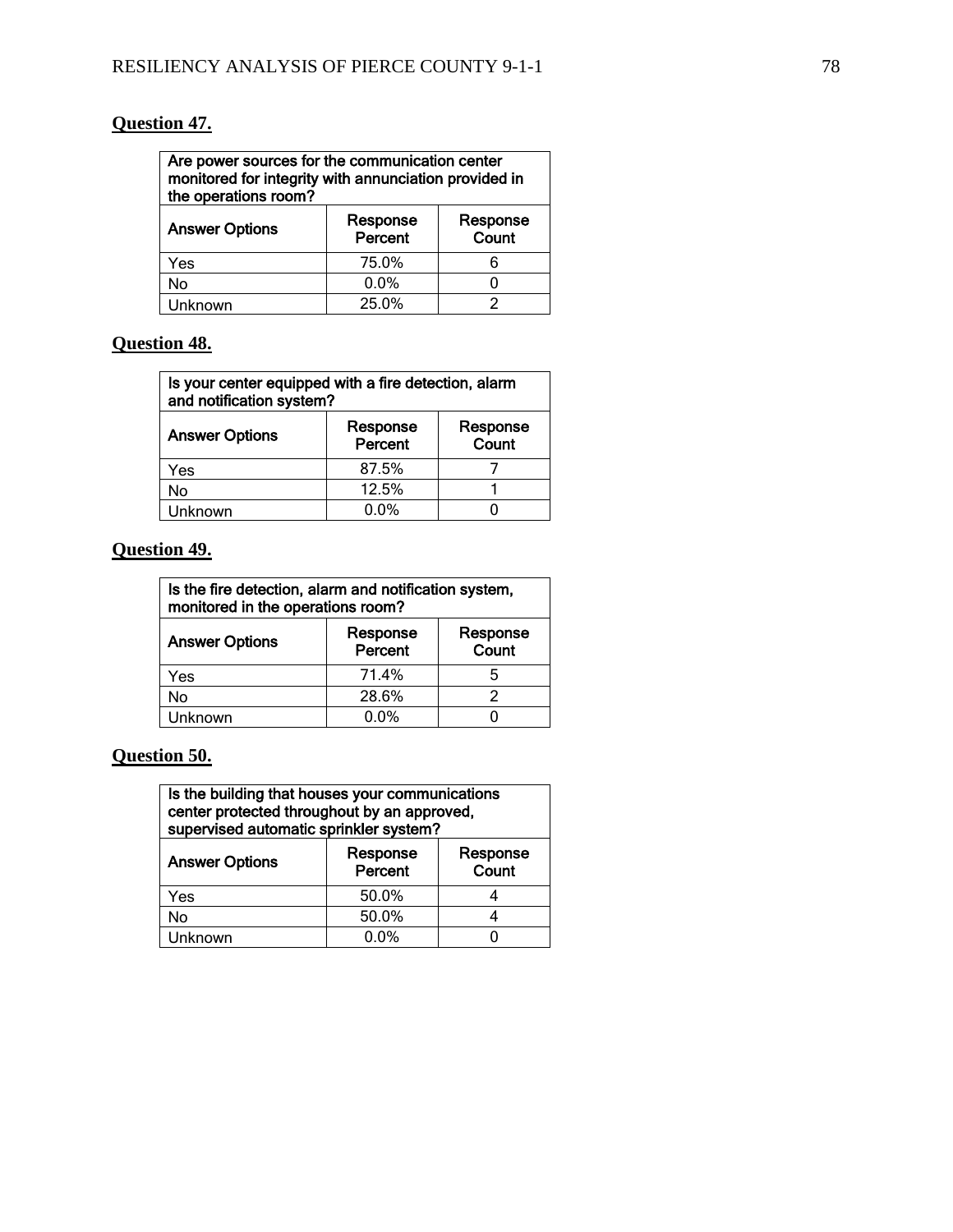## **Question 51.**

| Is the electronic computer and data processing        |
|-------------------------------------------------------|
| equipment in your center protected in accordance with |
| NFPA 75 Standard for the Protection of Information    |
| <b>Technology Equipment?</b>                          |
|                                                       |

| <b>Answer Options</b> | Response<br>Percent | Response<br>Count |
|-----------------------|---------------------|-------------------|
| Yes                   | 25.0%               |                   |
| No                    | $0.0\%$             |                   |
| Unknown               | 75.0%               |                   |

#### **Question 52.**

| Does your center have a written, dated emergency fire<br>plan that is tested annually? |                     |                   |
|----------------------------------------------------------------------------------------|---------------------|-------------------|
| <b>Answer Options</b>                                                                  | Response<br>Percent | Response<br>Count |
| Yes                                                                                    | 25.0%               |                   |
| No                                                                                     | 50.0%               |                   |
| Unknown                                                                                | 25.0%               |                   |

#### **Question 53.**

| Does your center have a written, dated damage<br>control plan that is tested annually? |                     |                   |
|----------------------------------------------------------------------------------------|---------------------|-------------------|
| <b>Answer Options</b>                                                                  | Response<br>Percent | Response<br>Count |
| Yes                                                                                    | 0.0%                |                   |
| No                                                                                     | 62.5%               | 5                 |
| Unknown                                                                                | 37.5%               | 3                 |

**Question 54.**

Are all entryways to the communication center that leads directly from the exterior protected by a security vestibule?  $\top$ 

| Response<br>Percent | Response<br>Count |
|---------------------|-------------------|
| 62.5%               |                   |
| 37.5%               |                   |
| $0.0\%$             |                   |
|                     |                   |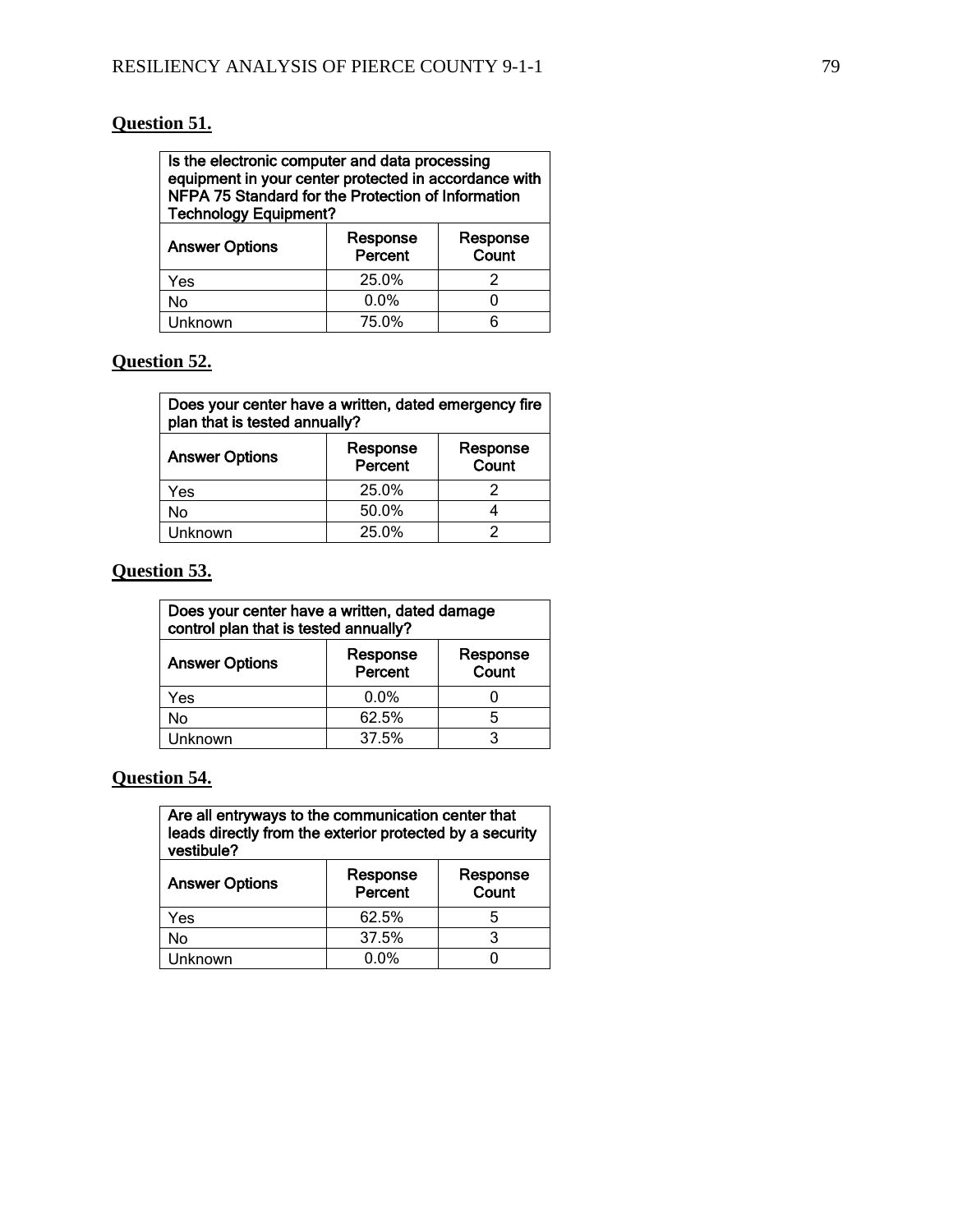# **Question 55.**

| Does your communication center have windows? |                     |                   |
|----------------------------------------------|---------------------|-------------------|
| <b>Answer Options</b>                        | Response<br>Percent | Response<br>Count |
| Yes                                          | 62.5%               | h                 |
| No                                           | 37.5%               |                   |

# **Question 56.**

| Are the windows a minimum of 4 feet above the floor? |                     |                   |
|------------------------------------------------------|---------------------|-------------------|
| <b>Answer Options</b>                                | Response<br>Percent | Response<br>Count |
| Yes                                                  | 60.0%               |                   |
| No                                                   | 40.0%               |                   |
| Unknown                                              | $0.0\%$             |                   |

# **Question 57.**

| Does your communications center have windows that<br>face an area that can be accessed or viewed by the<br>general public? |                     |                   |
|----------------------------------------------------------------------------------------------------------------------------|---------------------|-------------------|
| <b>Answer Options</b>                                                                                                      | Response<br>Percent | Response<br>Count |
| Yes                                                                                                                        | 60.0%               |                   |
| N۸                                                                                                                         | 40.0%               |                   |

## **Question 58.**

| Are the windows bullet resistant? |                     |                   |
|-----------------------------------|---------------------|-------------------|
| <b>Answer Options</b>             | Response<br>Percent | Response<br>Count |
| Yes                               | 66.7%               |                   |
| No                                | 33.3%               |                   |
| Unknown                           | $0.0\%$             |                   |

# **Question 59.**

| Do the walls in which the bullet resistant windows are<br>placed have the same level of protection as the<br>windows? |                     |                   |
|-----------------------------------------------------------------------------------------------------------------------|---------------------|-------------------|
| <b>Answer Options</b>                                                                                                 | Response<br>Percent | Response<br>Count |
| Yes                                                                                                                   | 50.0%               |                   |
| No                                                                                                                    | 0.0%                |                   |
| l Inknown                                                                                                             | 50.0%               |                   |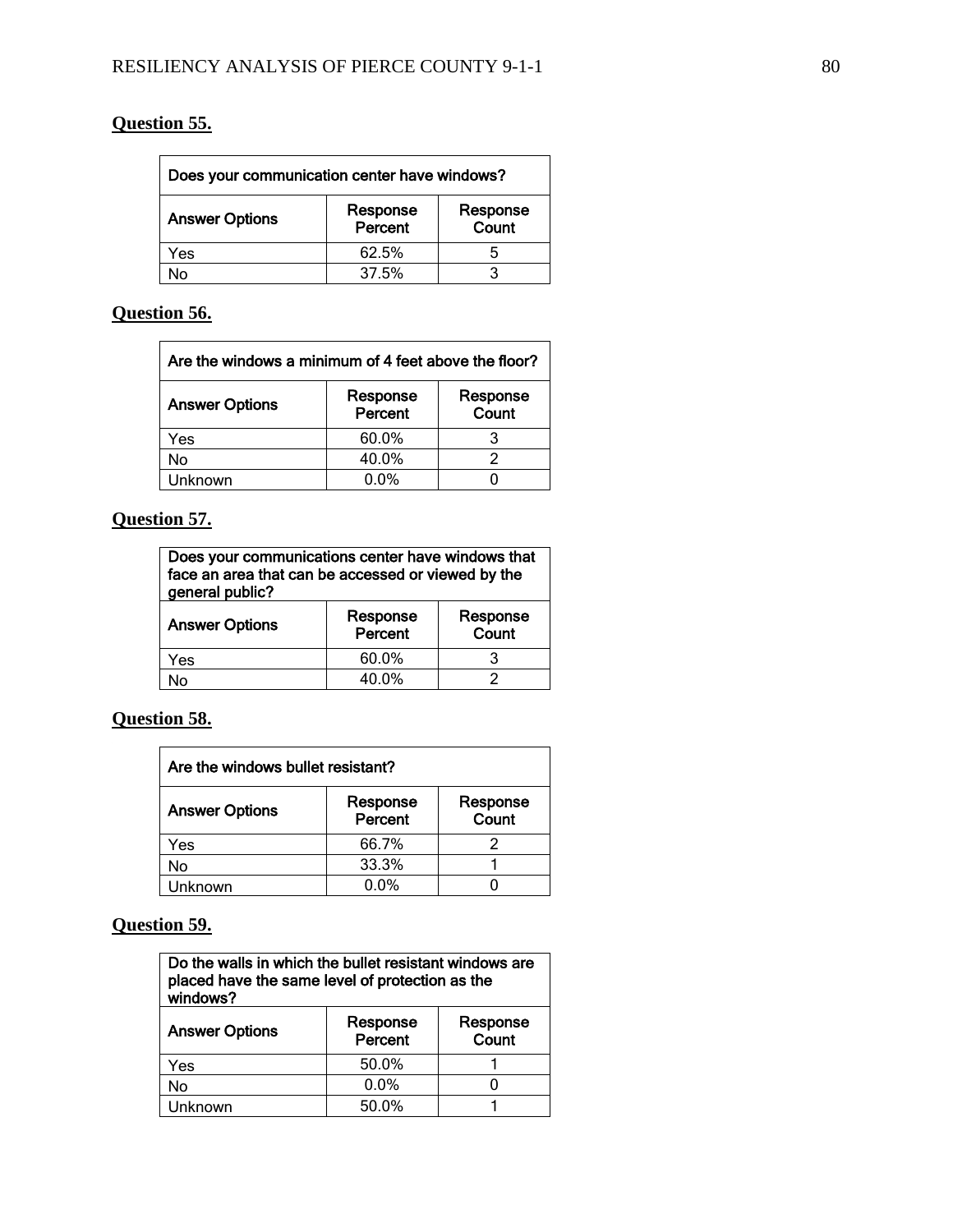# **Question 60.**

| Has your communications center been designed to be<br>blast resistant? |                     |                   |
|------------------------------------------------------------------------|---------------------|-------------------|
| <b>Answer Options</b>                                                  | Response<br>Percent | Response<br>Count |
| Yes                                                                    | 12.5%               |                   |
| No                                                                     | 37.5%               | 3                 |
| Unknown                                                                | 50.0%               |                   |

# **Question 61.**

| Is there a method in place to restrict vehicles from<br>approaching within 82 feet of the building? |                     |                   |
|-----------------------------------------------------------------------------------------------------|---------------------|-------------------|
| <b>Answer Options</b>                                                                               | Response<br>Percent | Response<br>Count |
| Yes                                                                                                 | $0.0\%$             |                   |
| No                                                                                                  | 85.7%               | հ                 |
| Unknown                                                                                             | 14.3%               |                   |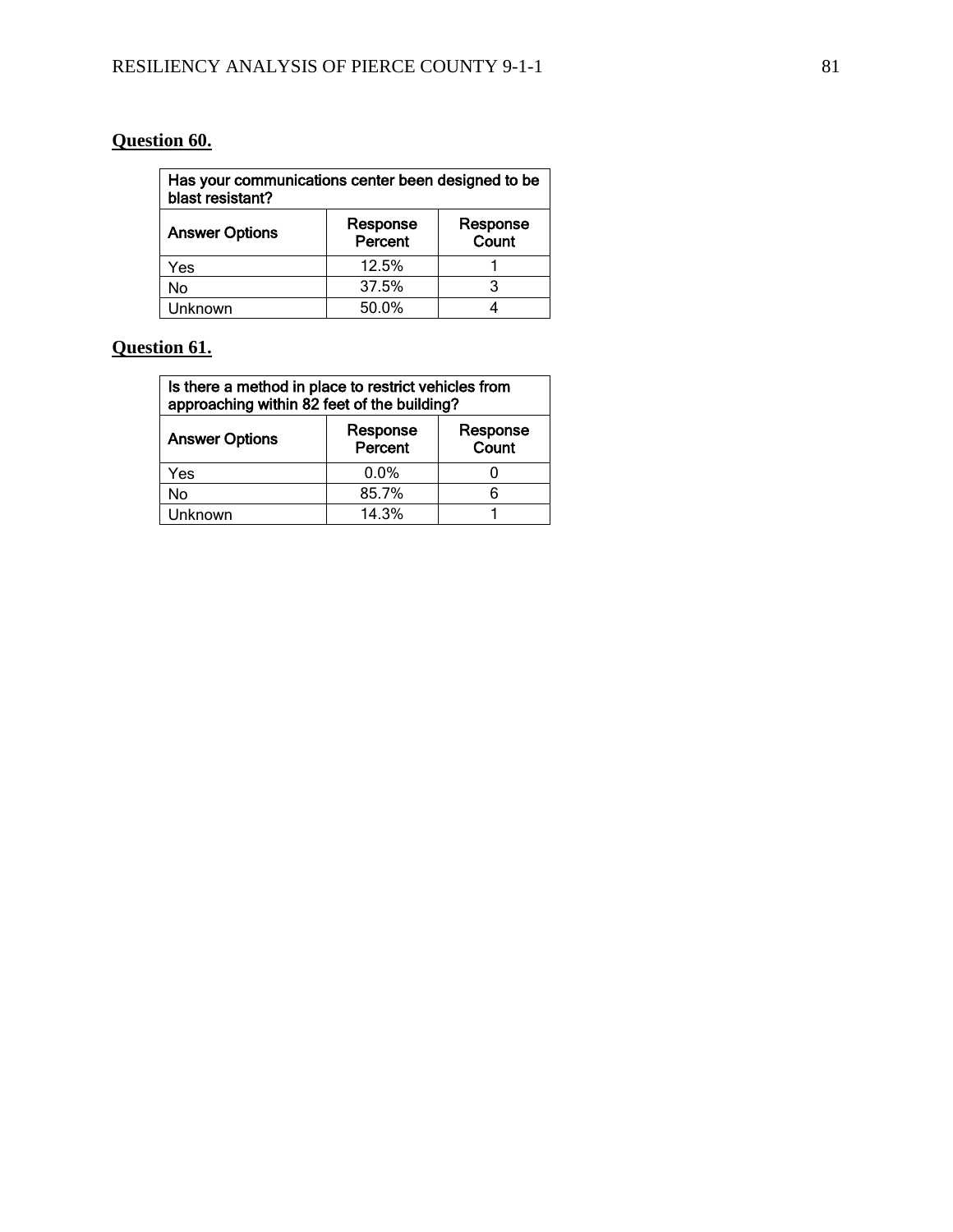### Appendix B

Gold Elite Console Network



(Totten, 2011)